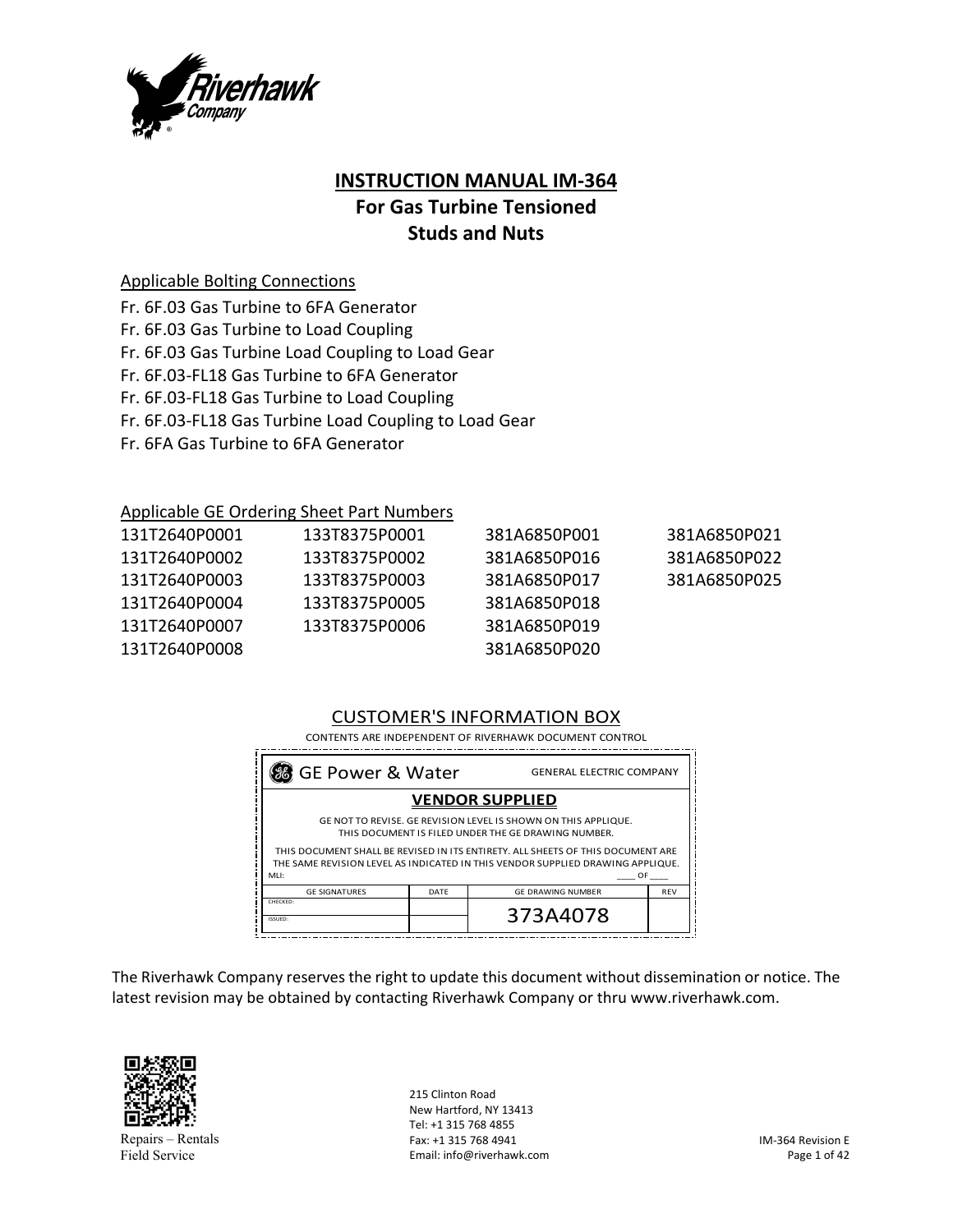# **Table of Contents**

| Section     | Description                                     | Page Number    |
|-------------|-------------------------------------------------|----------------|
| 1.0         | <b>Cautions and Safety Warnings</b>             | $\overline{3}$ |
| 2.0         | Scope and GE Part Number Cross Reference        | 5              |
| 3.0         | <b>Quick Checklist</b>                          | 8              |
| 4.0         | <b>General Preparations</b>                     | 12             |
| 5.0         | Hardware Set Preparations                       | 15             |
| 6.0         | <b>Stud and Nut Assembly</b>                    | 17             |
| 7.0         | <b>Hydraulic Tensioner Equipment Assembly</b>   | 20             |
| 8.0         | Assembly of Tensioner on Stud                   | 23             |
| 9.0         | <b>Stud Tensioning</b>                          | 27             |
| 10.0        | Thread Locking the Nut                          | 30             |
| 11.0        | <b>Stud and Nut Removal</b>                     | 30             |
| 12.0        | <b>Storage Instructions</b>                     | 34             |
| 13.0        | <b>Frequently Asked Questions</b>               | 35             |
| 14.0        | <b>Revision History</b>                         | 38             |
| Appendix A1 | <b>EC Declaration of Conformity</b>             | 39             |
| Appendix A2 | <b>UKCA Declaration of Conformity</b>           | 40             |
| Appendix B1 | 27-Bolt Tensioning Pattern (GT-LC) Record Sheet | 41             |
| Appendix B2 | 27-Bolt Tensioning Pattern (LC-LG) Record Sheet | 42             |



215 Clinton Road New Hartford, NY 13413 Tel: +1 315 768 4855 Fax: +1 315 768 4941 Email: info@riverhawk.com

| <b>CUSTOMER'S INFORMATION BOX</b>                      |  |
|--------------------------------------------------------|--|
| CONTENTS ARE INDEPENDENT OF RIVERHAWK DOCUMENT CONTROL |  |
|                                                        |  |

| <b>GE DRAWING NUMBER</b> | <b>REV</b> |
|--------------------------|------------|
| /3A4078                  |            |
|                          |            |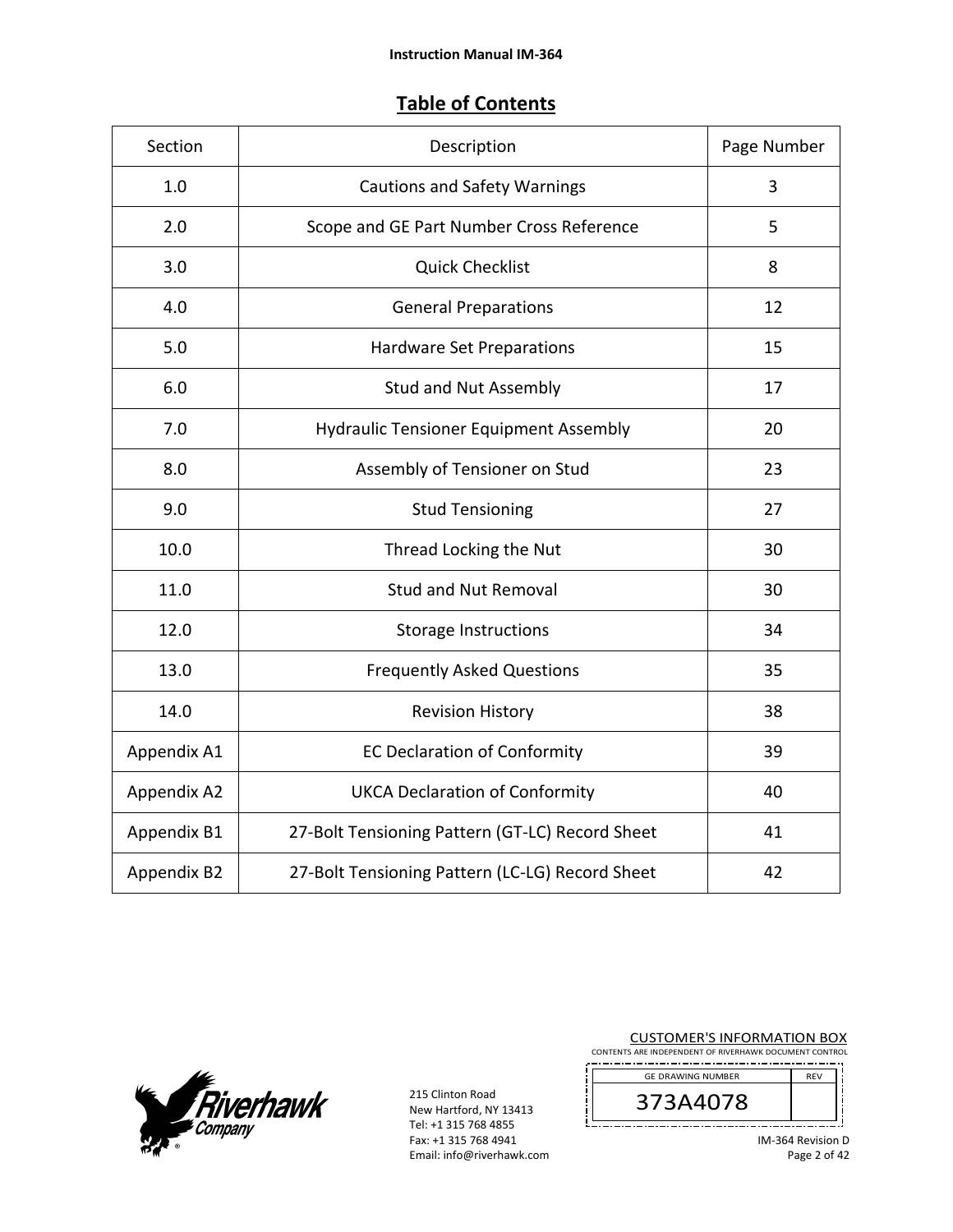#### **1.0 Cautions and Safety Warnings**

#### **WARNING**

**Improper tool use and the failure to follow the correct procedures are the primary root causes of tool failures and personal injuries. A lack of training or experience can lead to incorrect hardware installation or incorrect tool use. Only trained operators with careful, deliberate actions should use hydraulic tensioners. Contact Riverhawk Company with any training needs.** 

#### **WARNING**

Risk of high pressure hydraulic fluid injection. Riverhawk tools operate under high pressure. Thoroughly inspect all hoses and connections for damage or leaks prior to using this equipment.

#### **CAUTION**

Personal injury and equipment damage can occur if the proper health and safety codes and procedures are not followed. Contact the site's health and safety office to determine all applicable safety rules and regulations.

#### **WARNING**

The proper personal protective equipment must be worn at all times. Riverhawk recommends at a minimum, safety glasses, long sleeve shirt, hard hat, heavy work gloves, and steel toe shoes.

#### **CAUTION**

It is especially important to check the condition of the conical thread used to tension the stud. Thread damage from previous abuse can lead to failure of the stud or tensioning equipment

#### **CAUTION**

Riverhawk recommends that the tensioner should be returned to Riverhawk for periodic inspections. Replacement of obsolete tensioners is recommended. Functional upgrades are also recommended. Riverhawk should be notified 3‐6 months prior to a planned outage to schedule an inspection service.

#### **WARNING**

A damaged burst disc must be replaced with a burst disc of the same design and pressure rating. Do not substitute a damaged burst disc with a different disc type, a different pressure rating, or a foreign object.



215 Clinton Road New Hartford, NY 13413 Tel: +1 315 768 4855 Fax: +1 315 768 4941 Email: info@riverhawk.com

| <b>CUSTOMER'S INFORMATION BOX</b>                      |  |  |
|--------------------------------------------------------|--|--|
| CONTENTS ARE INDEPENDENT OF RIVERHAWK DOCUMENT CONTROL |  |  |

| <b>GE DRAWING NUMBER</b> | <b>RFV</b> |  |
|--------------------------|------------|--|
| 3A4U/8<br>⊐              |            |  |
|                          |            |  |

IM‐364 Revision D Page 3 of 42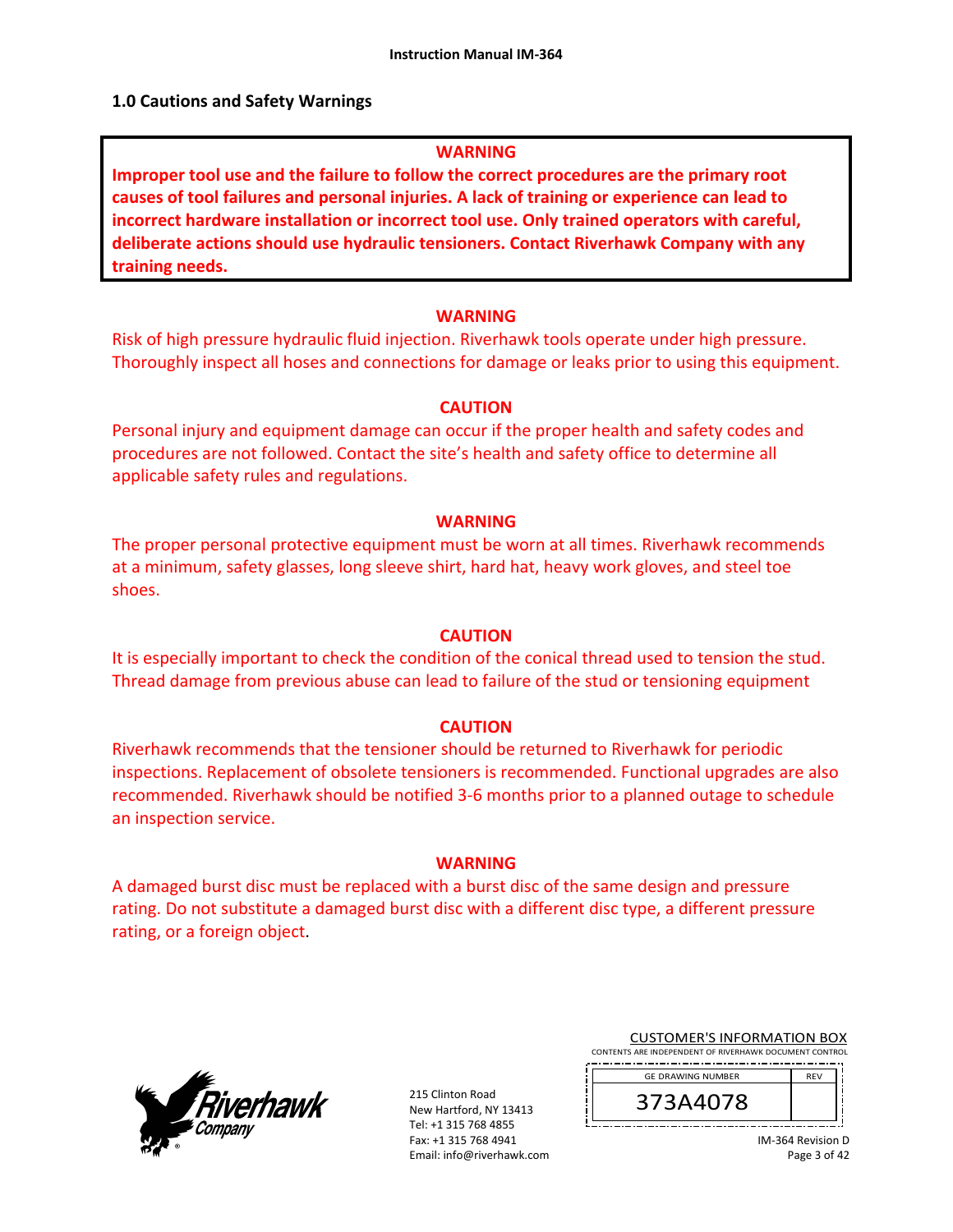### **WARNING**

To avoid failure, ensure safety, and proper operation, the tensioner assembly must be installed on a stud in the flange before bleeding and pressurizing the tensioner. Do not use the tensioner at any pressure unless the tool is installed on a stud in a flange.

### **CAUTION**

Personal injury and equipment damage can occur if the puller screw is not securely engaged with the tapered threads of the stud. Proper engagement is achieved when the puller screw is tight in the stud and the tensioner assembly is free to turn.

### **WARNING**

The safety cage must be in place at all times. When the tensioner is pressurized hands must be kept out of designated areas to avoid any potential for personal injury.

### **CAUTION**

Before threading the puller screw into the stud, carefully check the cleanliness of both the stud's and the puller screw's conical threads. Apply a light coat of clean turbine oil or a spray lubricant to the puller screw. This procedure will ease assembly and assure positive mating of the threads before tightening. Do not use "Never Seize" on the conical threads.

### **CAUTION**

Do not tighten the nut while the tool is coming up to pressure; wait until pressure is achieved before attempting to tighten the nut with the spanner ring. If the tool is not properly installed, the tool could jump off the stud while coming up to pressure.

## **CAUTION**

Do not exceed the maximum pressure marked on the tensioner. Excessive pressure can damage the stud and the tensioner.

### **WARNING**

**FIRE HAZARD:** DO NOT apply heat when tensioner is in place. Personal injury or equipment damage may occur. Use of an Oxy‐Acetylene torch is not recommended.

## **WARNING**

Do not use a hydraulic tensioner to remove a stud with damaged conical threads.



215 Clinton Road New Hartford, NY 13413 Tel: +1 315 768 4855 Fax: +1 315 768 4941 Email: info@riverhawk.com

|  |  | <b>CUSTOMER'S INFORMATION BOX</b>                                                                                                                                                                                               |  |  |  |  |  |  |
|--|--|---------------------------------------------------------------------------------------------------------------------------------------------------------------------------------------------------------------------------------|--|--|--|--|--|--|
|  |  | $\sim$ . A set in the second start of a bit is an interior and in the second of the second second second second second second second second second second second second second second second second second second second second |  |  |  |  |  |  |

CONTENTS ARE INDEPENDENT OF RIVERHAWK DOC 

| <b>GE DRAWING NUMBER</b> | <b>RFV</b> |
|--------------------------|------------|
| 4078<br>z                |            |
|                          |            |

IM‐364 Revision D Page 4 of 42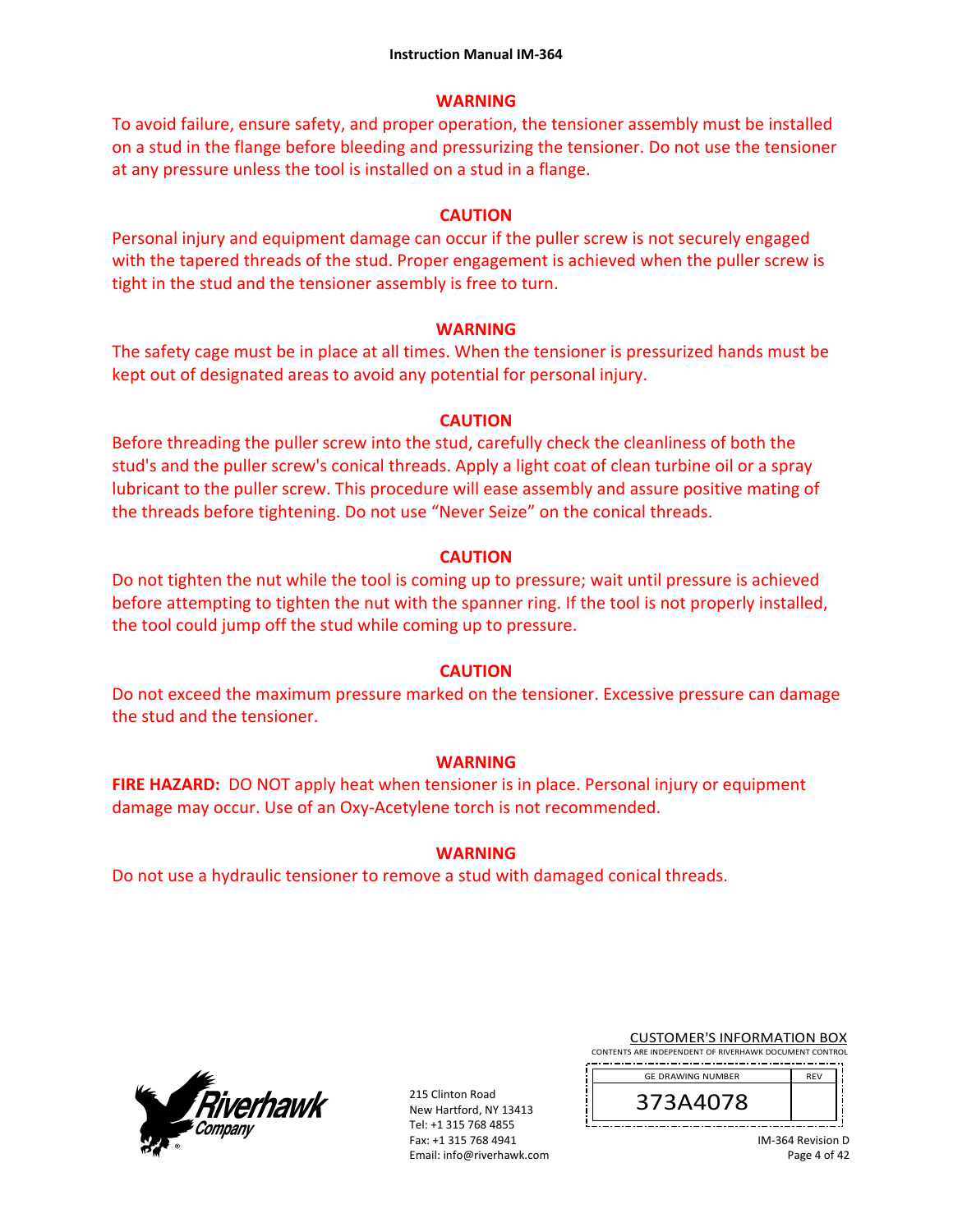### **2.0 Scope and GE Part Number Cross Reference**

This document describes the procedure to be used to install the stud and nut sets supplied by the Riverhawk Company in the flanges at the Gas Turbine/Load Coupling and Load Coupling/Gearbox connections. The Load Gear/Generator connection is described by a different manual as listed in the following sections.

The various frame configurations covered in this manual are listed in Sections 2.1 through 2.8 with differences as related to connective hardware defined. Listed also are the pertinent hardware drawings (HF-xxxx). These drawings as well as tooling drawings (HT-xxxx) form part of this manual.

### **2.1 6F.03 Gas Turbine to 6FA Generator**

| GE Part Number | Riverhawk P/N | <b>GE VENDOC P/N</b> |
|----------------|---------------|----------------------|
| 133T8375P0001  | HF-8730       | GE 101B0754          |

The hydraulic tooling used for installation and removal is Riverhawk HT‐6745 (load coupling) and HT‐6754 (generator).

This hardware drawing depicts the complete stud and nut package for the Gas Turbine to Load Coupling (1‐1/8" size, Qty 27) and Load Coupling to Gearbox (1‐1/8" size, Qty 27) as well as the Gearbox to Generator (2" size, Qty 18).

Note: This manual describes HT‐6745 tensioner (1‐1/8" hardware) **only.** See manual IM‐406 (GE 373A4099) for instructions for HT‐6754.

### **2.2 6F.03 Gas Turbine to Load Coupling**

| GE Part Number | Riverhawk P/N | GE VENDOC P/N |
|----------------|---------------|---------------|
| 133T8375P0005  | HF-8734       | GE 101B0756   |

The hydraulic tooling used for installation and removal is Riverhawk HT‐6745 (load coupling).

This hardware drawing depicts the complete stud and nut package for the Gas Turbine to Load Coupling (1‐1/8" size, Qty 27).



215 Clinton Road New Hartford, NY 13413 Tel: +1 315 768 4855 Fax: +1 315 768 4941 Email: info@riverhawk.com

| <b>CUSTOMER'S INFORMATION BOX</b>                      |            |
|--------------------------------------------------------|------------|
| CONTENTS ARE INDEPENDENT OF RIVERHAWK DOCUMENT CONTROL |            |
| <b>GE DRAWING NUMBER</b>                               | <b>RFV</b> |
|                                                        |            |
| 373A4078                                               |            |
|                                                        |            |

IM‐364 Revision D Page 5 of 42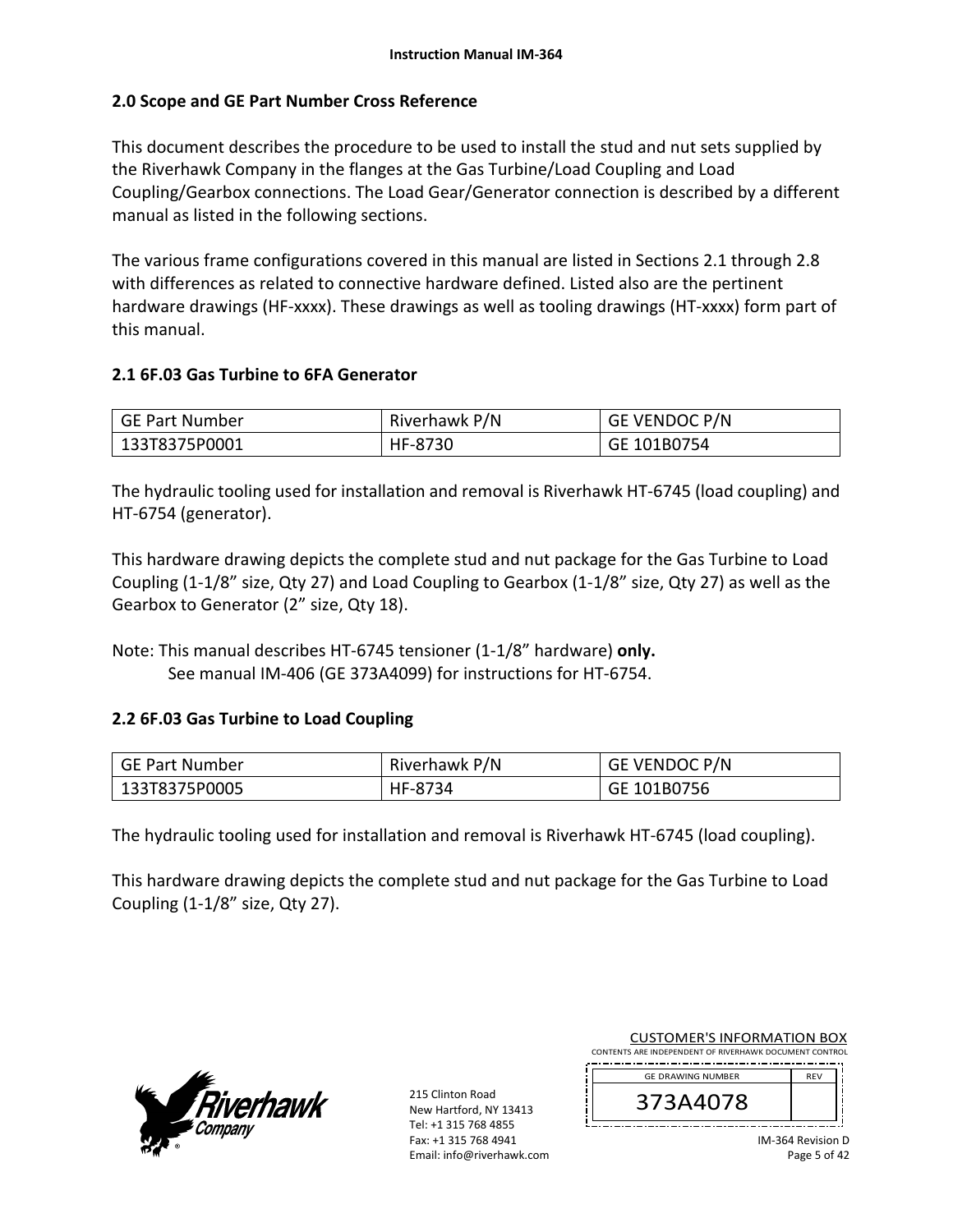### **2.3 6F.03 Gas Turbine Load Coupling to Load Gear**

| GE Part Number | Riverhawk P/N | <b>GE VENDOC P/N</b> |
|----------------|---------------|----------------------|
| 133T8375P0006  | HF-8735       | GE 101B0757          |

The hydraulic tooling used for installation and removal is Riverhawk HT‐6745 (load coupling).

This hardware drawing depicts the complete stud and nut package for the Load Coupling to Gearbox (1‐1/8" size, Qty 27).

### **2.4 6F.03‐FL18 Gas Turbine to 6FA Generator**

| GE Part Number | Riverhawk P/N | <b>GE VENDOC P/N</b> |
|----------------|---------------|----------------------|
| 131T2640P0001  | HF-8471       | GE 101B0745          |

The hydraulic tooling used for installation and removal is Riverhawk HT‐6745 (load coupling) and HT‐6754 (generator).

This hardware drawing depicts the complete stud and nut package for the Gas Turbine to Load Coupling (1‐1/8" size, Qty 27) and Load Coupling to Gearbox (1‐1/8" size, Qty 27) as well as the Gearbox to Generator (2" size, Qty 18).

Note: This manual describes HT‐6745 tensioner (1‐1/8" hardware) **only.** See manual IM‐406 (GE 373A4099) for instructions for HT‐6754.

## **2.5 6F.03‐FL18 Gas Turbine to Load Coupling**

| GE Part Number | Riverhawk P/N | GE VENDOC P/N |
|----------------|---------------|---------------|
| 131T2640P0007  | HF-8473       | GE 101B0747   |

The hydraulic tooling used for installation and removal is Riverhawk HT‐6745 (load coupling).

This hardware drawing depicts the complete stud and nut package for the Gas Turbine to Load Coupling (1‐1/8" size, Qty 27).



215 Clinton Road New Hartford, NY 13413 Tel: +1 315 768 4855 Fax: +1 315 768 4941 Email: info@riverhawk.com

| <b>CUSTOMER'S INFORMATION BOX</b>                      |            |  |
|--------------------------------------------------------|------------|--|
| CONTENTS ARE INDEPENDENT OF RIVERHAWK DOCUMENT CONTROL |            |  |
| <b>GE DRAWING NUMBER</b>                               | <b>RFV</b> |  |
|                                                        |            |  |

| <b>A4U/8</b><br>ш. |                   |  |
|--------------------|-------------------|--|
|                    | IM-364 Revision I |  |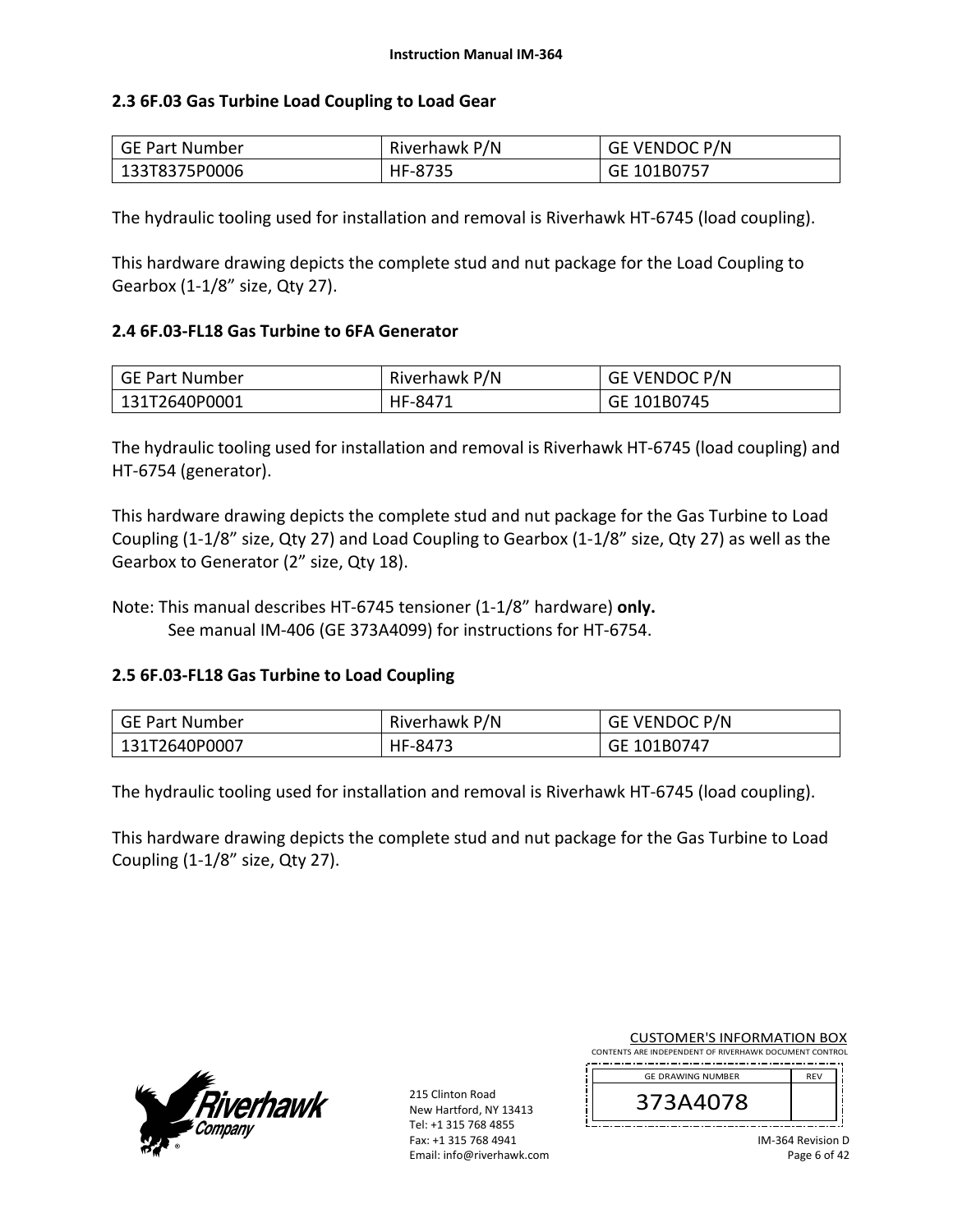### **2.6 6F.03‐FL18 Gas Turbine Load Coupling to Load Gear**

| GE Part Number | Riverhawk P/N | <b>GE VENDOC P/N</b> |
|----------------|---------------|----------------------|
| 131T2640P0008  | HF-8474       | GE 101B0748          |

The hydraulic tooling used for installation and removal is Riverhawk HT‐6745 (load coupling).

This hardware drawing depicts the complete stud and nut package for the Load Coupling to Gearbox (1‐1/8" size, Qty 27).

### **2.7 6FA Gas Turbine to 6FA Generator**

| <b>GE Part Number</b> | Riverhawk P/N | <b>GE VENDOC P/N</b> |
|-----------------------|---------------|----------------------|
| 381A6850P001          | HF-0737       | GE 359B2521          |
| 381A6850P019          | HF-0737       | GE 359B2521          |
| 381A6850P020          | HF-0737       | GE 359B2521          |
| 381A6850P021          | HF-8028       | GE 101B0717          |
| 381A6850P022          | HF-8028       | GE 101B0717          |

The hydraulic tooling used for installation and removal is Riverhawk HT‐6745 (load coupling) and HT‐6754 (generator).

These hardware drawings depict the complete stud and nut package for the Gas Turbine to Load Coupling (1‐1/8" size, Qty 27) and Load Coupling to Gearbox (1‐1/8" size, Qty 27) as well as the Gearbox to Generator (2" size, Qty 18).

Note: This manual describes HT‐6745 tensioner (1‐1/8" hardware) **only.** See manual IM‐406 (GE 373A4099) for instructions for HT‐6754.

## **2.8 Hydraulic Tooling**

| <b>GE Part Number</b> | Riverhawk P/N | <b>GE VENDOC P/N</b> |
|-----------------------|---------------|----------------------|
| 131T2640P0002         | HT-6745       | GE 101B0656          |
|                       | HT-6754       | GE 101B0647          |
|                       | AP-0532       | GE 359B2502          |
| 131T2640P0003         | AP-0532       | GE 359B2502          |
| 131T2640P0004         | HT-6745       | GE 101B0656          |



215 Clinton Road New Hartford, NY 13413 Tel: +1 315 768 4855 Fax: +1 315 768 4941 Email: info@riverhawk.com

| CONTENTS ARE INDEPENDENT OF RIVERHAWK DOCUMENT CONTROL |            |
|--------------------------------------------------------|------------|
| <b>GE DRAWING NUMBER</b>                               | <b>RFV</b> |
| 373A4078                                               |            |
|                                                        |            |

CUSTOMER'S INFORMATION BOX

IM‐364 Revision D Page 7 of 42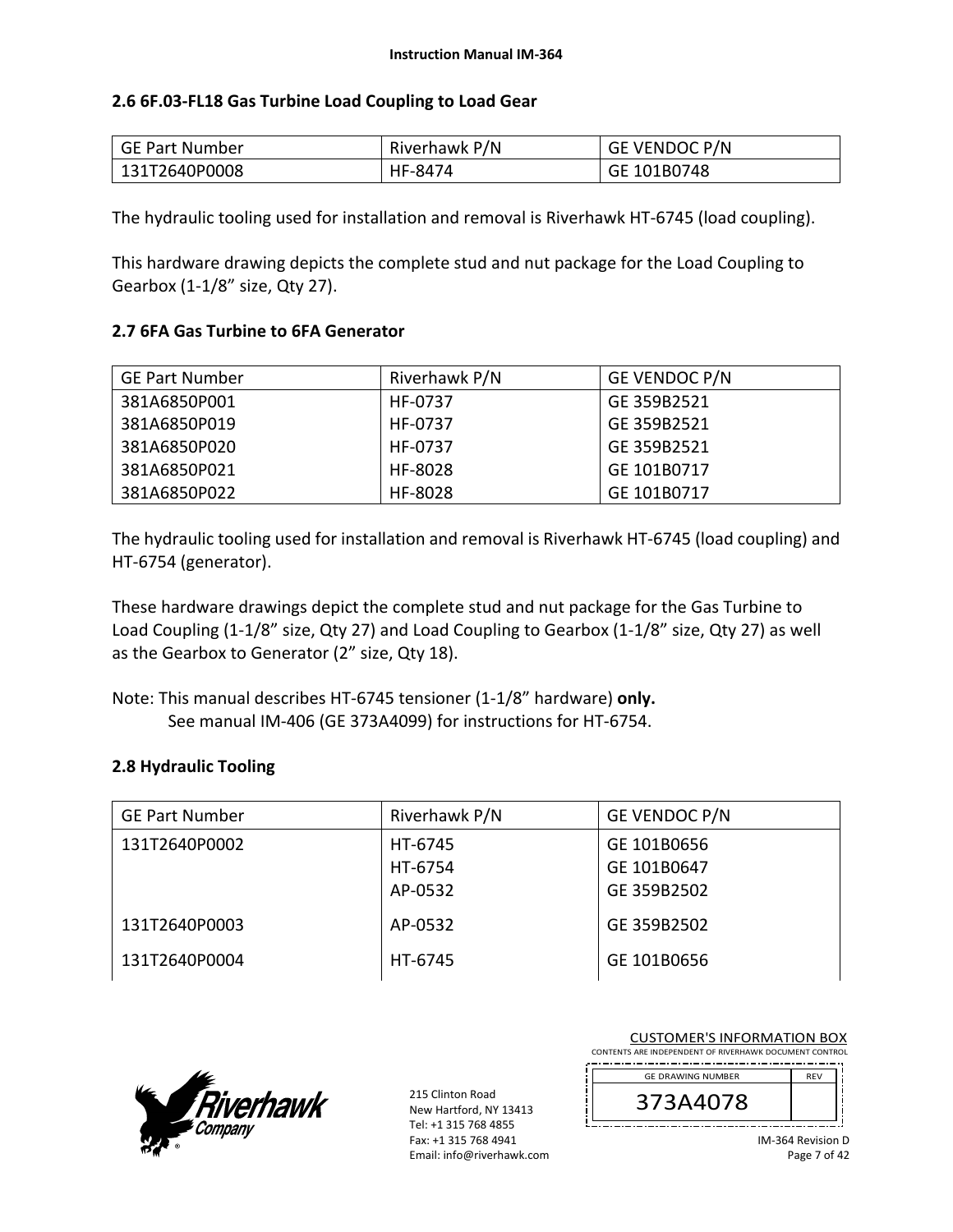| 133T8375P0002 | HT-6745 | GE 101B0656 |
|---------------|---------|-------------|
|               | HT-6754 | GE 101B0647 |
|               | AP-0532 | GE 359B2502 |
| 133T8375P0003 | HT-6745 | GE 101B0656 |
|               | AP-0532 | GE 359B2502 |
| 381A6850P016  | HT-6745 | GE 101B0646 |
| 381A6850P017  | HT-6745 | GE 101B0646 |
| 381A6850P018  | HT-6754 | GE 101B0647 |
| 381A6850P019  | HT-6745 | GE 101B0646 |
|               | HT-6754 | GE 101B0647 |
|               | AP-0532 | GE 359B2502 |
| 381A8650P020  | HT-6745 | GE 101B0646 |
|               | HT-6754 | GE 101B0647 |
|               | AP-0532 | GE 359B2502 |
| 381A6850P025  | HT-6745 | GE 101B0646 |

Note: Hydraulic tooling list is for all related tooling for the gas turbine to generator connections. This manual describes HT‐6745 tensioner (1‐1/8" hardware) **only.** See manual IM‐406 (GE 373A4099) for instructions to the other tooling listed above.

## **3.0 Quick Checklist**

The following checklist is intended as a summary of the steps needed to use the Riverhawk‐ supplied equipment. New personnel or those experienced personnel who have not used the Riverhawk equipment recently are encouraged to read the entire manual.

### **EQUIPMENT INSPECTION**

 $\Box$  Check oil level in hydraulic pump.

□ Check air pressure at 80psi [5.5 bar] minimum. (For air-driven pumps)

 $\Box$  Check hydraulic hose for damage.



215 Clinton Road New Hartford, NY 13413 Tel: +1 315 768 4855 Fax: +1 315 768 4941 Email: info@riverhawk.com

| CONTENTS ARE INDEPENDENT OF RIVERHAWK DOCUMENT CONTROL |            |
|--------------------------------------------------------|------------|
| <b>GE DRAWING NUMBER</b>                               | <b>RFV</b> |
| 373A4078                                               |            |
|                                                        |            |

CUSTOMER'S INFORMATION BOX

IM‐364 Revision D Page 8 of 42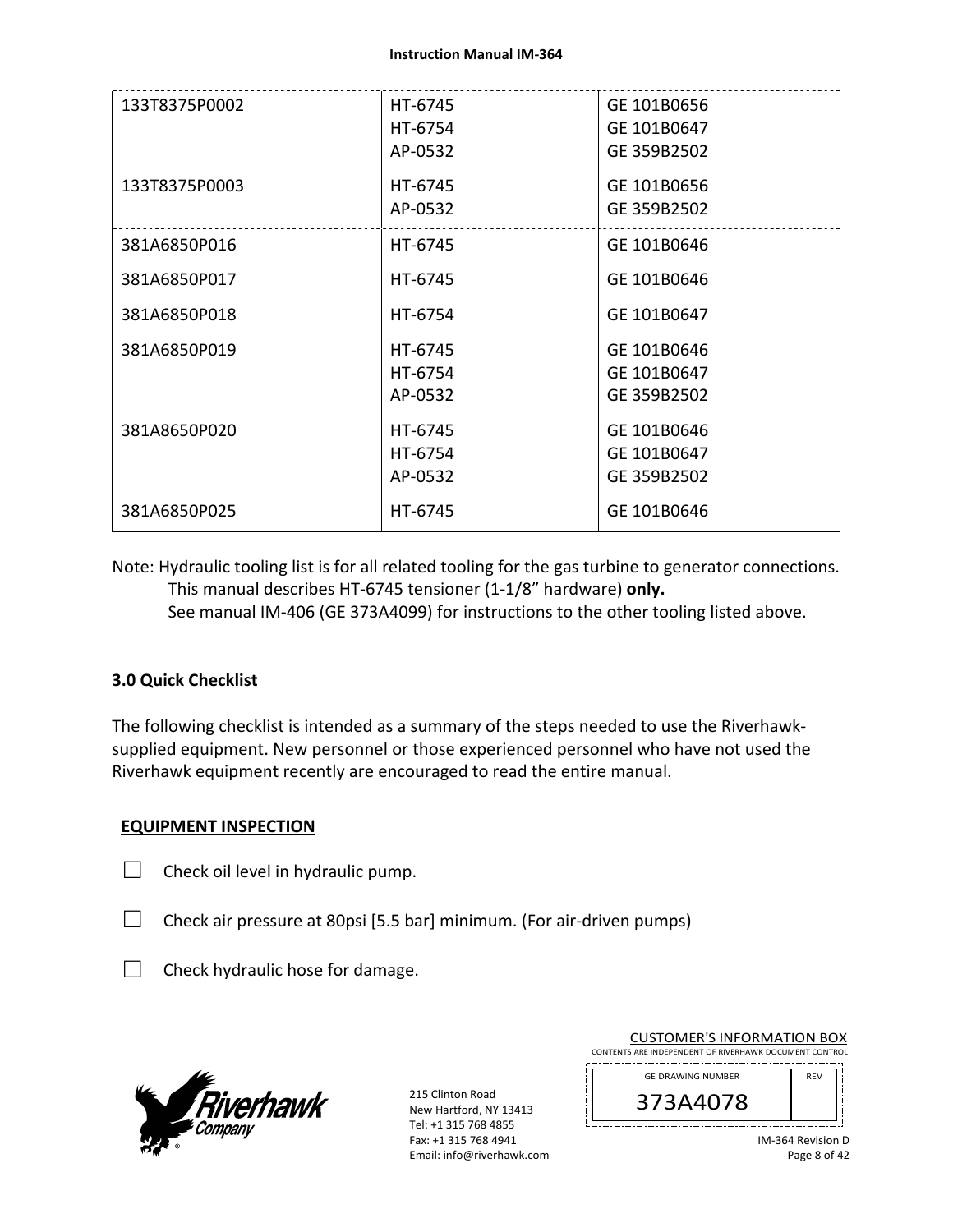- $\Box$  Test pump.
- $\Box$  Inspect tensioner for any damage.

#### **NUT AND STUD PREPARATION**

- $\Box$  Inspect studs and nuts for any damage.
- $\Box$  Clean the studs and nuts.
- □ Measure stud lengths. (VERY IMPORTANT)
- $\Box$  Install studs and nuts into the flange. The studs are not centered in the flange.
- $\Box$  Set stick-out dimension on the coupling side of the flange.
- $\Box$  Hand tighten nuts on generator side of flange.
- □ Verify stick‐out measurement **(VERY IMPORTANT)**

### **TENSIONING (Bolt Installation)**

- $\Box$  Check tensioner drawing for correct parts and part numbers.
- □ Apply a light coat of clean turbine oil or spray lubricant to the puller screw. **DO NOT USE "NEVER SEIZE" ON THE CONICAL THREADS.**
- $\Box$  Thread the puller screw into the stud.
- $\Box$  Install the spanner ring onto the nut.
- $\Box$  Insert an Allen wrench into the back side of the stud.
- □ Insert another Allen wrench into the puller screw. While holding the stud still, tighten the puller screw until hand tight and then loosen the puller screw 1/2 of a turn.



215 Clinton Road New Hartford, NY 13413 Tel: +1 315 768 4855 Fax: +1 315 768 4941 Email: info@riverhawk.com

|            | CONTENTS ARE INDEPENDENT OF RIVERHAWK DOCUMENT CONTROL |
|------------|--------------------------------------------------------|
| <b>RFV</b> |                                                        |
|            |                                                        |
|            |                                                        |

CUSTOMER'S INFORMATION BOX

IM‐364 Revision D Page 9 of 42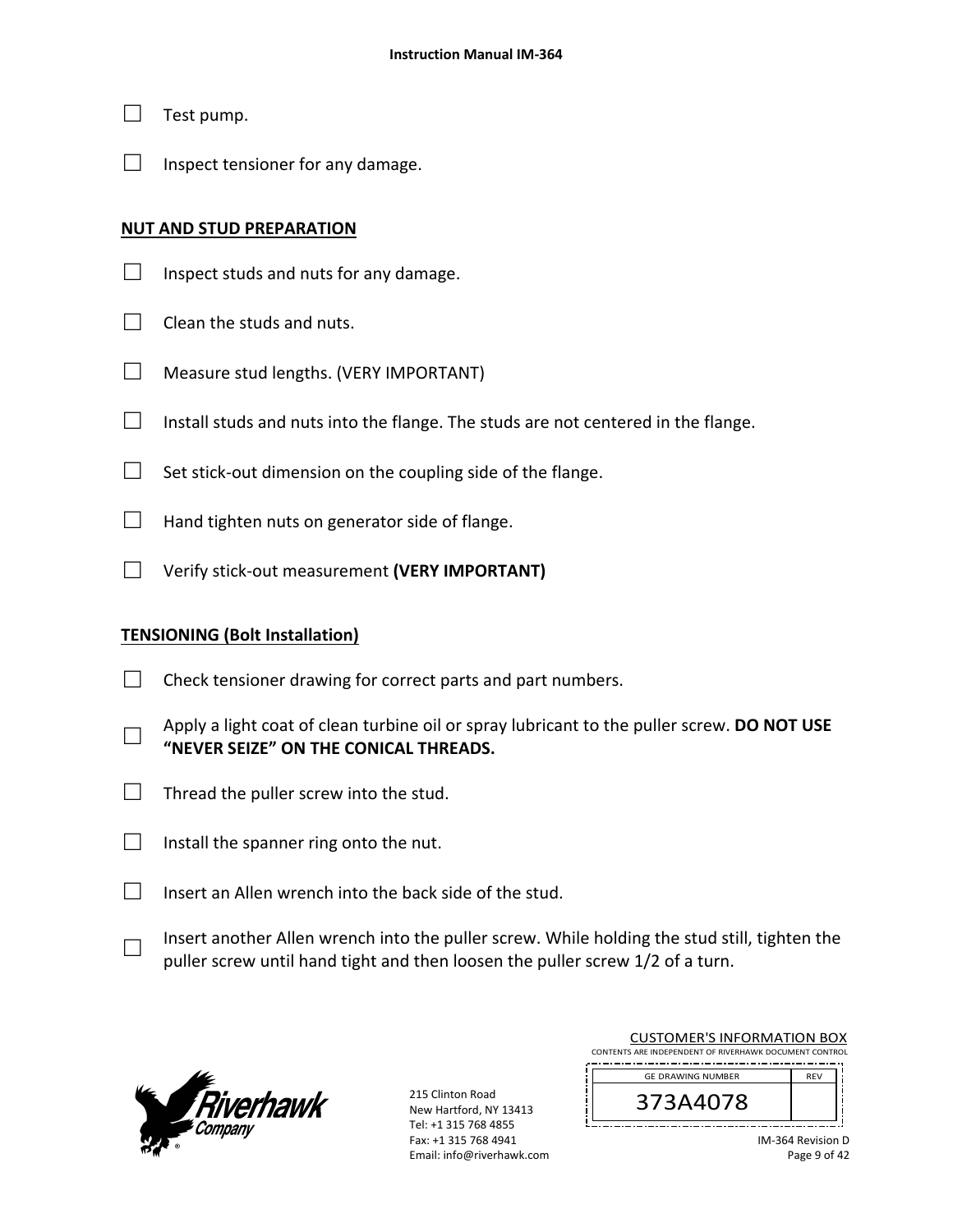|  | Retighten the puller screw until slightly hand tight. DO NOT BACK OFF PULLER SCREW.                                                                                          |
|--|------------------------------------------------------------------------------------------------------------------------------------------------------------------------------|
|  | Slide the foot over the puller stud and orientate the foot into position.                                                                                                    |
|  | Thread the tensioner onto puller screw until it stops. There should be a 1/16" to 3/16" gap<br>between the foot and tensioner.                                               |
|  | Place the guard over the tensioner and position the guide pin into the hole in the backside<br>of the stud.                                                                  |
|  | Tighten the guard's knurled interlock fitting by hand until it presses firmly against<br>tensioner (no gap).                                                                 |
|  | Push the center of the interlock fitting towards the tensioner while pulling back on the<br>fitting's pull tabs until it locks onto the tensioner and release the pull tabs. |
|  | Connect the hydraulic pump to the tensioner and tension to 50%. Consult manual for<br>correct pressure.                                                                      |
|  | Use the pin wrench to turn the spanner ring to firmly tighten nut with 10 ft lbs [13.5 N·m]<br>of torque.                                                                    |
|  | Release pressure and allow the tensioner to fully retract.                                                                                                                   |
|  | Disconnect the hose and release the interlock fitting by pushing the center of the interlock<br>fitting towards the tensioner while pulling back on the fitting's pull tabs. |
|  | Loosen the knurled interlock fitting and remove the guard.                                                                                                                   |
|  | Unscrew the tensioner from the puller screw.                                                                                                                                 |
|  | Remove the foot, the puller screw, and the spanner ring.                                                                                                                     |
|  | Move to the next stud in the pattern and repeat the previous steps. Tension all studs to<br>50% before proceeding to final pressure.                                         |
|  | Repeat above steps at final pressure.                                                                                                                                        |
|  |                                                                                                                                                                              |

□ Measure final stud length and record on stretch datasheets. Calculate stretch and verify per section 9.3.



215 Clinton Road New Hartford, NY 13413 Tel: +1 315 768 4855 Fax: +1 315 768 4941 Email: info@riverhawk.com

įL

| <b>CUSTOMER'S INFORMATION BOX</b>                      |            |
|--------------------------------------------------------|------------|
| CONTENTS ARE INDEPENDENT OF RIVERHAWK DOCUMENT CONTROL |            |
| <b>GE DRAWING NUMBER</b>                               | <b>RFV</b> |
| 373A4078                                               |            |

| IM-364 Revision D |  |  |
|-------------------|--|--|
| Page 10 of 42     |  |  |

li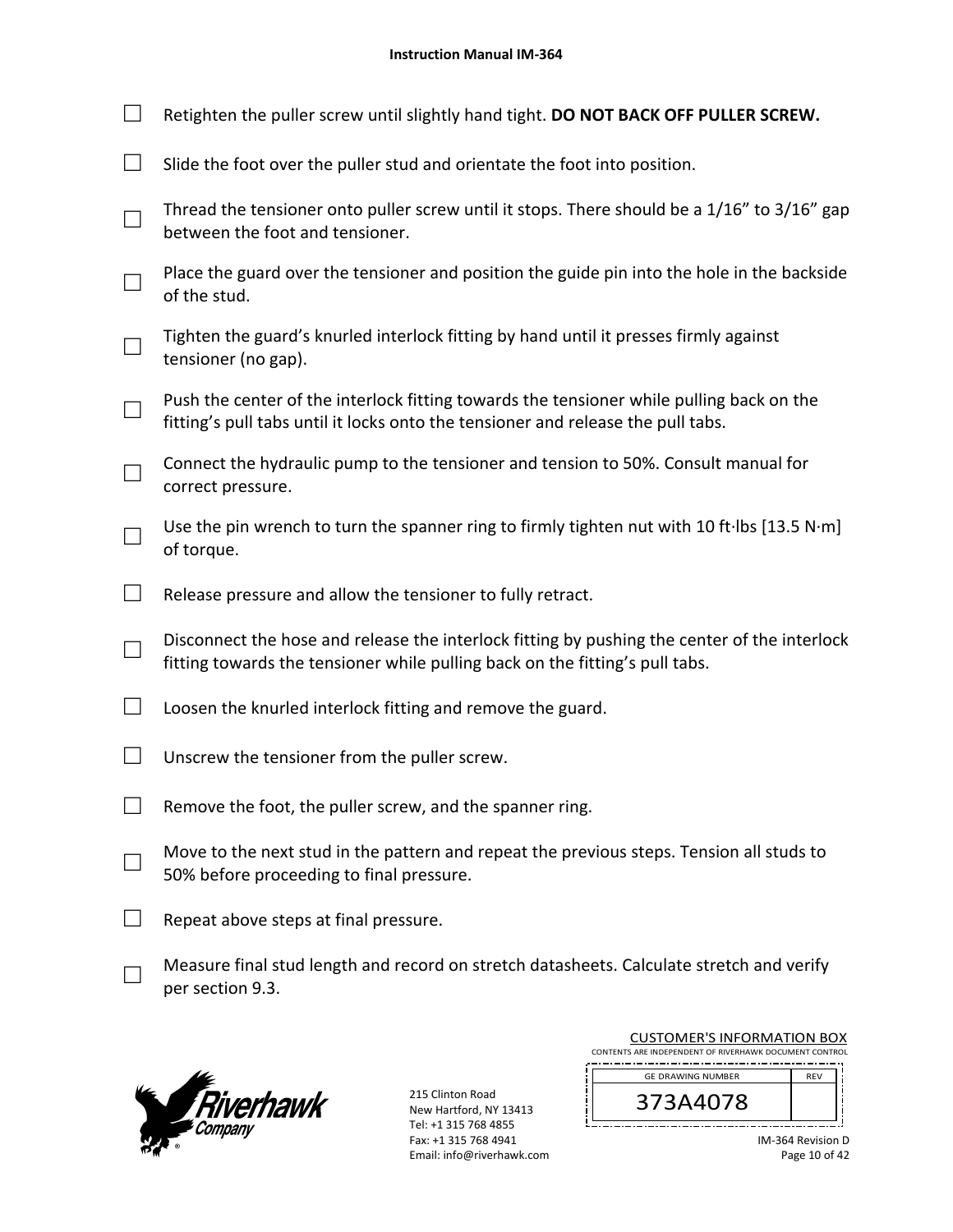| Torque the nuts' set screws. |
|------------------------------|
|                              |

### **DETENSIONING (Stud Removal)**

- □ If present, loosen the windage plugs' set screws and remove the windage plugs from the studs.
- $\Box$  Loosen nuts' set screws
- □ from the threads! See instruction manual IM-220. **Do not try to use the tensioner to** Inspect and clean studs' conical threads. **Do not continue until ALL debris is removed remove a damaged stud!**
- □ Apply a light coat of clean turbine oil or spray lubricant to the puller screw. **DO NOT USE "NEVER SEIZE" ON THE CONICAL THREADS.**
- $\Box$  Thread the puller screw into the stud.
- $\Box$  Install the spanner ring onto the nut.
- $\Box$  Insert an Allen wrench into the back side of the stud.
- □ Insert another Allen wrench into the puller screw. While holding the stud still, tighten the puller screw until hand tight and then loosen the puller screw 1/2 of a turn.
- □ Retighten the puller screw until slightly hand tight. **DO NOT BACK OFF PULLER SCREW.**
- $\Box$  Slide the foot over the puller stud and orientate the foot into position.
- □ Thread the tensioner onto puller screw until it stops. There should be a 1/16" to 3/16" gap between the foot and tensioner.
- □ Place the guard over the tensioner and position the guide pin into the hole in the backside of the stud.
- □ Tighten the guard's knurled interlock fitting by hand until it presses firmly against tensioner (no gap).
	- Push the center of the interlock fitting towards the tensioner while pulling back on the fitting's pull tabs until it locks onto the tensioner and release the pull tabs.



□

215 Clinton Road New Hartford, NY 13413 Tel: +1 315 768 4855 Fax: +1 315 768 4941 Email: info@riverhawk.com

| CONTENTS ARE INDEPENDENT OF RIVERHAWK DOCUMENT CONTROL |            |  |  |
|--------------------------------------------------------|------------|--|--|
| <b>GE DRAWING NUMBER</b>                               | <b>RFV</b> |  |  |
| 373A4078                                               |            |  |  |

CUSTOMER'S INFORMATION BOX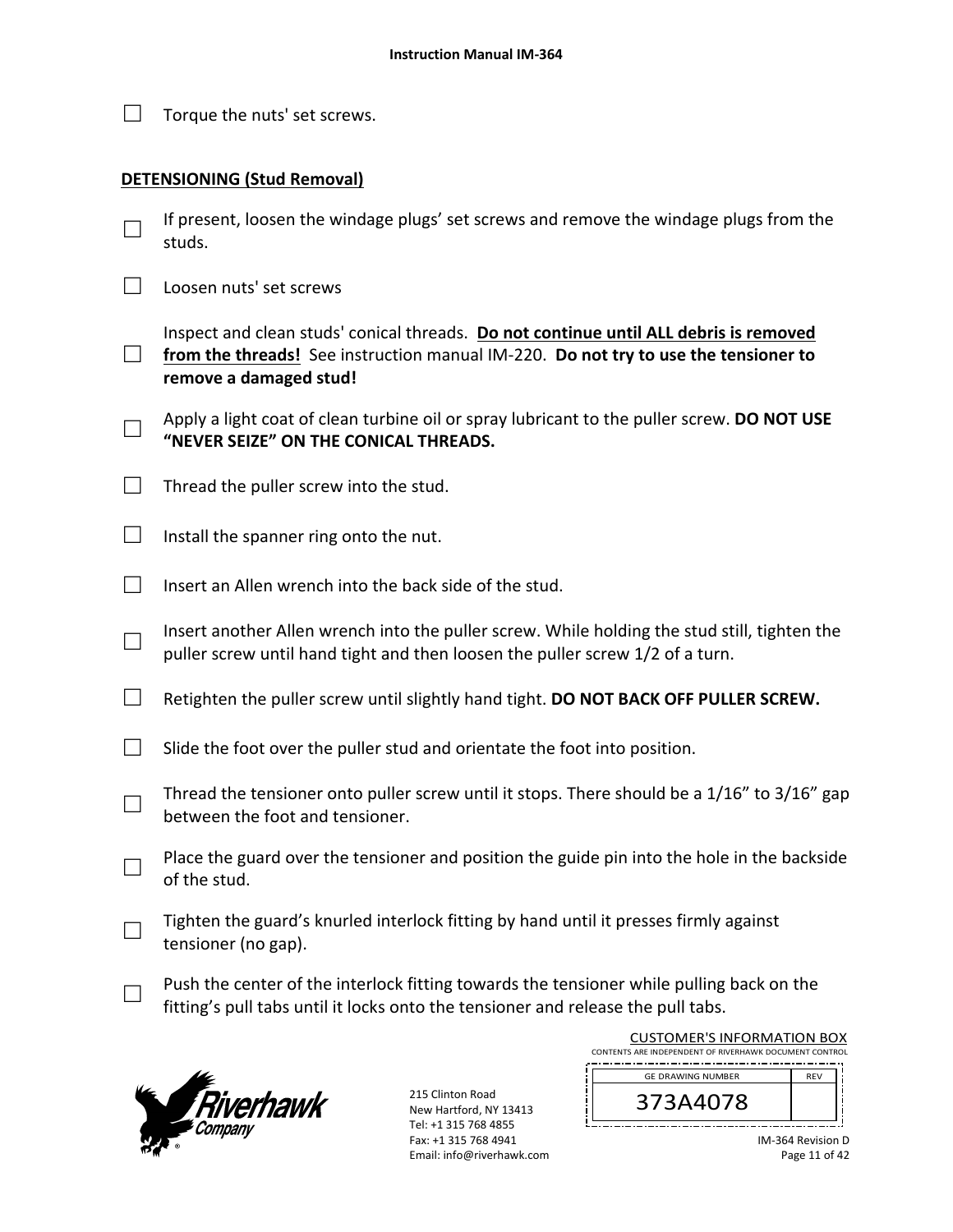| $\Box$ | Connect the hydraulic pump to the tensioner and tension to final pressure. Consult<br>manual for correct pressure per section 11.2.                                          |
|--------|------------------------------------------------------------------------------------------------------------------------------------------------------------------------------|
|        | Loosen nut with the spanner ring and pin wrench.                                                                                                                             |
|        | Release pressure and allow the tensioner to fully retract.                                                                                                                   |
|        | Disconnect the hose and release the interlock fitting by pushing the center of the interlock<br>fitting towards the tensioner while pulling back on the fitting's pull tabs. |
|        | Loosen the knurled interlock fitting and remove the guard.                                                                                                                   |
|        | Unscrew the tensioner from the puller screw.                                                                                                                                 |

- □ Remove the foot, puller screw, and spanner ring. It may be necessary to insert an Allen wrench into the backside of the stud to stop the stud from rotating.
- $\Box$  Move to the next stud in the pattern.

## **4.0 General Preparations**

Read and understand all instructions before installing and tensioning studs.

Operators should be trained or have previous experience using Riverhawk tensioning equipment. Training will minimize the chance of improper use of the equipment.

The hydraulic tooling including the hydraulic hoses should be inspected prior to use. Inspection guidelines are listed in the following sub‐sections.

This equipment produces very high hydraulic pressures and very high forces. Operators must exercise caution and wear the appropriate personal protective equipment when handling and operating the hydraulic tooling.

High-pressure oil from the hydraulic pump pressurizes the tensioner which generates a very large force that actually stretches the stud. As the stud is stretched the nut lifts off the flange. The nut is then turned by hand using the supplied spanner ring. Once the nut is tight against the flange, the pressure in the tensioner is released. The hardware is now clamping the flange together.



215 Clinton Road New Hartford, NY 13413 Tel: +1 315 768 4855 Fax: +1 315 768 4941 Email: info@riverhawk.com

| CONTENTS ARE INDEPENDENT OF RIVERHAWK DOCUMENT CONTROL |            |  |
|--------------------------------------------------------|------------|--|
| <b>GE DRAWING NUMBER</b>                               | <b>RFV</b> |  |
| 373A4078                                               |            |  |

CUSTOMER'S INFORMATION BOX

IM‐364 Revision D Page 12 of 42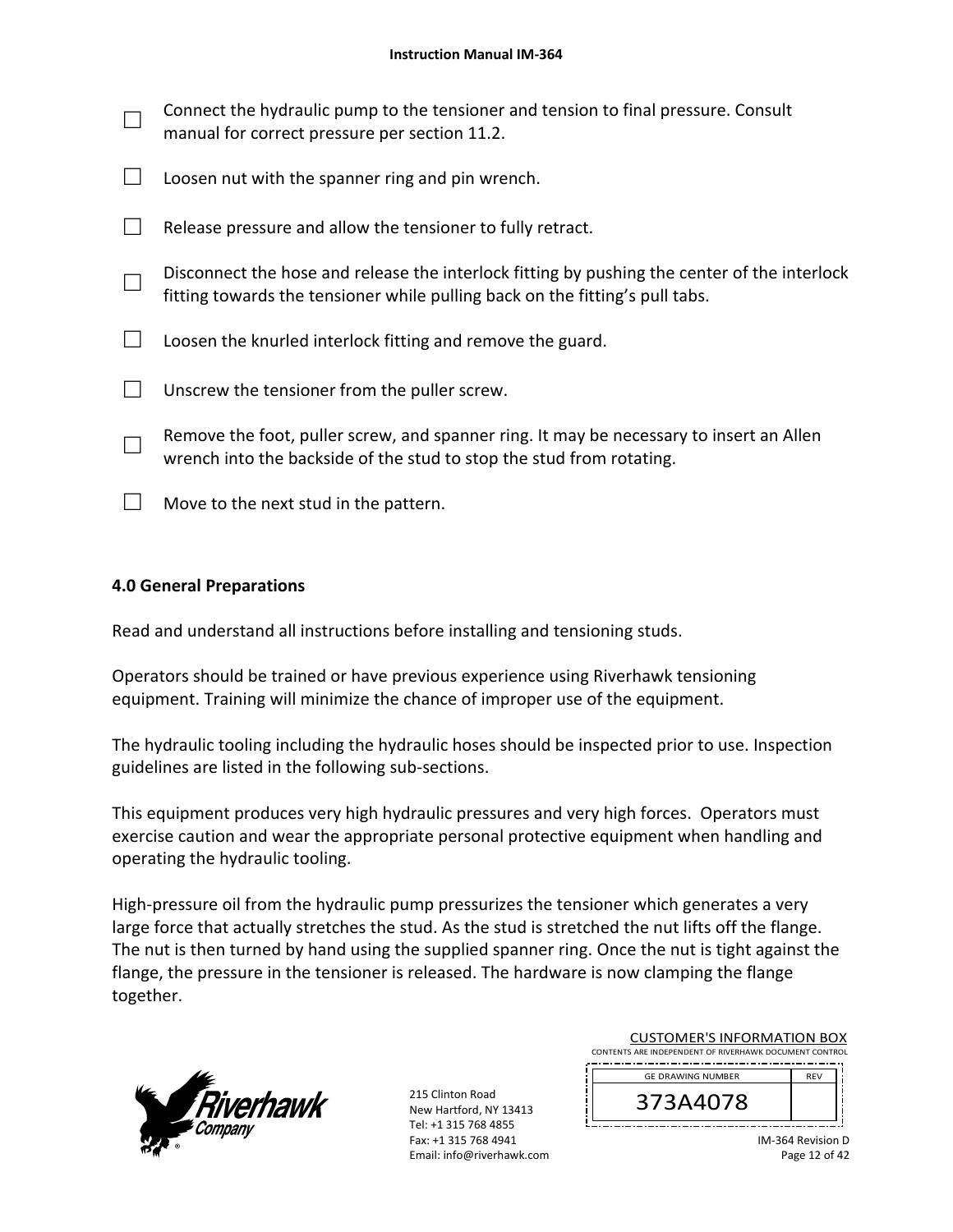### **4.1 Machine Preparation**

The flange to be tensioned must be fully closed prior to positioning of studs in the flanges. There must be provisions for turning the shafts. Also, it will be advantageous to remove as many obstructions as possible from the flange area, such as speed probes, shipping plates, conduit, and other protective materials that may interfere with the tensioner.

### **4.2 Hardware – Balance**

The studs are supplied in a component balanced set for the entire flange. A stud can be exchanged with another stud in its set without affected the overall balance of the equipment. Do not exchange a stud from one set with another stud from a different set for another turbine. When shipped from Riverhawk, the studs are not assigned to any specific hole in the bolted flange; this is optional and can be done at the installation site. The set size is determined by the relevant GE order drawing (see section 2.0).

The nuts are supplied in component balanced sets for the entire flange. A nut can be exchanged with another nut in its set without affected the overall balance of the equipment. Do not exchange a nut from one set with another nut from a different set for another turbine. When shipped from Riverhawk, the nuts are not assigned to any specific hole in the bolted flange; this is optional and can be done at the installation site. The set size is determined by the relevant GE order drawing (see section 2.0).

A weight balance certification is supplied with each order. Store this certification in an appropriate location as it will be needed for the acquisition of replacement equipment.

## **4.3 Tensioner – Care and Handling**

When not in use, the tensioner shall be maintained in a clean environment and all caps and plugs for hydraulic openings and fittings must be in place.

Use ISO 32 grade oil.

When in use, the tensioner shall be protected from sand and grit.

See section 12 for long term storage requirements.



215 Clinton Road New Hartford, NY 13413 Tel: +1 315 768 4855 Fax: +1 315 768 4941 Email: info@riverhawk.com

| CONTENTS ARE INDEPENDENT OF RIVERHAWK DOCUMENT CONTROL |            |  |
|--------------------------------------------------------|------------|--|
|                                                        |            |  |
| <b>GE DRAWING NUMBER</b>                               | <b>RFV</b> |  |
| 373A4078                                               |            |  |

CUSTOMER'S INFORMATION BOX

IM‐364 Revision D Page 13 of 42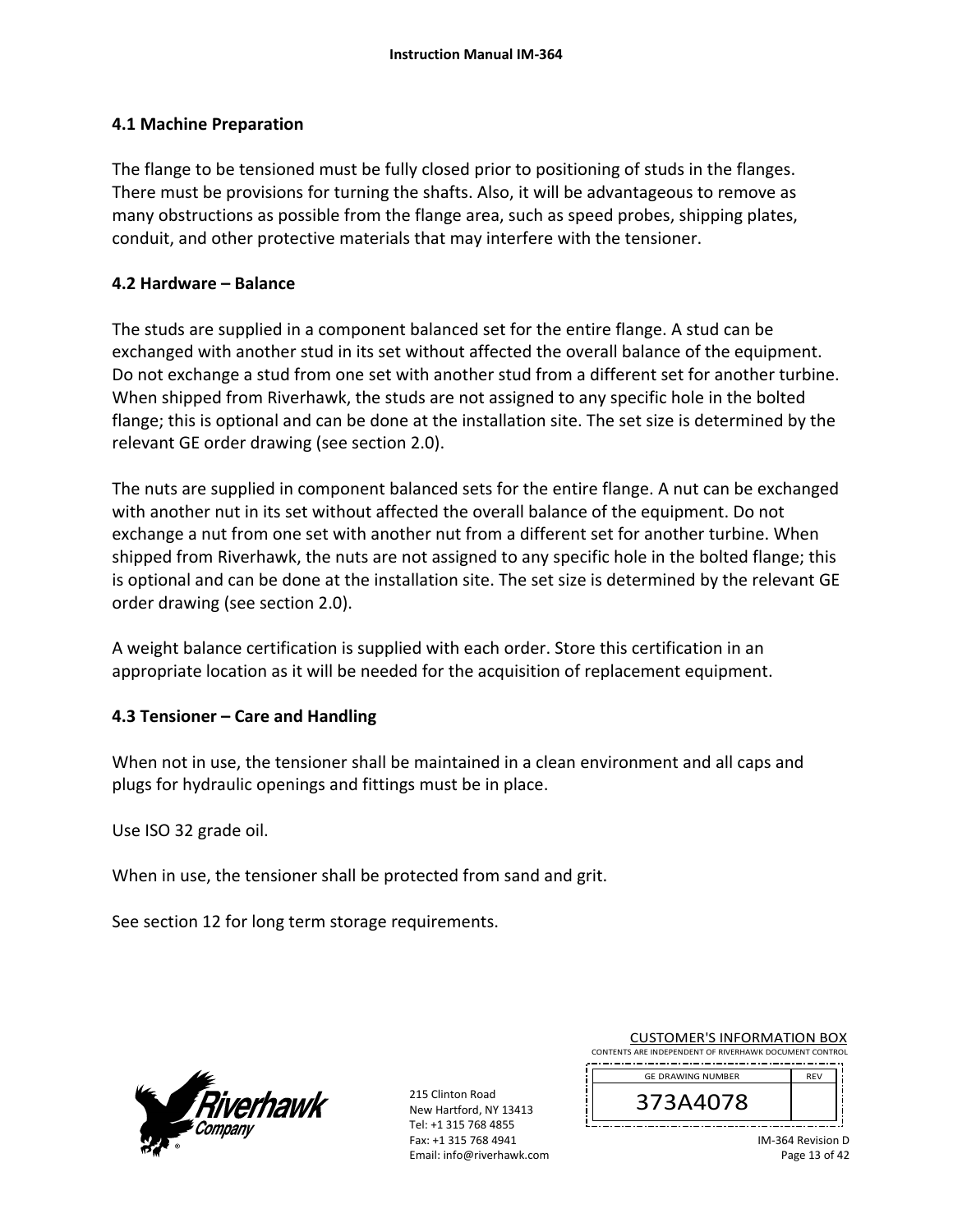## **4.4 Hand Tools**

Several hand wrenches and micrometers may be required to perform installation and measurement of the studs:

| 5/8" Wrench                                  |               | 1' to 2' (30cm-60cm) Breaker Bar                                                                             |
|----------------------------------------------|---------------|--------------------------------------------------------------------------------------------------------------|
| 3/4" Wrench                                  |               | 3' to 4' (90cm-120cm) Breaker Bar                                                                            |
| A set of Allen Wrenches                      |               | 5" to 6" (125mm-150mm) Micrometer or Caliper                                                                 |
| $1/2$ " Square Drive $-1/2$ " Hex-Bit Socket |               | 8" to 9" (200mm-225mm) Micrometer or Caliper                                                                 |
| 4.5 Special Tools                            |               |                                                                                                              |
| Hydraulic Tensioner Kit:                     |               | HT-6745 Hydraulic Tensioner, 1-1/8"<br>(reference GE VENDOC 101B0646)                                        |
|                                              |               | HT-6754 Hydraulic Tensioner, 2"<br>(see manual IM-406, GE VENDOC 373A4099)<br>(reference GE VENDOC 101B0647) |
| Hydraulic Pump Kit:                          | (recommended) | AP-0532 Air-Operated Hydraulic Pump<br>(reference GE VENDOC 359B2502)                                        |
|                                              |               | MP-0130 Manual Hand-Operated Hydraulic Pump                                                                  |

(reference GE VENDOC 359B2506)

| <b>Stud Cleaning Kit:</b> | GT-4354 Stud Cleaning Kit      |
|---------------------------|--------------------------------|
|                           | (recommended)                  |
|                           | (reference GE VENDOC 373A4027) |

## **CAUTION**

**Riverhawk recommends that the tensioners be returned to Riverhawk for periodic inspections. Replacement of obsolete tensioners is recommended. Functional upgrades are also recommended. The Riverhawk Service Returns Coordinator should be notified 3‐6 months prior to a planned outage to schedule an inspection service.** 



215 Clinton Road New Hartford, NY 13413 Tel: +1 315 768 4855 Fax: +1 315 768 4941 Email: info@riverhawk.com

| <b>CUSTOMER'S INFORMATION BOX</b>                      |            |  |
|--------------------------------------------------------|------------|--|
| CONTENTS ARE INDEPENDENT OF RIVERHAWK DOCUMENT CONTROL |            |  |
| <b>GE DRAWING NUMBER</b>                               | <b>REV</b> |  |
|                                                        |            |  |

IM‐364 Revision D Page 14 of 42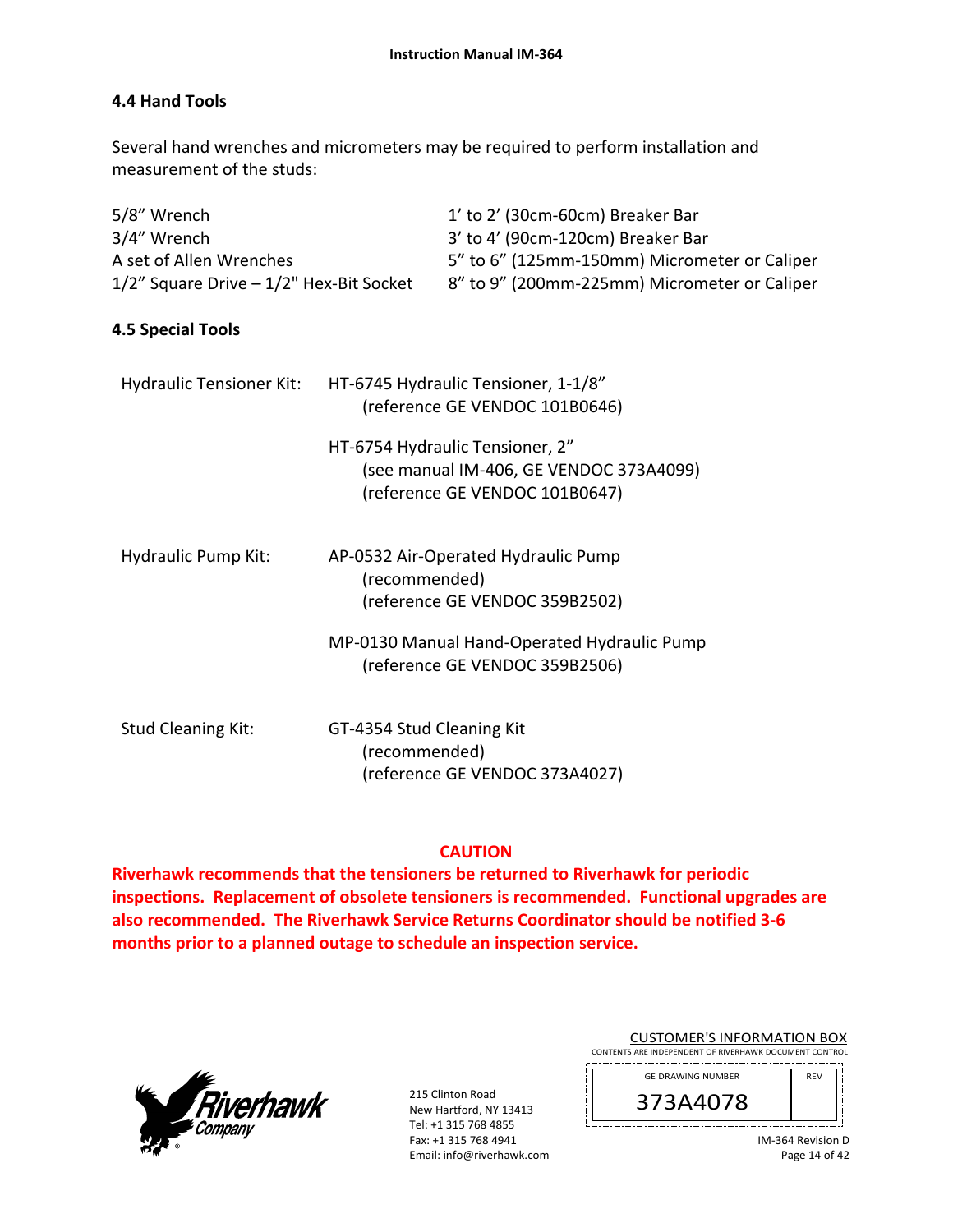#### **5.0 Hardware Set Preparations**

#### **5.1 Nut Preparation**



**Picture 5A** ‐ Riverhawk Locknut

If there is any visible damage on a nut, do not use the nut and contact the Riverhawk Company for a replacement nut. Please be prepared to supply the turbine number, weight certification, and digital photographs for evaluation.

### **5.1.1 Nut Cleaning ‐ New Installations**

For new installations, the nuts should come sealed from the factory and will need no cleaning.

### **5.1.2 Nut Cleaning ‐ Old Installations**

Previously installed nuts require cleaning as follows: Wire brush using a petroleum‐based solvent to remove any foreign material on the external surfaces and threads.

#### **5.2 Stud Preparation**

Check the stud for any visible damage. If there is any visible damage, do not use the stud and contact the Riverhawk Company for a replacement stud. Please be prepared to supply the turbine number, weight certification, and digital photographs for evaluation.



215 Clinton Road New Hartford, NY 13413 Tel: +1 315 768 4855 Fax: +1 315 768 4941 Email: info@riverhawk.com

| <b>GE DRAWING NUMBER</b> | <b>RFV</b> |  |
|--------------------------|------------|--|
|                          |            |  |

IM‐364 Revision D Page 15 of 42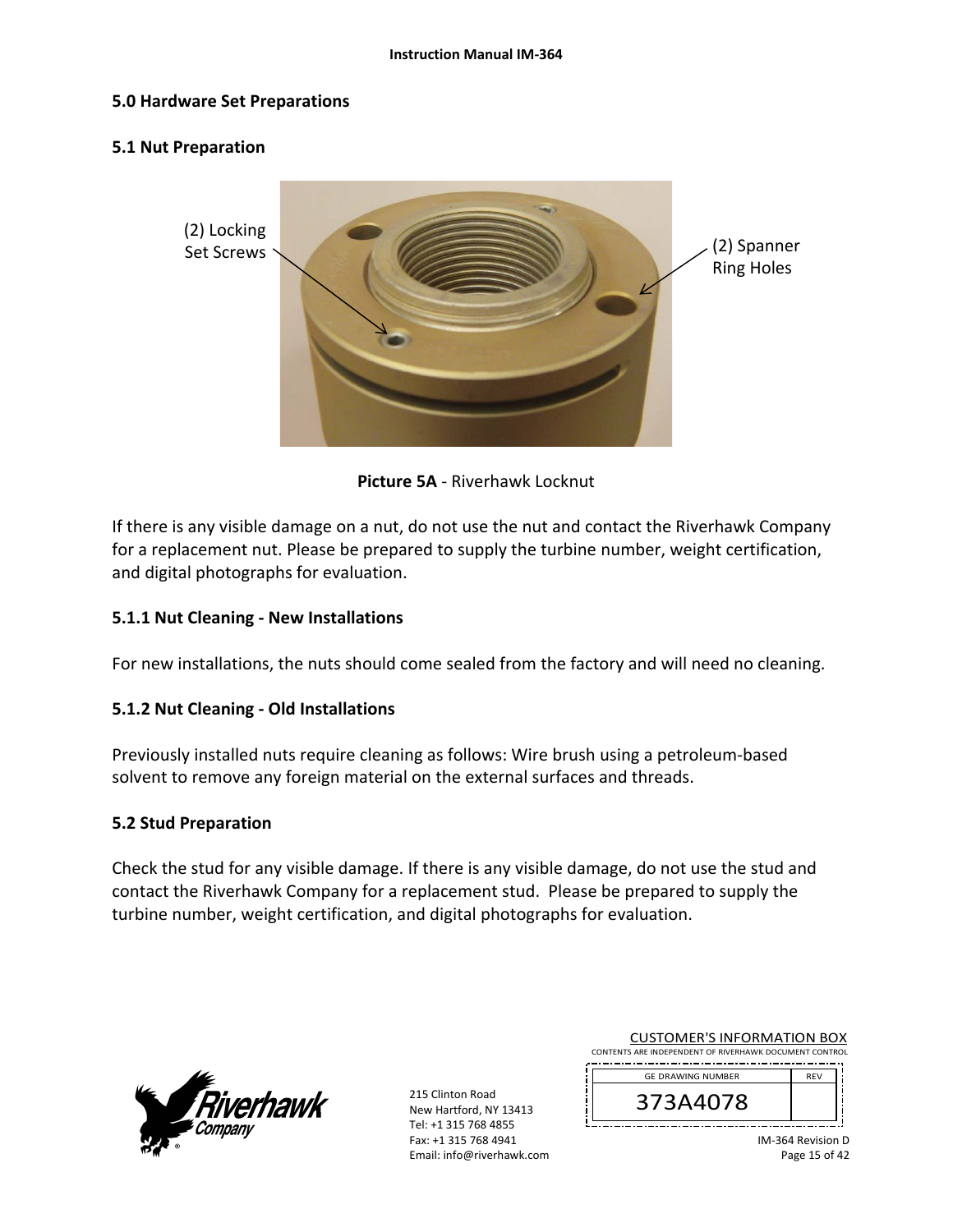## **CAUTION**

# **It is especially important to check the condition of the conical thread used to tension the stud. Thread damage from previous abuse can lead to failure of the stud or tensioning equipment.**

The conical threads of each stud must be clean of grit and dirt before installation or removal. This ensures the proper seating of the puller screw.

### **5.2.1 Stud Cleaning ‐ New Installations**

For new installations, the studs should come sealed from the factory and will need no cleaning.

### **5.2.2 Stud Cleaning ‐ Old Installations**

Previously installed studs may require cleaning. Clean conical threads should have a bright and shiny appearance.

If cleaning is required, follow these steps:

- 1. Blow out the threads with compressed air to remove loose debris and dry conical threads. Do not apply a solvent or other cleaning solution to the threads as this may chemically attack the stud.
- 2. Use Stud Cleaning Kit, GT‐4354 or a similar 1/2" diameter Brass power brush.



**Picture 5B ‐** Brass Power Brush

- 3. Insert the brush into an electric drill and set drill to run in a counterclockwise direction at high speed.
- 4. Work the drill in a circular motion while moving the brush in and out to clean all of the threads. Try not to hold the brush in one place too long, so as not to remove the stud's protective coating.
- 5. Blow out the threads with compressed air to remove loosened debris.
- 6. Visually inspect threads for cleanliness. Threads should be bright and shiny.



215 Clinton Road New Hartford, NY 13413 Tel: +1 315 768 4855 Fax: +1 315 768 4941 Email: info@riverhawk.com

| CONTENTS ARE INDEPENDENT OF RIVERHAWK DOCUMENT CONTROL |            |
|--------------------------------------------------------|------------|
| <b>GE DRAWING NUMBER</b>                               | <b>RFV</b> |
| 373A4078                                               |            |

CUSTOMER'S INFORMATION BOX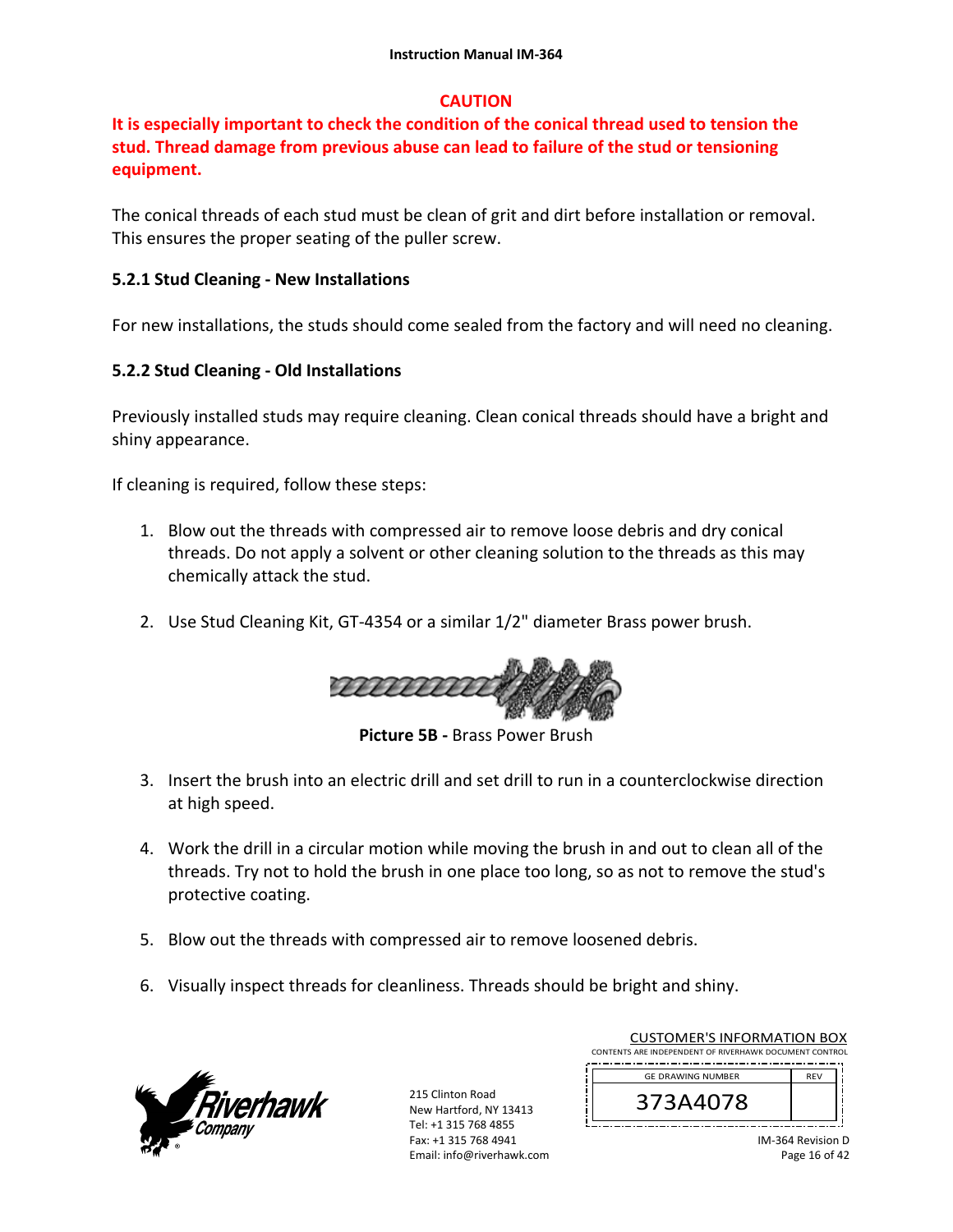- 7. Repeat if any dirt can be seen in the threads.
- 8. Inspect threads for any damage that may have been caused by previous installation.
- 9. Do **not** apply "Never Seize" to the stud's threads.
- 10. Finish the cleaning process by rinsing in a volatile solvent such as acetone and allow the stud to dry.

### **5.3 Stud Length Measurement**

Measure and record the initial lengths of the studs. The following suggestions will improve your results.

- **Plan to start and finish any flange in the same day.**
- **Studs and flange must be at the same temperature.**
- **Number each stud with a marker for later stretch measurement tracking.**
- **Mark the location of measurement on stud end with a permanent marker.**
- **Measure each stud to nearest 0.001 inch (.01 mm).**
- **Record each measurement on the supplied record sheets at the end of this manual.**
- **Do not allow the measuring instruments to sit in the sun.**
- **The same person should make all measurements.**

### **6.0 Stud and Nut Assembly**

Refer to the hardware assembly drawing (HF‐xxxx) listed in Section 2.0 of the manual.

- 1. Assemble the cylindrical nut to the internal, conical thread end of the stud.
- 2. Slide the stud and cylindrical nut assembly into the flange as shown in Figures 6A and 6B.



215 Clinton Road New Hartford, NY 13413 Tel: +1 315 768 4855 Fax: +1 315 768 4941 Email: info@riverhawk.com

| CONTENTS ARE INDEPENDENT OF RIVERHAWK DOCUMENT CONTROL |            |  |
|--------------------------------------------------------|------------|--|
| <b>GE DRAWING NUMBER</b>                               | <b>RFV</b> |  |
| 373A4078                                               |            |  |

CUSTOMER'S INFORMATION BOX

IM‐364 Revision D Page 17 of 42

J į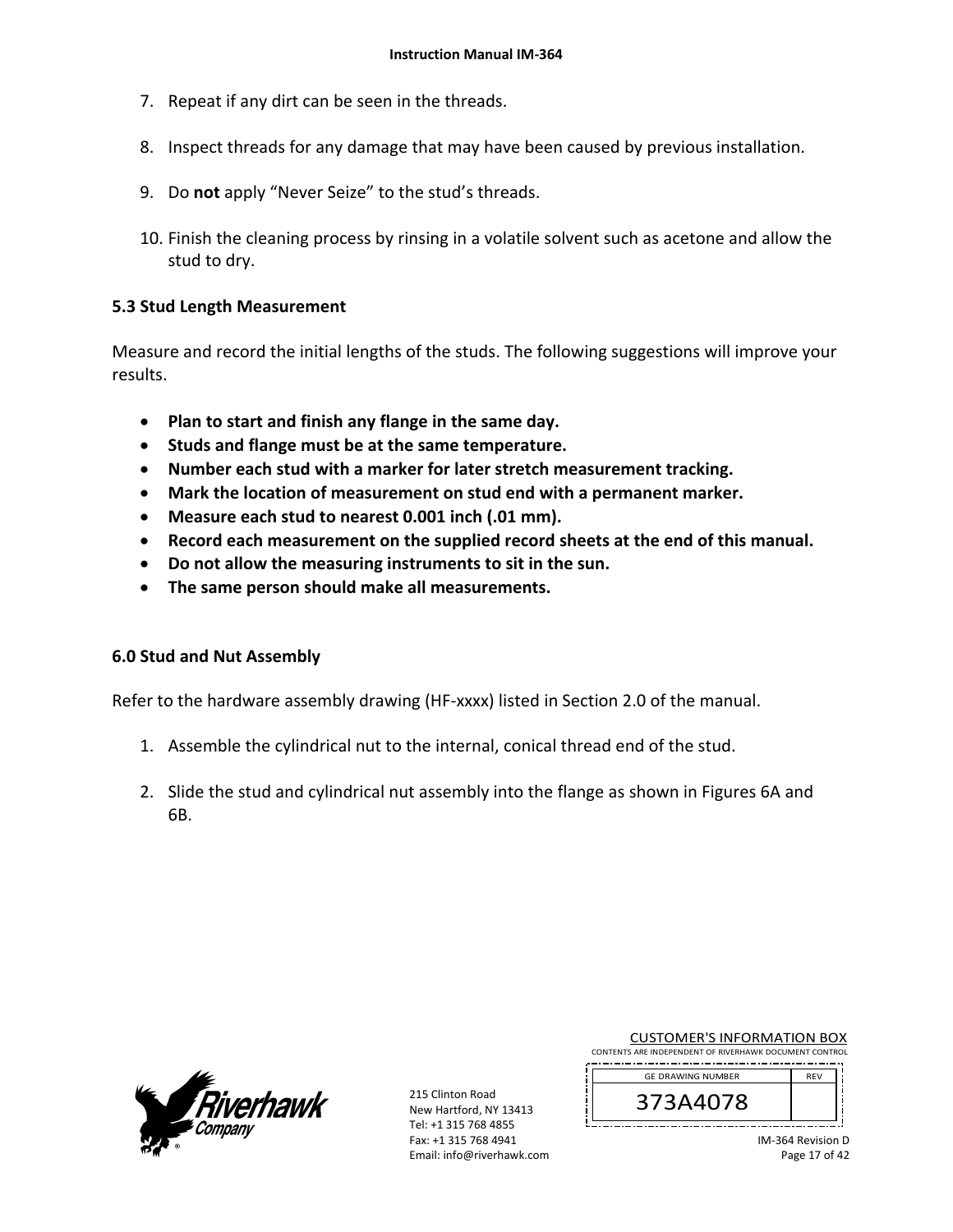#### **Instruction Manual IM‐364**



Load Coupling Bolted Flange Connection

Note: Coupling flange appearance may vary depending on its manufacturer



215 Clinton Road New Hartford, NY 13413 Tel: +1 315 768 4855 Fax: +1 315 768 4941 Email: info@riverhawk.com

| <b>CUSTOMER'S INFORMATION BOX</b>                      |
|--------------------------------------------------------|
| CONTENTS ARE INDEPENDENT OF RIVERHAWK DOCUMENT CONTROL |

| <b>GE DRAWING NUMBER</b> | <b>RFV</b> |
|--------------------------|------------|
| Ŏ<br>z                   |            |
|                          |            |

IM‐364 Revision D Page 18 of 42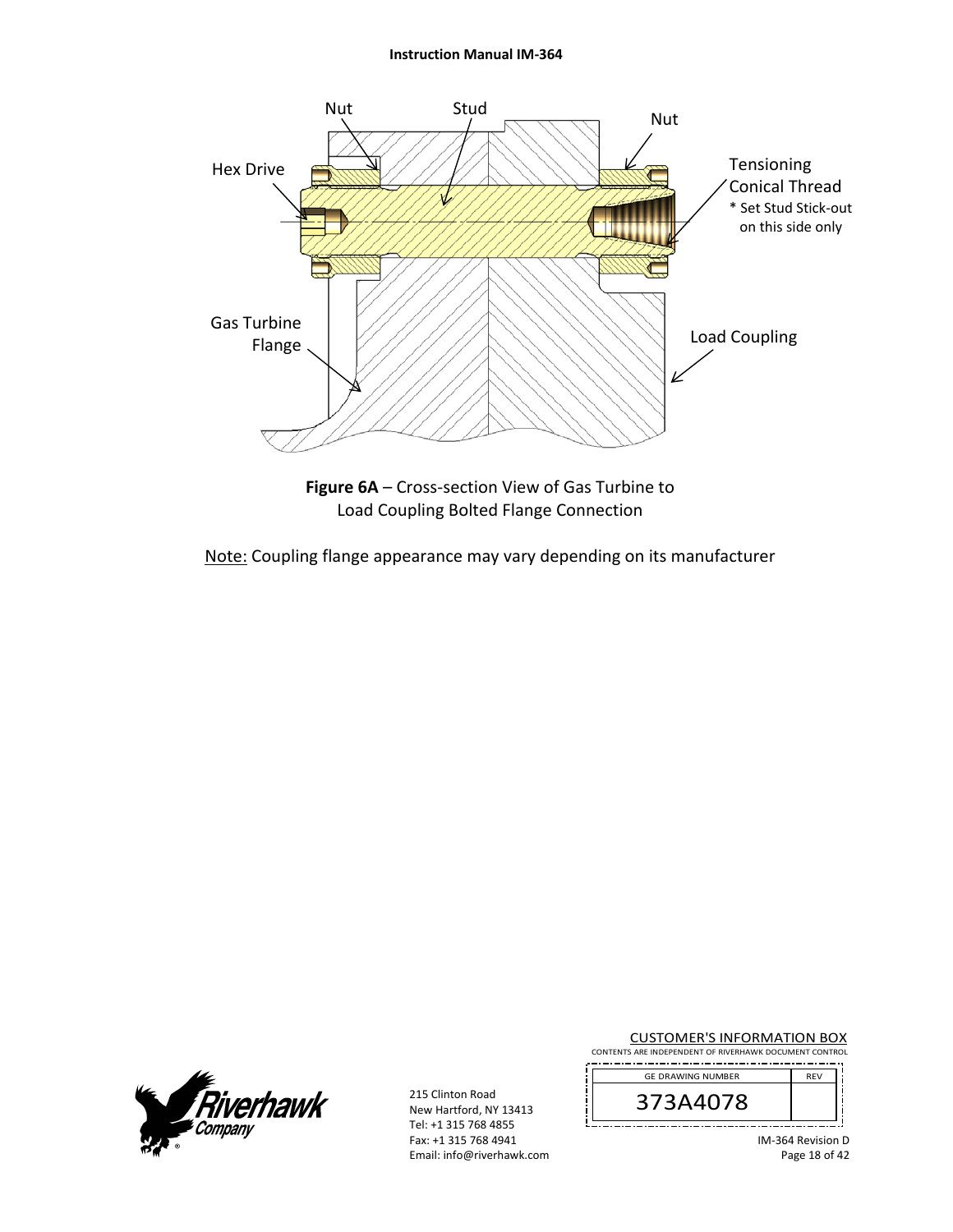#### **Instruction Manual IM‐364**



**Figure 6B** – Cross‐section View of Load Coupling to Gearbox Bolted Flange Connection

Note: Coupling flange appearance may vary depending on its manufacturer

- 3. Install the other nut on the backside.
- 4. Adjust the nut/stud assembly so that the stud protrudes (or sticks out) from the face of the cylindrical nut the distance specified on the hardware drawing (HF‐xxxx). **SETTING THIS PROTRUSION OF STUD TO NUT IS CRITICAL FOR PROPER TENSIONER OPERATION.** A metal stick‐out gage is provided with the tensioner to assist the operator in setting the protrusion dimension.



215 Clinton Road New Hartford, NY 13413 Tel: +1 315 768 4855 Fax: +1 315 768 4941 Email: info@riverhawk.com

| <b>CUSTOMER'S INFORMATION BOX</b>                      |  |  |
|--------------------------------------------------------|--|--|
| CONTENTS ARE INDEPENDENT OF RIVERHAWK DOCUMENT CONTROL |  |  |

| <b>GE DRAWING NUMBER</b> | <b>RFV</b> |
|--------------------------|------------|
| 3A4U/8<br>⊃              |            |
|                          |            |

IM‐364 Revision D Page 19 of 42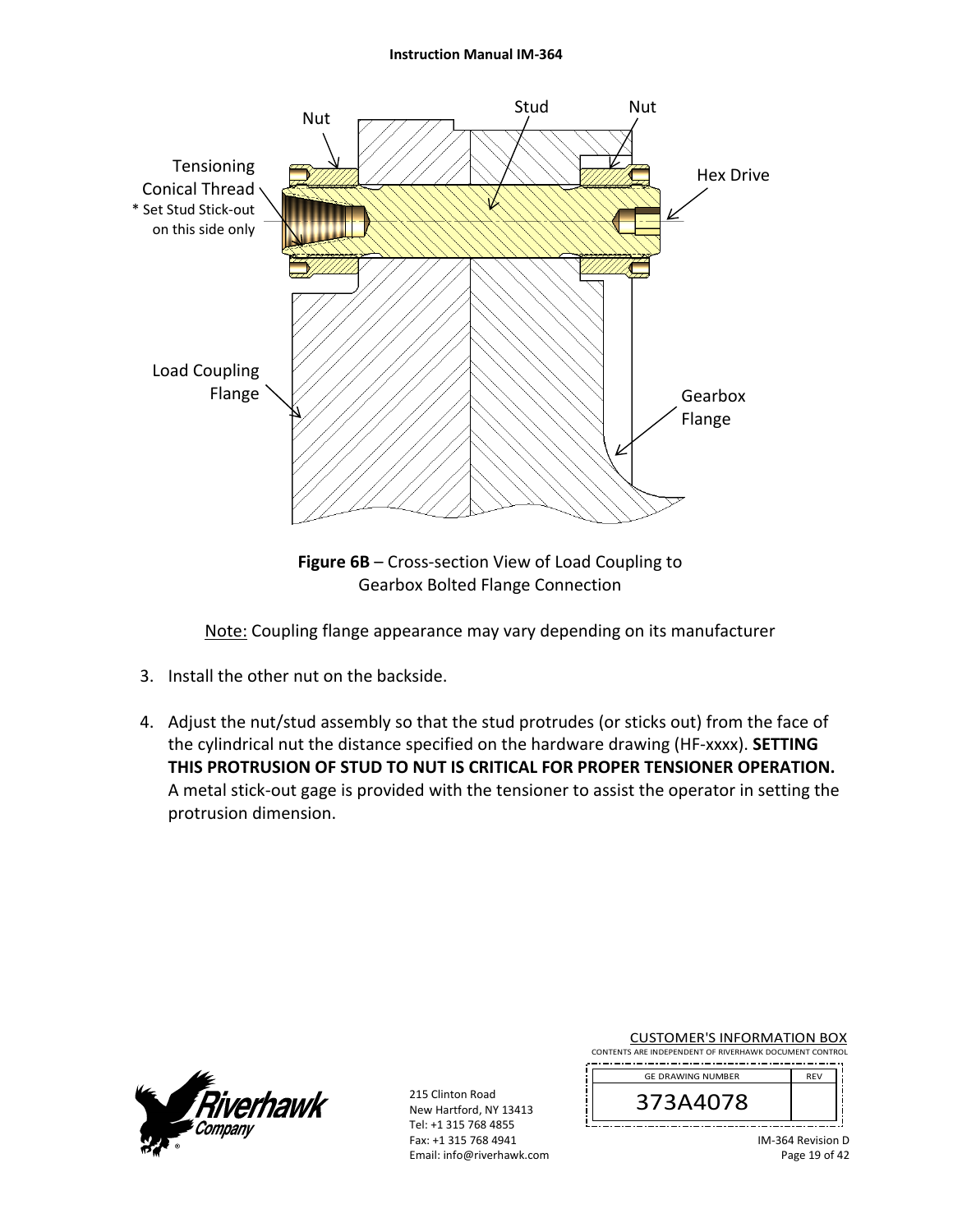



6FA Load Coupling stud



**Picture 6E** – Use of Drop Gage to measure stick‐out

5. Hand tighten the assembly to a snug fit.

**Picture 6C** – Use of Stick‐Out Gage on the **Picture 6D** – Use of Stick‐Out Gage on the 6F.03 Load Coupling stud



**Picture 6F** – Use of Calipers to measure stick‐out

6. Recheck the stud stick‐out length. If the stick‐out length does not match the hardware drawing, adjust the nuts as necessary.

## **7.0 Hydraulic Tensioner Equipment Assembly**

- **7.1 Hydraulic Equipment Inspection**
- **7.1.1 Hydraulic Tensioner Inspection**

## **CAUTION**

**Riverhawk recommends that the tensioner be returned to Riverhawk for periodic inspections. Replacement of obsolete tensioners is recommended. Functional upgrades are also recommended. Riverhawk should be notified 3‐6 months prior to a planned outage to schedule an inspection service.** 



215 Clinton Road New Hartford, NY 13413 Tel: +1 315 768 4855 Fax: +1 315 768 4941 Email: info@riverhawk.com

| CONTENTS ARE INDEPENDENT OF RIVERHAWK DOCUMENT CONTROL |            |  |
|--------------------------------------------------------|------------|--|
| <b>GE DRAWING NUMBER</b>                               | <b>RFV</b> |  |
| 373A4078                                               |            |  |

CUSTOMER'S INFORMATION BOX

IM‐364 Revision D Page 20 of 42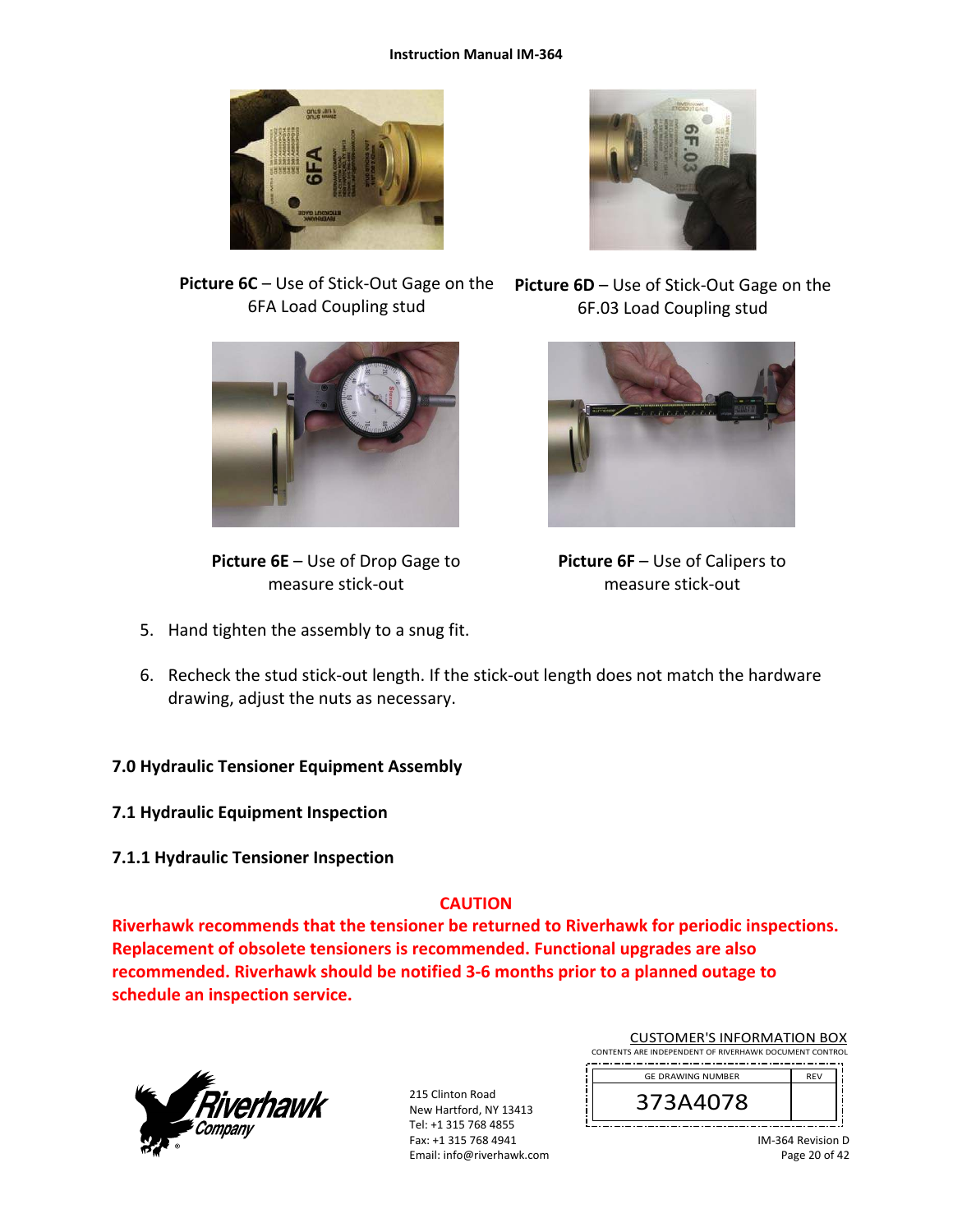Do **not** bleed the air from the hydraulic lines and tensioner at this time. See section 8 for bleeding instructions on when to bleed the air from the hydraulic lines.

### **WARNING**

**To avoid failure, ensure safety, and proper operation, the tensioner assembly must be installed on a stud in the flange before bleeding and pressurizing the tensioner. Do not use the tensioner at any pressure unless the tool is installed on a stud in a flange.** 

Clean puller screw and check for any debris and dents.

Inspect the tensioner guard for any signs of damage including cracked welds. Any guards modified in the field should be replaced. Bent guards should be replaced. Also, be sure the rubber pad is in place on the guard, if missing, replace.

Inspect the outside of the tensioner for discoloration patterns that may indicate submersion and internal damage.

Perform an inventory of the loose equipment supplied with the tensioner. An inventory list is provided on the tensioner's technical drawing (Riverhawk HT‐xxxx listed in section 2.0 and 4.5). Replacement parts are available from Riverhawk.

## **7.1.1.1 Hydraulic Tensioner's Burst Disc Replacement**

The hydraulic tensioner's burst disc is a key element in the overall safe use of the hydraulic tensioner. The burst disc's location is shown on the tensioner's technical drawing (Riverhawk HT-xxxx listed in section 2.0 and 4.5).

Each tensioner is shipped from our factory with one burst disc already installed in the tensioner and with another spare disc for field replacement. Extra burst discs are available from Riverhawk for replacement purposes.

To replace a damaged burst disc:

- 1. Remove the hydraulic port's dispersion nut, compression ring, and damaged burst disc.
- 2. Discard the damaged burst disc.
- 3. Clean the dispersion nut, compression ring, new burst disc, and the hydraulic port with a solvent to ensure a dirt‐free installation.
- 4. Reassemble new burst disc, compression ring, and dispersion nut into the same hydraulic port.



215 Clinton Road New Hartford, NY 13413 Tel: +1 315 768 4855 Fax: +1 315 768 4941 Email: info@riverhawk.com

| CONTENTS ARE INDEPENDENT OF RIVERHAWK DOCUMENT CONTROL |            |  |
|--------------------------------------------------------|------------|--|
| <b>GE DRAWING NUMBER</b>                               | <b>RFV</b> |  |
| 373A4078                                               |            |  |

CUSTOMER'S INFORMATION BOX

IM‐364 Revision D Page 21 of 42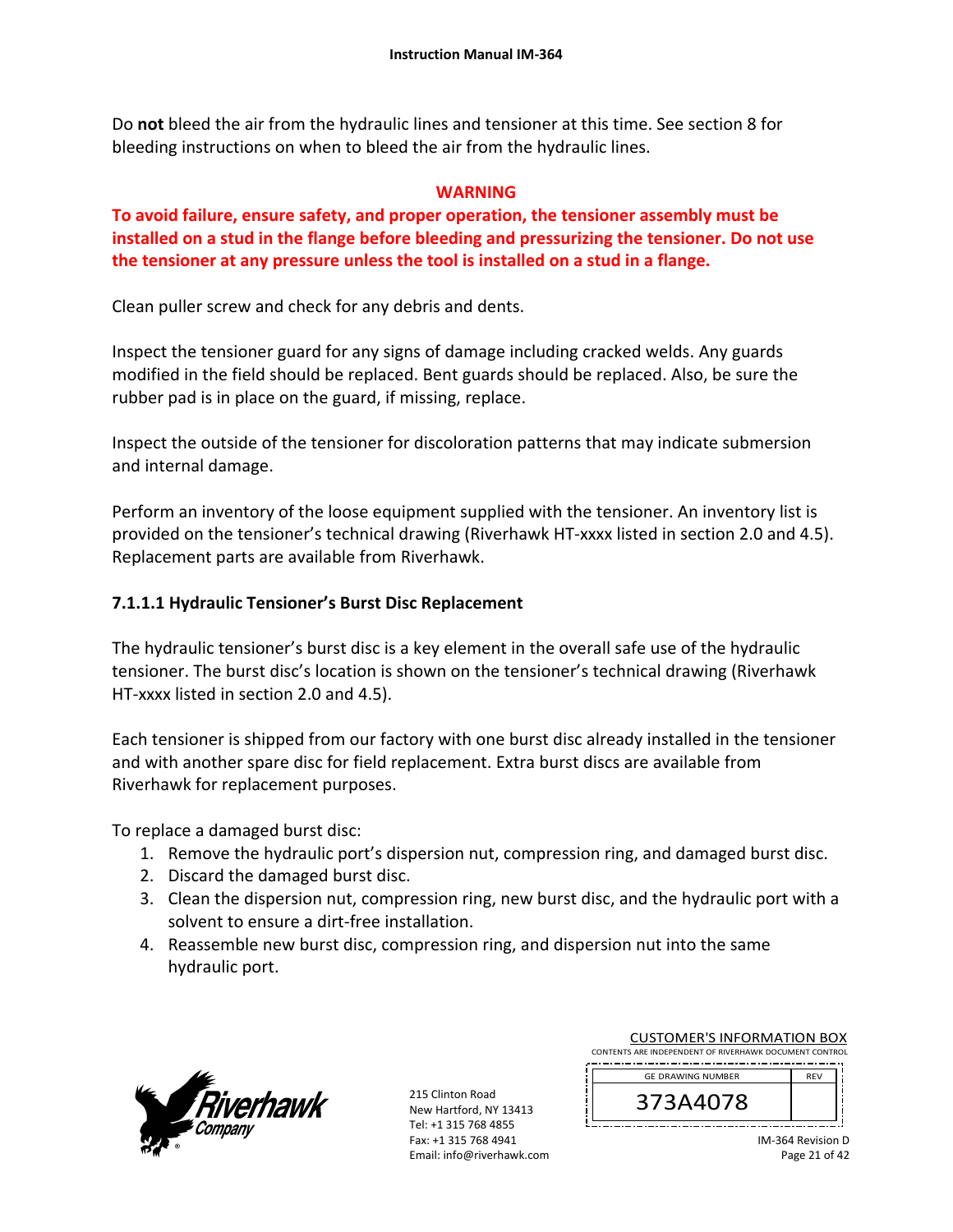### **Warning**

**A damaged burst disc must be replaced with a burst disc of the same design and pressure rating. Do not substitute a damaged burst disc with a different disc type, a different pressure rating, or a foreign object.**

## **7.1.2 Hydraulic Pump Kit Inspection**

Refer to the Hydraulic Pump Kit Instruction Manual, IM‐293 (GE VENDOC 373A4058). The latest revision may be obtained by contacting Riverhawk Company or thru www.riverhawk.com.

# **7.2 Hydraulic Fittings**



Riverhawk hydraulic pumps use a 1/4" High Pressure port to connect its hydraulic hoses. The hose connector is made from a three piece assembly: a gland nut, a collar, and a 1/4" tube or 1/4" hose end. (See Illustration 1)

To assembly the fitting, slide the gland nut over the 1/4" tube or 1/4" hose end. Turn the collar counter‐clockwise (**left hand** thread) on to the tube or hose end as shown in Illustration 1.

The collar should be placed .125" (3.2 mm) from the tip of the cone. (See Illustration 2) It may be necessary to adjust this collar with a set of vise‐ grip pliers. Be careful to not strip the threads off the tube or hose end.



215 Clinton Road New Hartford, NY 13413 Tel: +1 315 768 4855 Fax: +1 315 768 4941 Email: info@riverhawk.com

| <b>CUSTOMER'S INFORMATION BOX</b>                      |
|--------------------------------------------------------|
| CONTENTS ARE INDEPENDENT OF RIVERHAWK DOCUMENT CONTROL |
| ----                                                   |

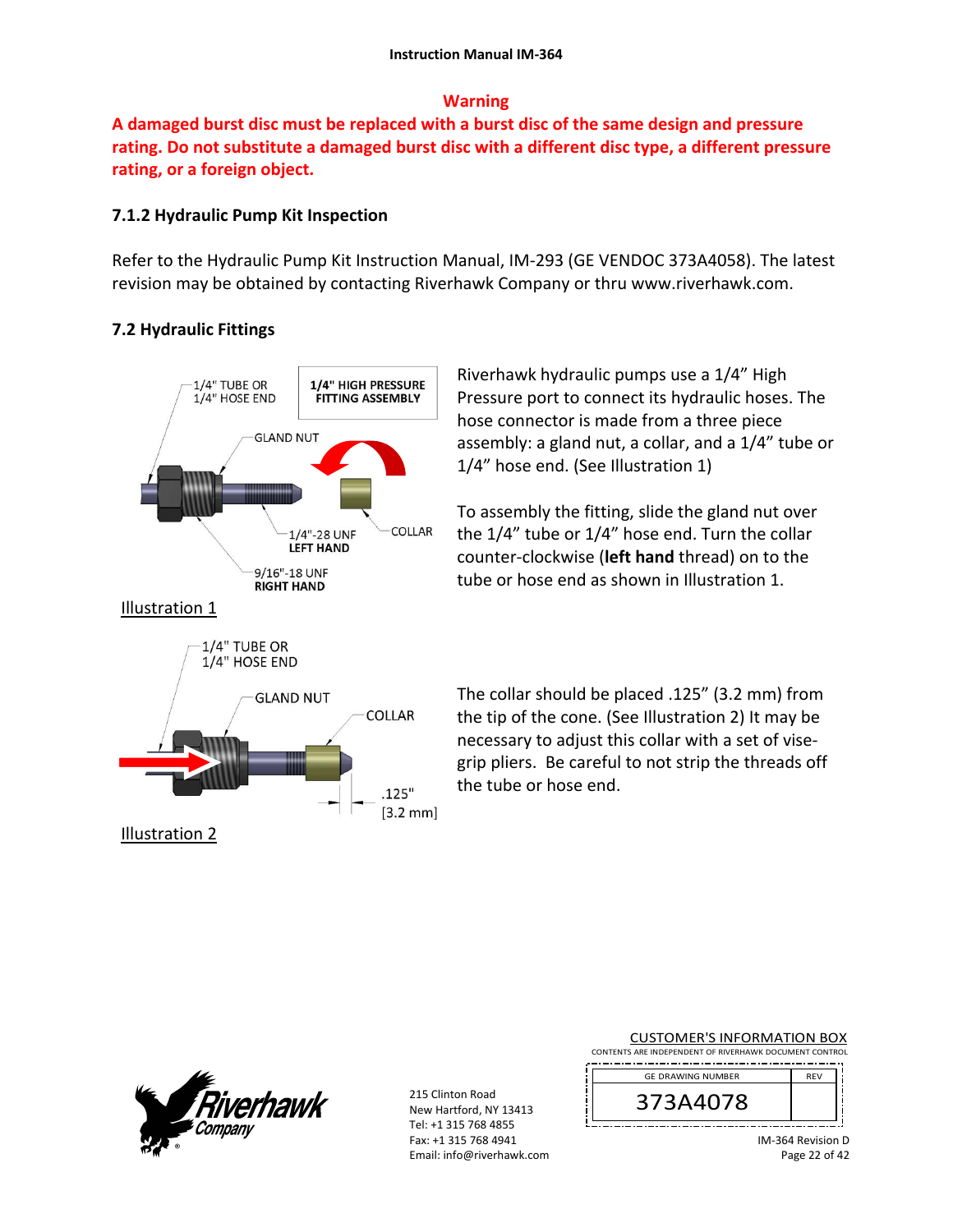

Slide the gland nut down over the collar. (See Illustration 3) Insert the 1/4" tube or 1/4" hose end into the tensioner's quick coupler. While firmly holding the tube or hose end to stop it from rotating, turn the gland nut clockwise (**right hand** thread) and torque the gland nut to 25 FT‐LBS (34 N‐m).

## Tips:

- Make sure all parts are clean and free from debris.
- Protect the cone on the end of the  $1/4$ " tube or 1/4" hose end from scratches as this is the sealing surface.
- Replace red plastic caps when finished to protect the threads and cone.

## **8.0 Assembly of Tensioner on a Stud**

## **8.1 Handling of the Tensioner**

The tensioner used in this application is designed to require no special lifting instructions. Do not drop any part of the tensioner on the operator or other nearby personnel.

## **8.2 Kit Assembly**

Connect the hydraulic hose from the hydraulic pump to the tensioner. **Do not pressurize** the tensioner at this time or you may cause damage to the tensioner.

Refer to the hardware assembly drawing (HF-xxxx) listed in Section 2.0 of this manual and the tensioner assembly drawing (HT‐xxxx) listed in Section 4.5 of this manual to determine how the tensioner must be assembled on the load coupling for its correct operation.



215 Clinton Road New Hartford, NY 13413 Tel: +1 315 768 4855 Fax: +1 315 768 4941 Email: info@riverhawk.com

| <b>CUSTOMER'S INFORMATION BOX</b>                      |  |
|--------------------------------------------------------|--|
| CONTENTS ARE INDEPENDENT OF RIVERHAWK DOCUMENT CONTROL |  |

| <b>GE DRAWING NUMBER</b> | <b>RFV</b> |
|--------------------------|------------|
| Ŏ<br>z                   |            |
|                          |            |

IM‐364 Revision D Page 23 of 42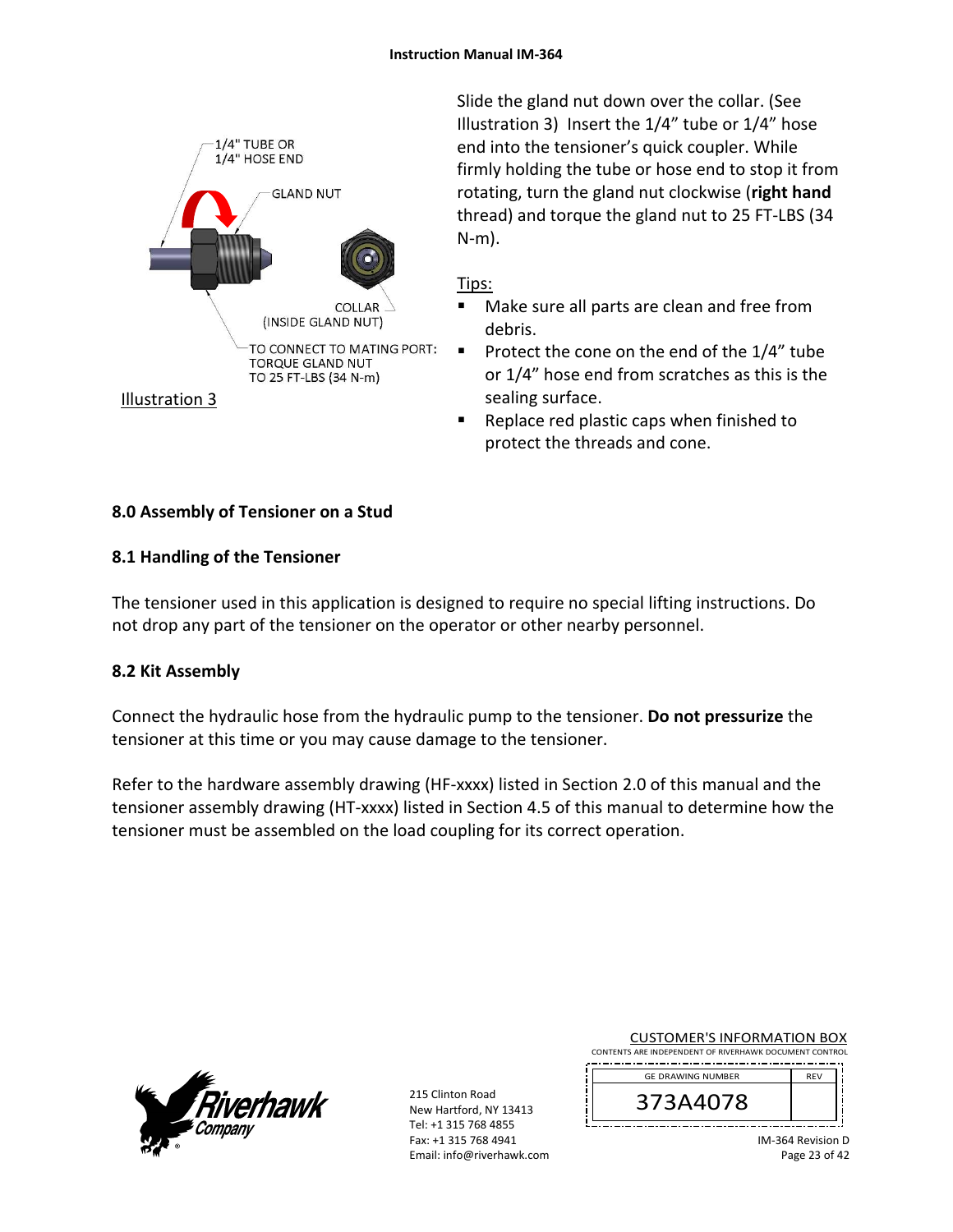#### **Instruction Manual IM‐364**



**Picture 8A** – Features of the Hydraulic Tensioner HT‐6745

Note: Coupling flange appearance may vary depending on its manufacturer



215 Clinton Road New Hartford, NY 13413 Tel: +1 315 768 4855 Fax: +1 315 768 4941 Email: info@riverhawk.com

| <b>CUSTOMER'S INFORMATION BOX</b>                      |  |
|--------------------------------------------------------|--|
| CONTENTS ARE INDEPENDENT OF RIVERHAWK DOCUMENT CONTROL |  |

| <b>GE DRAWING NUMBER</b> | <b>RFV</b> |
|--------------------------|------------|
| 3A4U78<br>⊃              |            |
|                          |            |

IM‐364 Revision D Page 24 of 42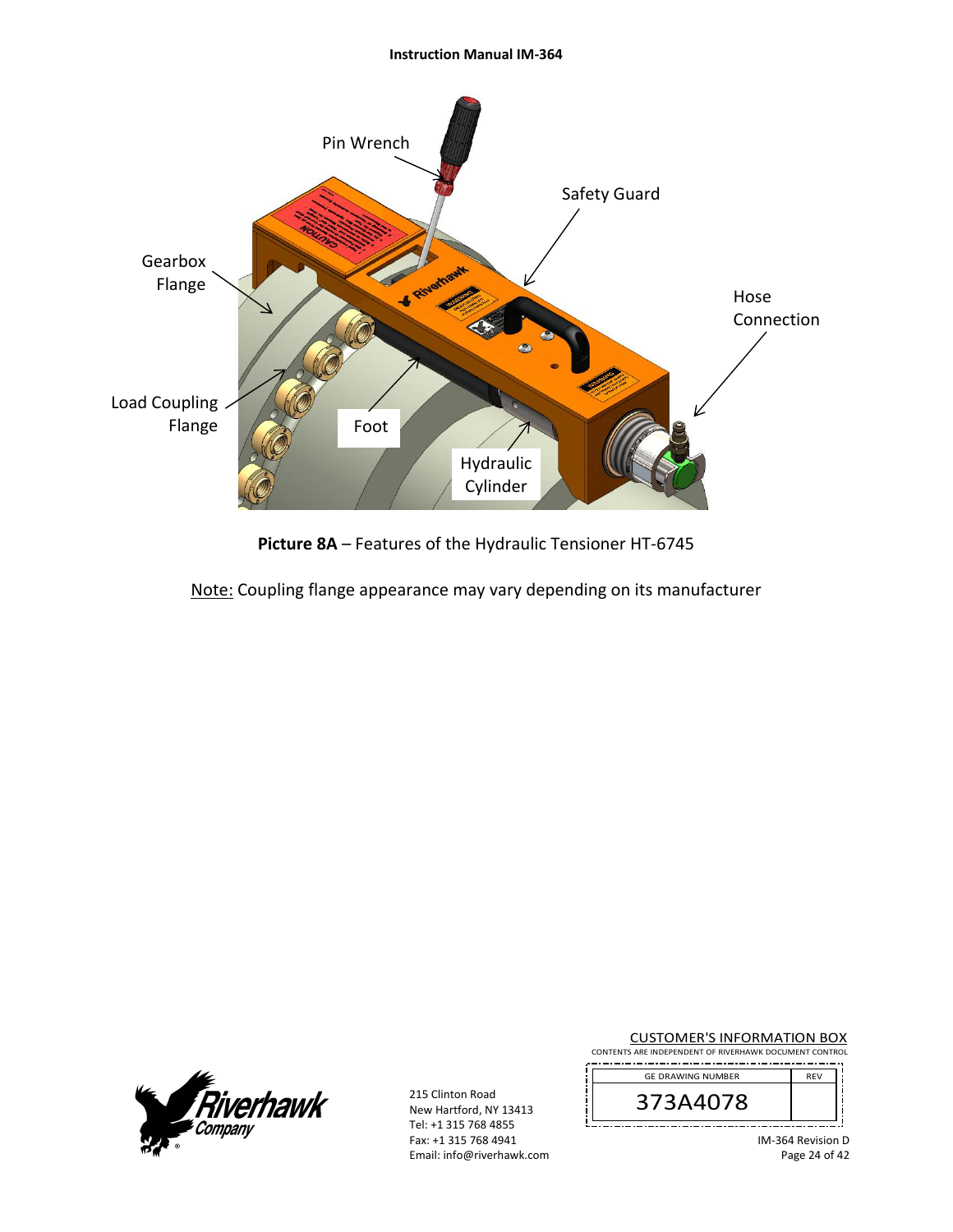

**Picture 8B** – Cutaway view of Hydraulic Tensioner HT‐6745

Note: Coupling flange appearance may vary depending on its manufacturer

**Note: Before threading the puller screw into the stud, carefully check the cleanliness of both the stud's and the puller screw's conical threads. Apply a light coat of clean turbine oil or a spray lubricant to the puller screw. Do not use "Never Seize" on the conical threads. This procedure will ease assembly and assure positive mating of the threads before tightening.** 

Assembly sequence is as follows:

- 1. Open the hydraulic return valve on the pump to allow hydraulic fluid to be pushed back from the puller tool into the pump reservoir. (This is automatic on the air‐operated hydraulic pump)
- 2. Insert the puller screw into the tapered thread of the stud and hand tighten. **Be sure not to cross‐thread the puller screw.**
- 3. Place the spanner ring on the nut.
- 4. Using an Allen wrench, tighten the puller screw and then back off the puller screw 1/2 a turn.
- 5. Retighten the puller screw by hand until it is fully inserted. **DO NOT BACK OFF THE PULLER SCREW.**
- 6. Place the foot over the puller screw and orientate it into position.



215 Clinton Road New Hartford, NY 13413 Tel: +1 315 768 4855 Fax: +1 315 768 4941 Email: info@riverhawk.com

| CONTENTS ARE INDEPENDENT OF RIVERHAWK DOCUMENT CONTROL |            |
|--------------------------------------------------------|------------|
| <b>GE DRAWING NUMBER</b>                               | <b>RFV</b> |
| 373A4078                                               |            |
|                                                        |            |

CUSTOMER'S INFORMATION BOX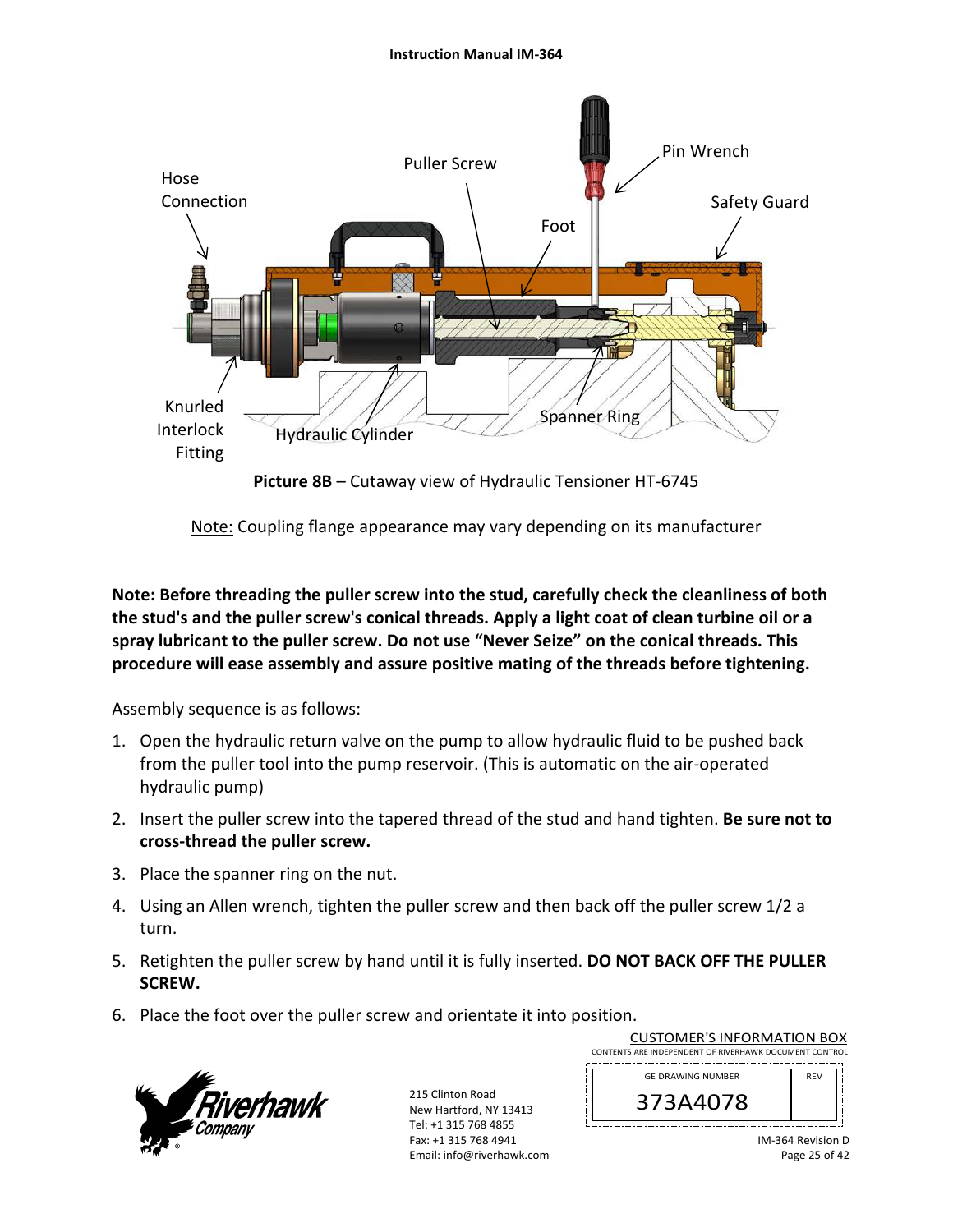- 7. Thread the tensioner onto the puller screw until it stops. Please note that the internal stop inside the tensioner will cause a gap in between the foot and tensioner. The gap should be 1/16"[1.6mm] to 3/16"[4.8mm]. **DO NOT ATTEMPT TO TIGHTEN THE TENSIONER AGAINST THE FOOT.**
- 8. Place the guard over the tensioner and position the guide pin into the hole in the backside of the stud.
- 9. Tighten the knurled interlock fitting by hand until it firmly presses against the tensioner. There should be no gap between the tensioner the interlock fitting.
- 10. Activate the custom connector from the rear of guard by pushing on the center with your thumb and pulling the tabs with your fore finger and middle finger. Push the assembly forward until it locks into the tensioner. Release fingers from the tabs and then remove thumb, Ensure connection is firmly engaged or else the tensioner will not be connected to the pump.



**Picture 8E** ‐ Activation of the safety interlock

11. Connect the hydraulic pump to the tensioner. The tensioner should now be completely assembled and ready for use.



215 Clinton Road New Hartford, NY 13413 Tel: +1 315 768 4855 Fax: +1 315 768 4941 Email: info@riverhawk.com

| <b>CUSTOMER'S INFORMATION BOX</b>                      |            |
|--------------------------------------------------------|------------|
| CONTENTS ARE INDEPENDENT OF RIVERHAWK DOCUMENT CONTROL |            |
| <b>GE DRAWING NUMBER</b>                               | <b>RFV</b> |
| 373A4078                                               |            |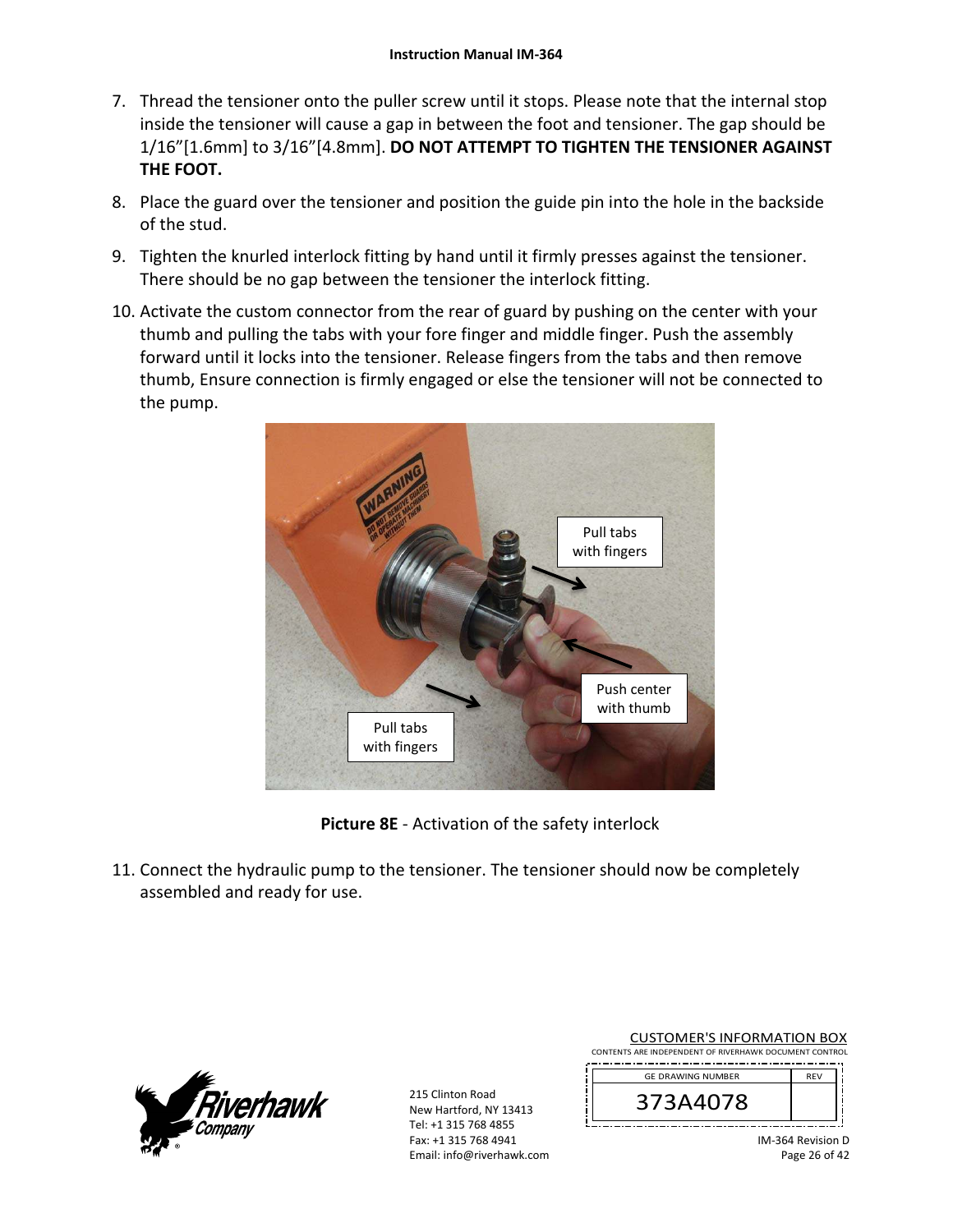#### **8.3 Bleeding Hydraulic System**

#### **WARNING**

**To avoid failure, ensure safety, and proper operation, the tensioner assembly must be installed on a stud in the flange before bleeding and pressurizing the tensioner. Do not use the tensioner at any pressure unless the tool is installed on a stud in a flange.** 

Bleeding of the hydraulic system is not necessary with this tensioner design.

#### **9.0 Stud Tensioning**

The studs will be tensioned in two steps, at 50% pressure and at final pressure. Follow the tensioning sequence for each flange joint as defined on the record sheets found at the end of this manual.

#### **9.1 Tensioning at 50% pressure**

After the tensioner is properly installed apply hydraulic pressure to the tool. Bring the pressure to the 50% level in accordance with the following table.

#### **WARNING**

**The safety cage must be in place at all times. Keep hands out of designated areas at all times when the tensioner is pressurized otherwise personal injury can occur.** 

### **CAUTION**

**Before threading the puller screw into the stud, carefully check the cleanliness of both the stud's and the puller screw's conical threads. Apply a light coat of clean turbine oil or a spray lubricant to the puller screw. This procedure will ease assembly and assure positive mating of the threads before tightening. Do not use "Never Seize" on the conical threads.** 

#### **CAUTION**

**Do not exceed the maximum pressure marked on the tensioner. Excessive pressure can damage the stud and puller screw.** 

### **CAUTION**

**Do not tighten the nut while the tool is coming up to pressure; wait until pressure is achieved before attempting to tighten the nut with the spanner ring. If the tool is not properly installed, the tool could jump off the stud while coming up to pressure.** 



215 Clinton Road New Hartford, NY 13413 Tel: +1 315 768 4855 Fax: +1 315 768 4941 Email: info@riverhawk.com

| CUSTUMER S INFORMATION BOX                             |  |
|--------------------------------------------------------|--|
| CONTENTS ARE INDEPENDENT OF RIVERHAWK DOCUMENT CONTROL |  |
|                                                        |  |
| <b>GE DRAWING NUMBER</b>                               |  |
|                                                        |  |

CUSTOMER'S INFORMATION BOX

373A4078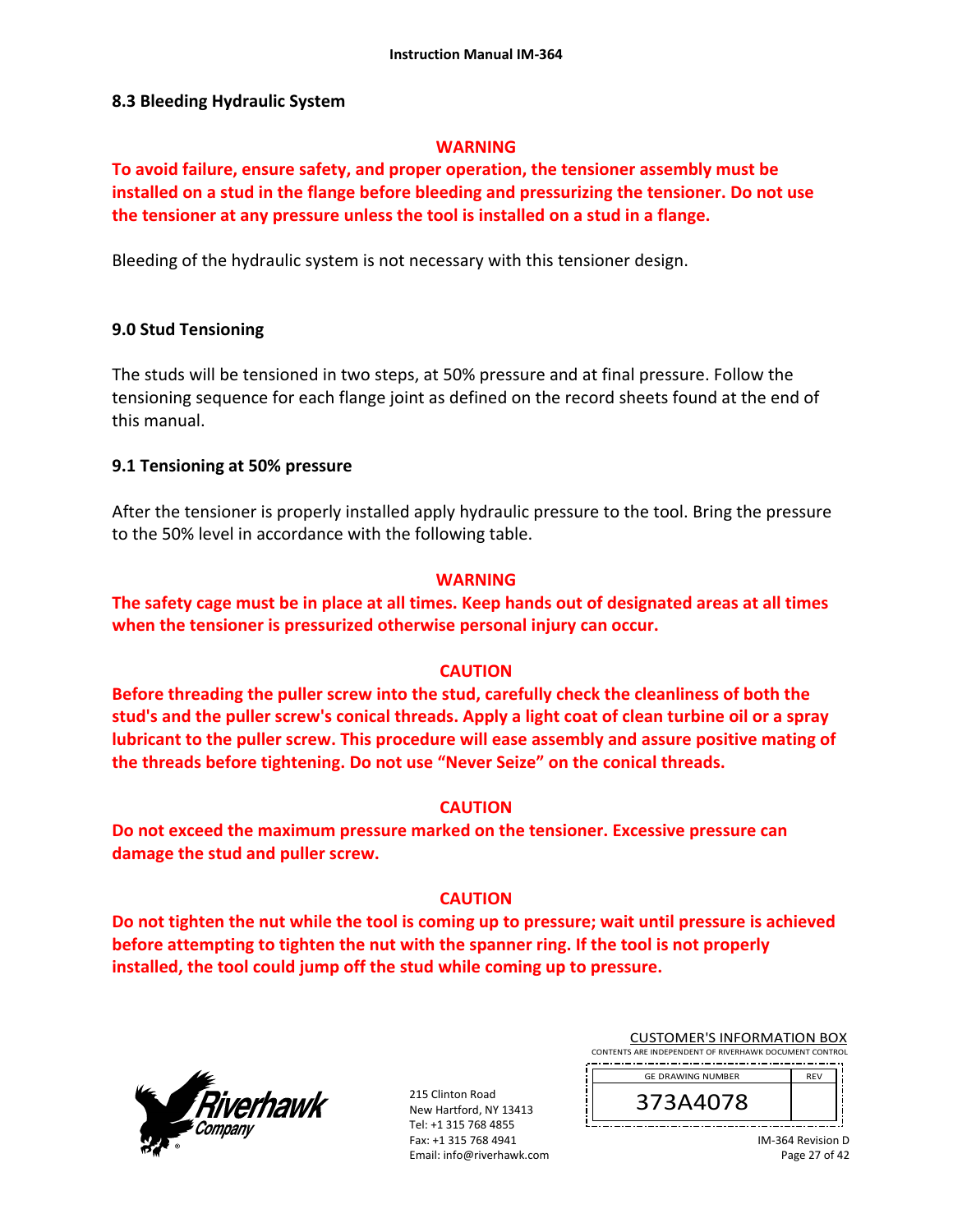#### **Instruction Manual IM‐364**

| <b>Flange Position</b> | <b>Stud Size</b> | 50% Pressure | 50% Stretch    |
|------------------------|------------------|--------------|----------------|
| Gas Turbine to Load    | $1 - 1/8"$       | 9000 psi     | Do not measure |
| Coupling               | $[29$ mm         | [620 bar]    | Do not use     |
| Load Coupling to       | $1 - 1/8"$       | 9000 psi     | Do not measure |
| Load Gear              | $[29$ mm]        | [620 bar]    | Do not use     |

Firmly tighten the cylindrical nuts with approximately 10 ft∙lbs [13.5 N∙m] of torque using the pin wrench and spanner ring. Continue to turn the nut until it contacts the flange.

### **9.2 Removing the Tensioner from an Installed Stud**

The tensioner removal is accomplished by the follows steps:

- 1. Release the hydraulic pressure by either releasing the hand switch on the AP‐0532 Pump Kit or by opening the valve on the MP‐0130 Manual Pump Kit and leave the valve open.
- 2. Unscrew the knurled interlock fitting at the end of the guard and remove the guard from the tensioner.
- 3. Unscrew the tensioner from puller screw.
- 4. Remove foot from around the puller screw.
- 5. Remove the spanner ring from the nut.
- 6. Unscrew the puller screw using an Allen wrench. Tapping the Allen wrench with a hammer or the use of a breaker bar may be necessary to loosen the puller screw. Do not use an impact wrench as this can damage the puller screw.
- 7. Move the tool to the next bolt hole following the tensioning pattern from the stretched record sheets at the end of this manual.

### **9.3 Tensioning at Final Pressure**

Repeat the pulling and tightening procedure stated above at full pressure. After all of the studs have been tensioned, measure the final stud length. The final pressure and required stretch values are listed in the following table.

### **WARNING**

**The safety cage must be in place at all times. Keep hands out of designated areas at all times when the tensioner is pressurized otherwise personal injury can occur.** 



215 Clinton Road New Hartford, NY 13413 Tel: +1 315 768 4855 Fax: +1 315 768 4941 Email: info@riverhawk.com

| CONTENTS ARE INDEPENDENT OF RIVERHAWK DOCUMENT CONTROL |            |  |
|--------------------------------------------------------|------------|--|
| <b>GE DRAWING NUMBER</b>                               | <b>RFV</b> |  |
| 373A4078                                               |            |  |

CUSTOMER'S INFORMATION BOX

IM‐364 Revision D Page 28 of 42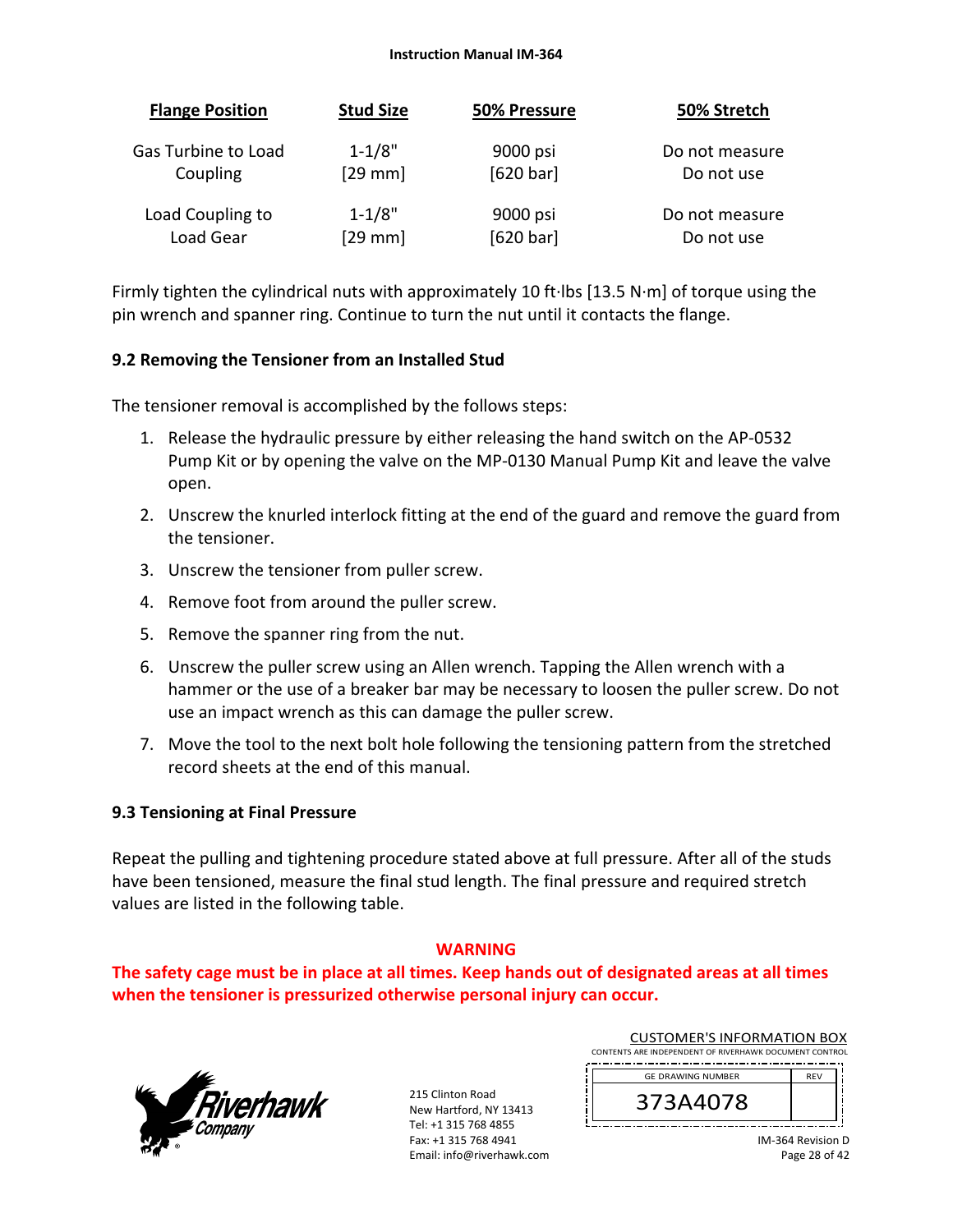### **CAUTION**

**Before threading the puller screw into the stud, carefully check the cleanliness of both the stud's and the puller screw's conical threads. Apply a light coat of clean turbine oil or a spray lubricant to the puller screw. This procedure will ease assembly and assure positive mating of the threads before tightening. Do not use "Never Seize" on the conical threads.** 

### **CAUTION**

**Do not exceed the maximum pressure marked on the tensioner. Excessive pressure can damage the stud and puller screw.** 

### **CAUTION**

**Do not tighten the nut while the tool is coming up to pressure; wait until pressure is achieved before attempting to tighten the nut with the spanner ring. If the tool is not properly installed, the tool could jump off the stud while coming up to pressure.**

| <b>Flange Position</b> | <b>Stud Size</b> | <b>Final Pressure</b> | <b>Final Stretch</b>  |
|------------------------|------------------|-----------------------|-----------------------|
| Gas Turbine to Load    | $1 - 1/8"$       | 18000 psi             | $0.010" - 0.012"$     |
| Coupling               | $[29$ mm]        | [1240 bar]            | $[0.25$ mm - 0.31 mm] |
| Load Coupling to       | $1 - 1/8"$       | 18000 psi             | $0.010" - 0.012"$     |
| Load Gear              | $[29$ mm]        | [1240 bar]            | $[0.25$ mm - 0.31 mm] |

Firmly tighten the cylindrical nuts with approximately 10 ft∙lbs [13.5 N∙m] of torque using the pin wrench and spanner ring. Continue to turn the nut until it contacts the flange.

Failure to achieve the correct final stretch values will result in an incorrectly tensioned stud.

Incorrect stretch values can be corrected by uninstalling some or all of the selected studs. Re‐ measure the initial length of the studs and repeat the installation instructions studs. Excessive stretch variations can also be corrected by the same method.

Have final stretch values approved by the supervisor responsible for the installation.



215 Clinton Road New Hartford, NY 13413 Tel: +1 315 768 4855 Fax: +1 315 768 4941 Email: info@riverhawk.com

| <b>CUSTOMER'S INFORMATION BOX</b>                      |            |  |
|--------------------------------------------------------|------------|--|
| CONTENTS ARE INDEPENDENT OF RIVERHAWK DOCUMENT CONTROL |            |  |
| <b>GE DRAWING NUMBER</b>                               | <b>RFV</b> |  |

| /3A4078<br>3 |  |
|--------------|--|
|              |  |

IM‐364 Revision D Page 29 of 42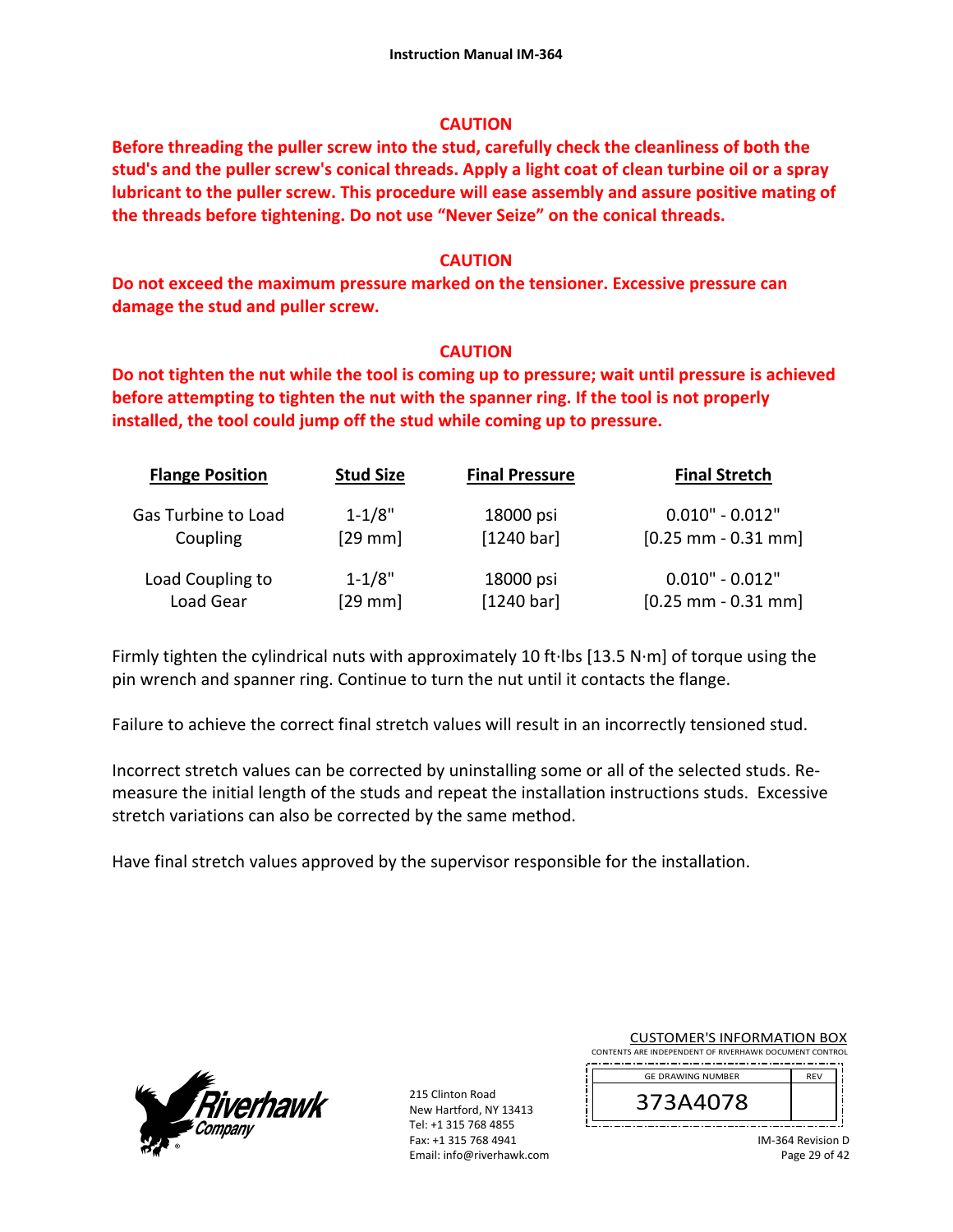#### **Instruction Manual IM‐364**

#### **10.0 Thread Locking the Nut**



**Picture 10A** ‐ Riverhawk Locknut

Mechanical lock nuts have two set screws located in the top face. Before threading the nut onto the stud, check to be certain the set screws are free to turn. Once the nut is seated torque the set screws to the values specified in the following table. When seated and torqued to the values specified, the load created by the set screw displaces the thread of the nut in the area of the web thereby creating the desired locking action.

| <b>Flange Position</b> | <b>Stud Size</b> | <b>Set Screw Size</b> | Torque                    |
|------------------------|------------------|-----------------------|---------------------------|
| Gas Turbine to Load    | $1 - 1/8"$       | #10-32UN              | $30$ in Ibs - $36$ in Ibs |
| Coupling               | $[29$ mm]        |                       | $[3.4 N·m - 4.1 N·m]$     |
| Load Coupling to       | $1 - 1/8"$       | #10-32UN              | $30$ in Ibs - $36$ in Ibs |
| Load Gear              | $[29$ mm $]$     |                       | $[3.4 N·m - 1.1 N·m]$     |

#### **11.0 Stud and Nut Removal**

### **11.1 Handling of the Tensioner**

The tensioner used in this application is designed for no special lifting instructions. Do not drop any part of the tensioner on the operator or other nearby personnel.



215 Clinton Road New Hartford, NY 13413 Tel: +1 315 768 4855 Fax: +1 315 768 4941 Email: info@riverhawk.com

| COSTOMEN STRI ONWATION BOA                             |            |
|--------------------------------------------------------|------------|
| CONTENTS ARE INDEPENDENT OF RIVERHAWK DOCUMENT CONTROL |            |
| <b>GE DRAWING NUMBER</b>                               | <b>REV</b> |
| 373A4078                                               |            |
|                                                        |            |

CUSTOMER'S INFORMATION BOX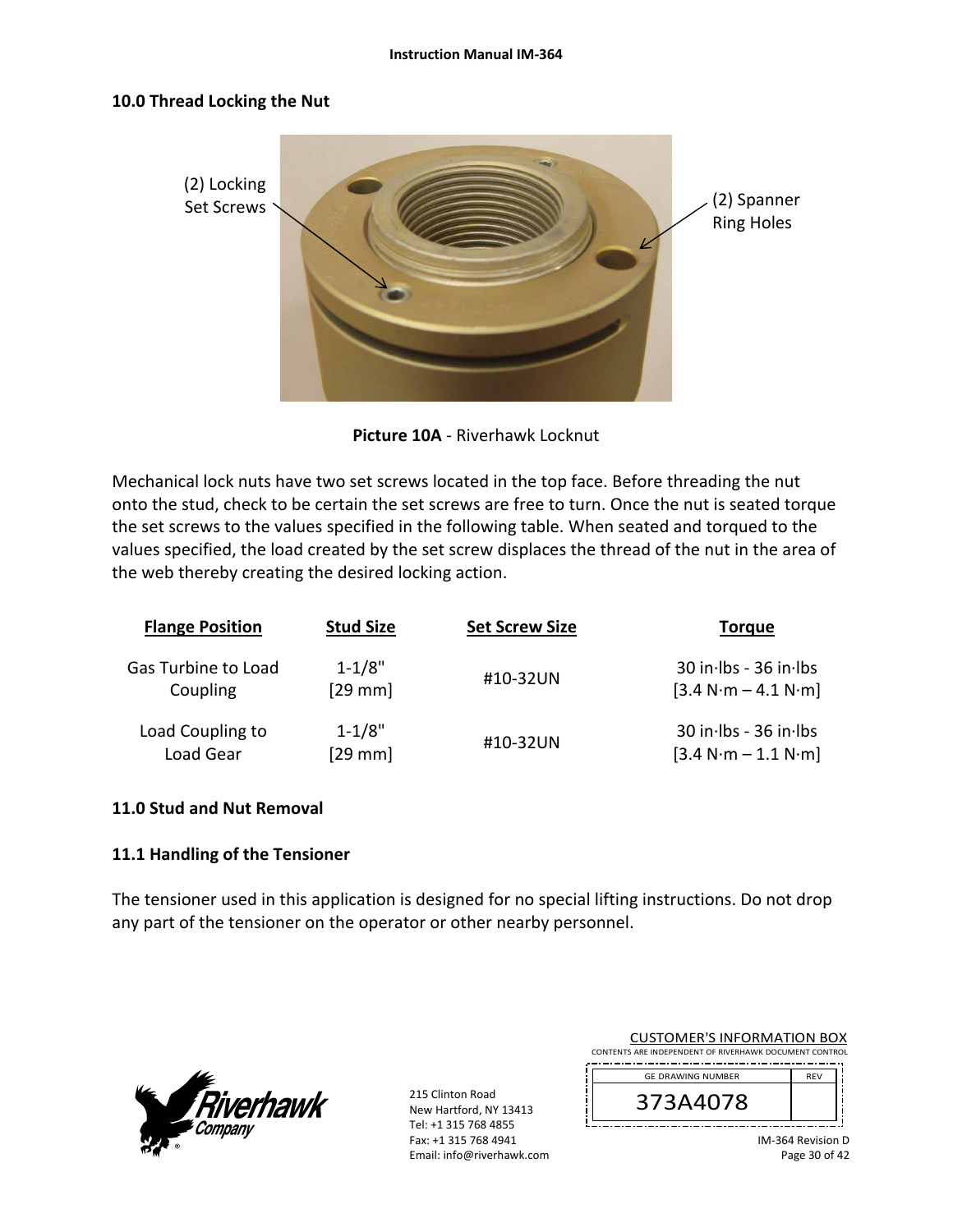### **11.2 Stud and Nut Removal**

#### **WARNING**

**The safety cage must be in place at all times. Keep hands out of designated areas at all times when the tensioner is pressurized otherwise personal injury can occur.** 

#### **CAUTION**

**Before threading the puller screw into the stud, carefully check the cleanliness of both the stud's and the puller screw's conical threads. Apply a light coat of clean turbine oil or a spray lubricant to the puller screw. This procedure will ease assembly and assure positive mating of the threads before tightening. Do not use "Never Seize" on the conical threads.** 

### **CAUTION**

**Do not exceed the maximum pressure marked on the tensioner. Excessive pressure can damage the stud and puller screw.** 

### **CAUTION**

**Do not tighten the nut while the tool is coming up to pressure; wait until pressure is achieved before attempting to tighten the nut with the spanner ring. If the tool is not properly installed, the tool could jump off the stud while coming up to pressure.** 

Refer to the hardware assembly drawing (HF-xxxx) listed in Section 2.0 of this manual and the tensioner assembly drawing (HT‐xxxx) listed in Section 4.5 of this manual to determine how the tensioner must be assembled on the load coupling for its correct operation.

Section 8.0 contains diagrams of the tensioner equipment.

**Note: Before threading the puller screw into the stud, carefully check the cleanliness of both the stud's and the puller screw's conical threads. Apply a light coat of clean turbine oil or a spray lubricant to the puller screw. Do not use "Never Seize" on the conical threads. This procedure will ease assembly and assure positive mating of the threads before tightening.** 

Disassembly sequence is as follows:

- 1. If present, remove the windage plugs from the studs by loosening the plug's set screws with an Allen wrench and then unscrew the plug from the stud. It may be necessary to use either a flat‐bladed screwdriver or another Allen wrench to stop the windage plug from rotating. Do not misplace the set screws.
- 2. Using a wire brush (GT‐4354) and shop air, clean the internal tapered thread of the stud to remove any debris/deposits which may have accumulated during service as described in section 5.2.2. Do not continue until ALL debris is removed from the threads.



215 Clinton Road New Hartford, NY 13413 Tel: +1 315 768 4855 Fax: +1 315 768 4941 Email: info@riverhawk.com

| CONTENTS ARE INDEPENDENT OF RIVERHAWK DOCUMENT CONTROL |            |  |
|--------------------------------------------------------|------------|--|
| <b>GE DRAWING NUMBER</b>                               | <b>RFV</b> |  |
| 373A4078                                               |            |  |

CUSTOMER'S INFORMATION BOX

IM‐364 Revision D Page 31 of 42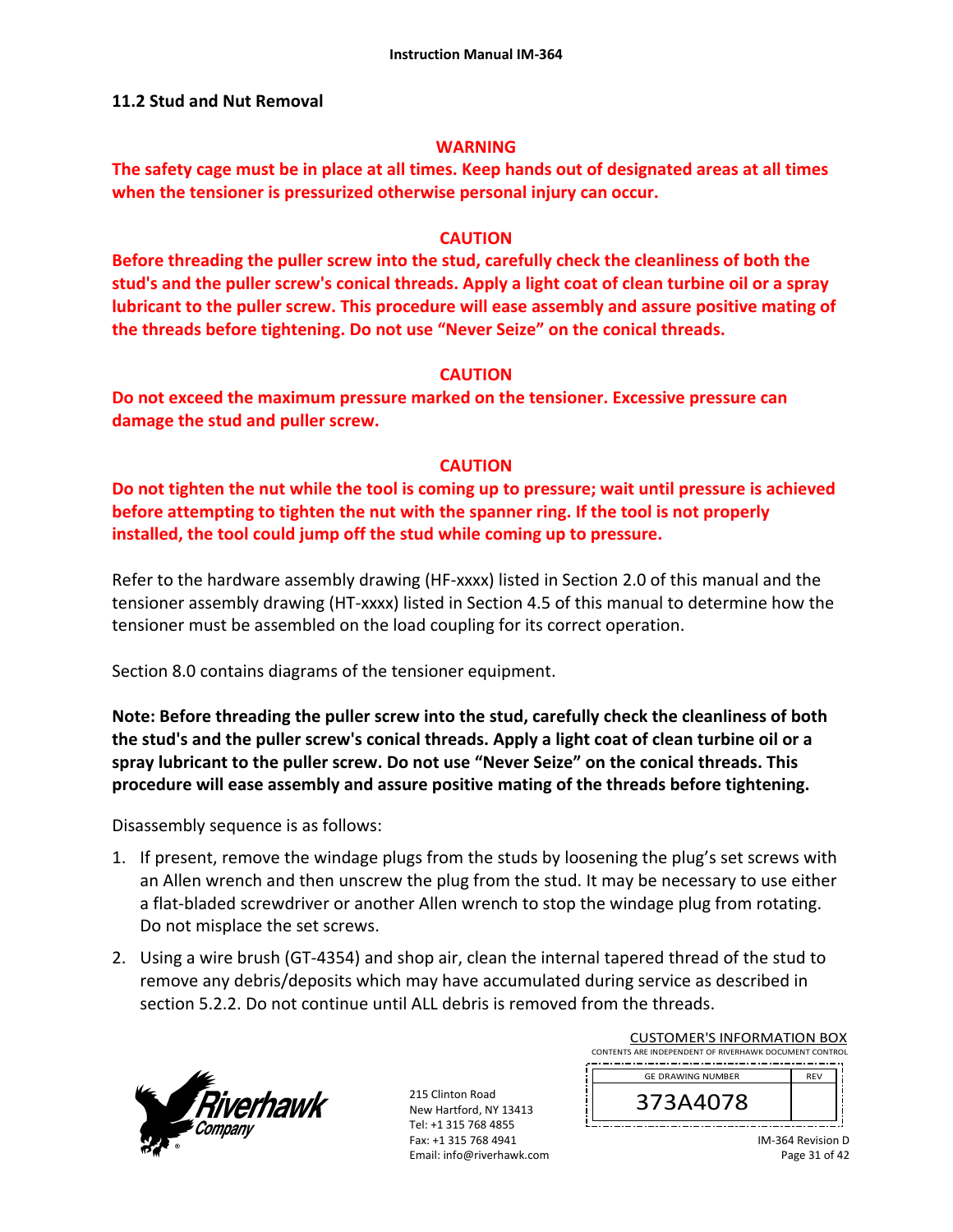#### **WARNING**

# **Do not use a hydraulic tensioner to remove a stud with damaged conical threads.**

3. With an Allen wrench, loosen the nut's two locking set screws but do not remove them from the nut.



**Picture 11A** ‐ Loosening of a nut's set screws

- 4. Connect the hydraulic hose from the hydraulic pump to the tensioner. **Do not pressurize** the tensioner at this time or you may cause damage to the tensioner.
- 5. Open the hydraulic return valve on the pump to allow hydraulic fluid to be pushed back from the puller tool into the pump reservoir. (This is automatic on the air‐operated hydraulic pump)
- 6. Insert the puller screw into the tapered thread of the stud and hand tighten. **Be sure not to cross‐thread the puller screw.**
- 7. Place the spanner ring on the nut.
- 8. Using an Allen wrench, tighten the puller screw and then back off the puller screw 1/2 a turn.
- 9. Retighten the puller screw by hand until it is fully inserted. **DO NOT BACK OFF THE PULLER SCREW.**
- 10. Place the foot over the puller screw and orientate it into position.
- 11. Thread the tensioner onto the puller screw until it stops. Please note that the internal stop inside the tensioner will cause a gap in between the foot and tensioner. The gap should be



215 Clinton Road New Hartford, NY 13413 Tel: +1 315 768 4855 Fax: +1 315 768 4941 Email: info@riverhawk.com

| CONTENTS ARE INDEPENDENT OF RIVERHAWK DOCUMENT CONTROL |            |
|--------------------------------------------------------|------------|
| <b>GE DRAWING NUMBER</b>                               | <b>RFV</b> |
| 373A4078                                               |            |
|                                                        |            |

CUSTOMER'S INFORMATION BOX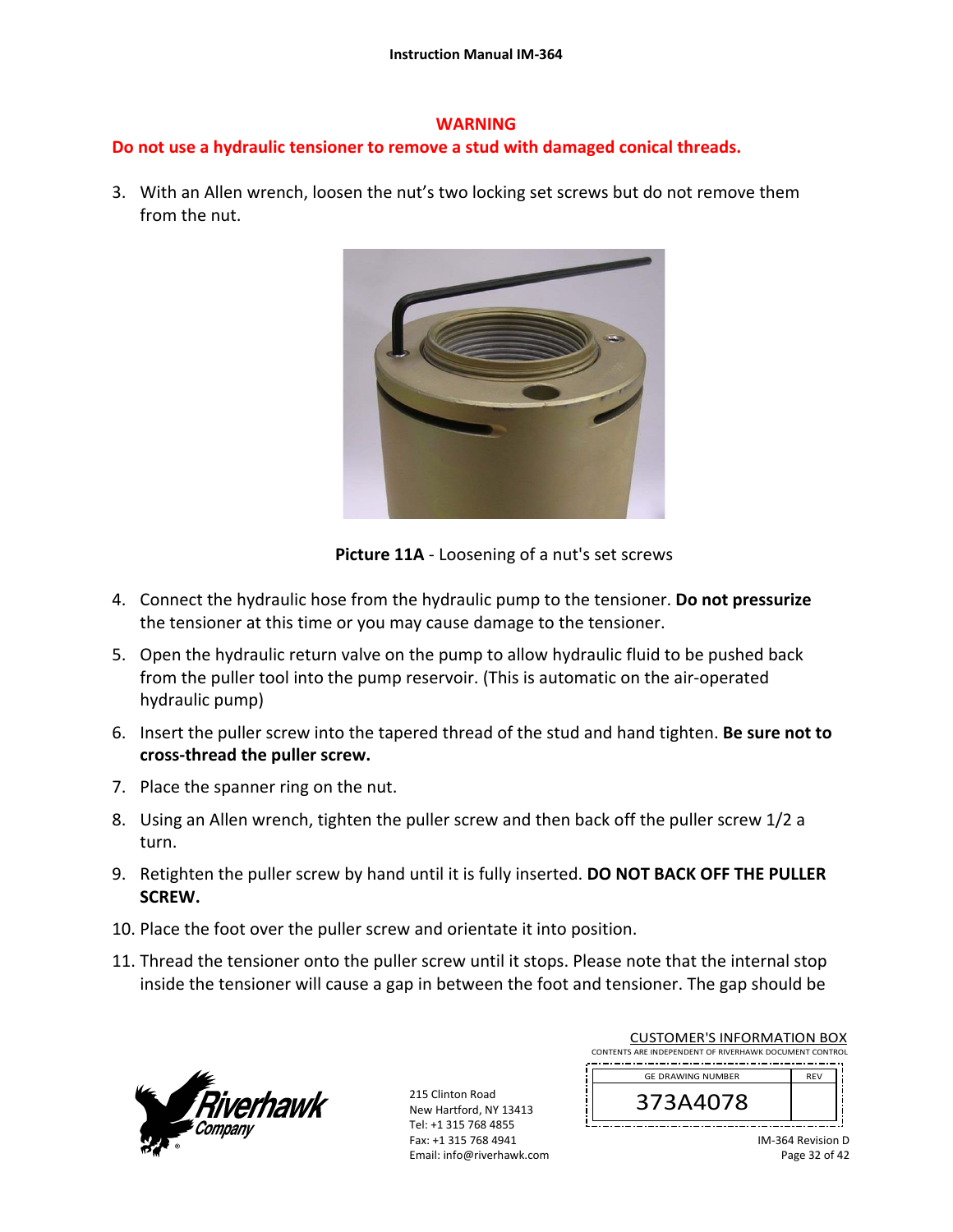1/16"[1.6mm] to 3/16"[4.8mm]. **DO NOT ATTEMPT TO TIGHTEN THE TENSIONER AGAINST THE FOOT.**

- 12. Place the guard over the tensioner and position the guide pin into the hole in the backside of the stud.
- 13. Tighten the knurled interlock fitting by hand until it firmly presses against the tensioner. There should be no gap between the tensioner the interlock fitting.
- 14. Activate the custom connector from the rear of guard by pushing on the center with your thumb and pulling the tabs with your fore finger and middle finger. Push the assembly forward until it locks into the tensioner. Release fingers from the tabs and then remove thumb, Ensure connection is firmly engaged or else the tensioner will not be connected to the pump.



**Picture 11B** ‐ Activation of the safety interlock

15. Connect the hydraulic pump to the tensioner and apply the appropriate hydraulic pressure per this table.



215 Clinton Road New Hartford, NY 13413 Tel: +1 315 768 4855 Fax: +1 315 768 4941 Email: info@riverhawk.com

| <b>CUSTOMER'S INFORMATION BOX</b>                      |  |
|--------------------------------------------------------|--|
| CONTENTS ARE INDEPENDENT OF RIVERHAWK DOCUMENT CONTROL |  |
| <b>GE DRAWING NUMBER</b>                               |  |
|                                                        |  |



Page 33 of 42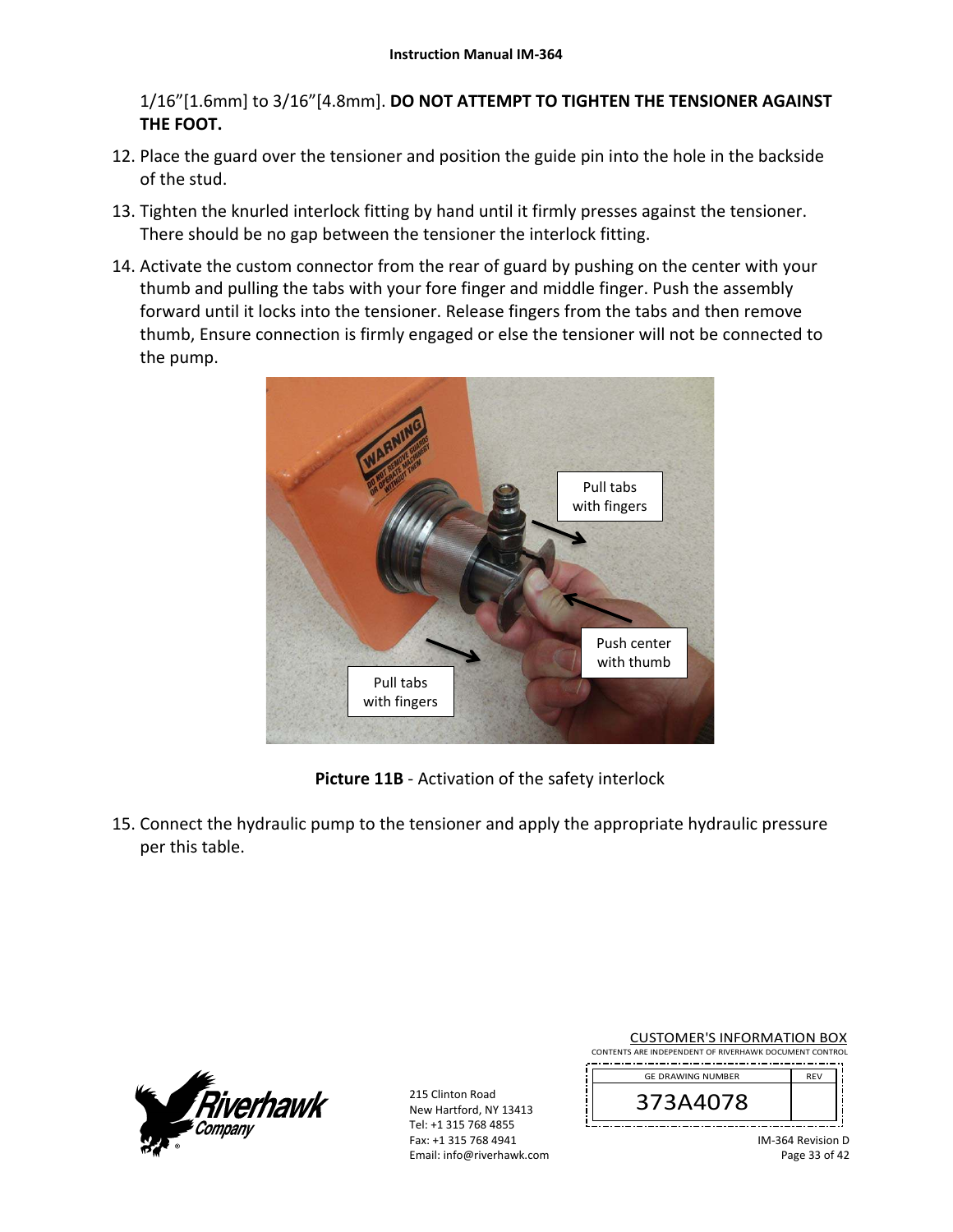| <b>Flange Position</b>       | <b>Stud Size</b>        | Final (100%) Pressure   |
|------------------------------|-------------------------|-------------------------|
| Gas Turbine to Load Coupling | $1 - 1/8"$<br>$[29$ mm] | 18000 psi<br>[1240 bar] |
| Load Coupling to Load Gear   | $1 - 1/8"$<br>$[29$ mm  | 18000 psi<br>[1240 bar] |

- 16. Turn the spanner ring with the pin wrench. Loosen and turn the nut approximately 3/4 of a turn.
- 17. Release the hydraulic pressure.

### **11.3.1 Removing the Tensioner from a Stud**

The tensioner removal is accomplished by the follows steps:

- 1. Release the hydraulic pressure by either releasing the hand switch on the AP‐0532 Pump Kit or by opening the valve on the MP‐0130 Manual Pump Kit and leave the valve open.
- 2. Unscrew the knurled interlock fitting at the end of the guard and remove the guard from the tensioner.
- 3. Unscrew the tensioner from puller screw.
- 4. Remove foot from around the puller screw.
- 5. Remove the spanner ring from the nut.
- 6. Unscrew the puller screw using an Allen wrench. Tapping the Allen wrench with a hammer or the use of a 1'-2' breaker bar may be necessary to loosen the puller screw. Do not use an impact wrench as this can damage the puller screw.
- 7. Move the tool to the next bolt hole following the tensioning pattern from the stretched record sheets at the end of this manual.

### **12.0 Storage Instructions**

Follow these directions to properly store your hydraulic tensioner and hydraulic pump kit for long term storage and shipment.

If any damage is observed, contact the Riverhawk Company to schedule a maintenance inspection.



215 Clinton Road New Hartford, NY 13413 Tel: +1 315 768 4855 Fax: +1 315 768 4941 Email: info@riverhawk.com

| CONTENTS ARE INDEPENDENT OF RIVERHAWK DOCUMENT CONTROL |            |  |
|--------------------------------------------------------|------------|--|
| <b>GE DRAWING NUMBER</b>                               | <b>RFV</b> |  |
| 373A4078                                               |            |  |

CUSTOMER'S INFORMATION BOX

IM‐364 Revision D Page 34 of 42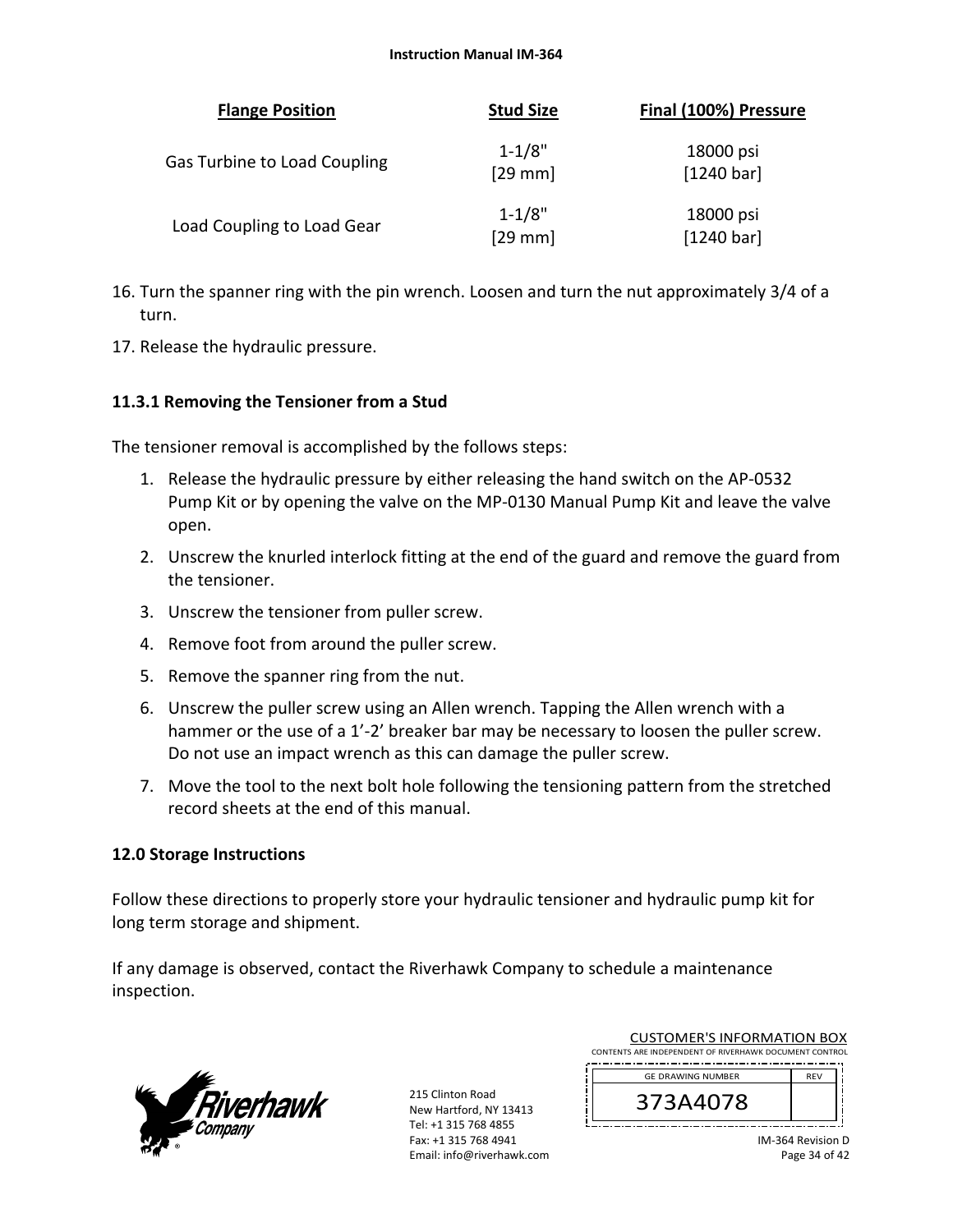### **12.1 Hydraulic Pump Kit Storage**

Refer to the Hydraulic Pump Kit Instruction Manual, IM‐293 (GE VENDOC 373A4058). The latest revision may be obtained by contacting Riverhawk Company or thru www.riverhawk.com.

### **12.2 Hydraulic Tensioner Storage**

Check the tensioner for any damage:

- 1. Clean puller screw and check for any debris and dents.
- 2. Knurled interlock fitting should be clean and free to rotate.
- 3. Inspect the tensioner guard for any signs of damage. Bent guards must be replaced.

If any damage is observed, contact the Riverhawk Company to schedule a maintenance inspection.

Place the protective plastic cap on the guard's knurled interlock fitting.

Coat the hydraulic tensioner with a light coat of oil and place the tensioner into the original shipping container.

### **12.3 Store shipping container**

Secure the hydraulic pump and hydraulic tensioner into the original shipping containers using the supplied wood braces.

Seal the original shipping container and store under shelter and protected from moisture, sand, and grit.

### **13.0 Frequently Asked Questions**

This section contains some frequently asked questions and problems. If the steps listed here do not solve your problem, contact the Riverhawk Company thru our website, email, or phone call.

- **Q:**  Can I rent a hydraulic tensioner kit?
- **A:**  Yes, Riverhawk has rental tensioner kits available for most of our hydraulic tensioners.



215 Clinton Road New Hartford, NY 13413 Tel: +1 315 768 4855 Fax: +1 315 768 4941 Email: info@riverhawk.com

| CONTENTS ARE INDEPENDENT OF RIVERHAWK DOCUMENT CONTROL |            |
|--------------------------------------------------------|------------|
| <b>GE DRAWING NUMBER</b>                               | <b>RFV</b> |
| 373A4078                                               |            |
|                                                        |            |

CUSTOMER'S INFORMATION BOX

IM‐364 Revision D Page 35 of 42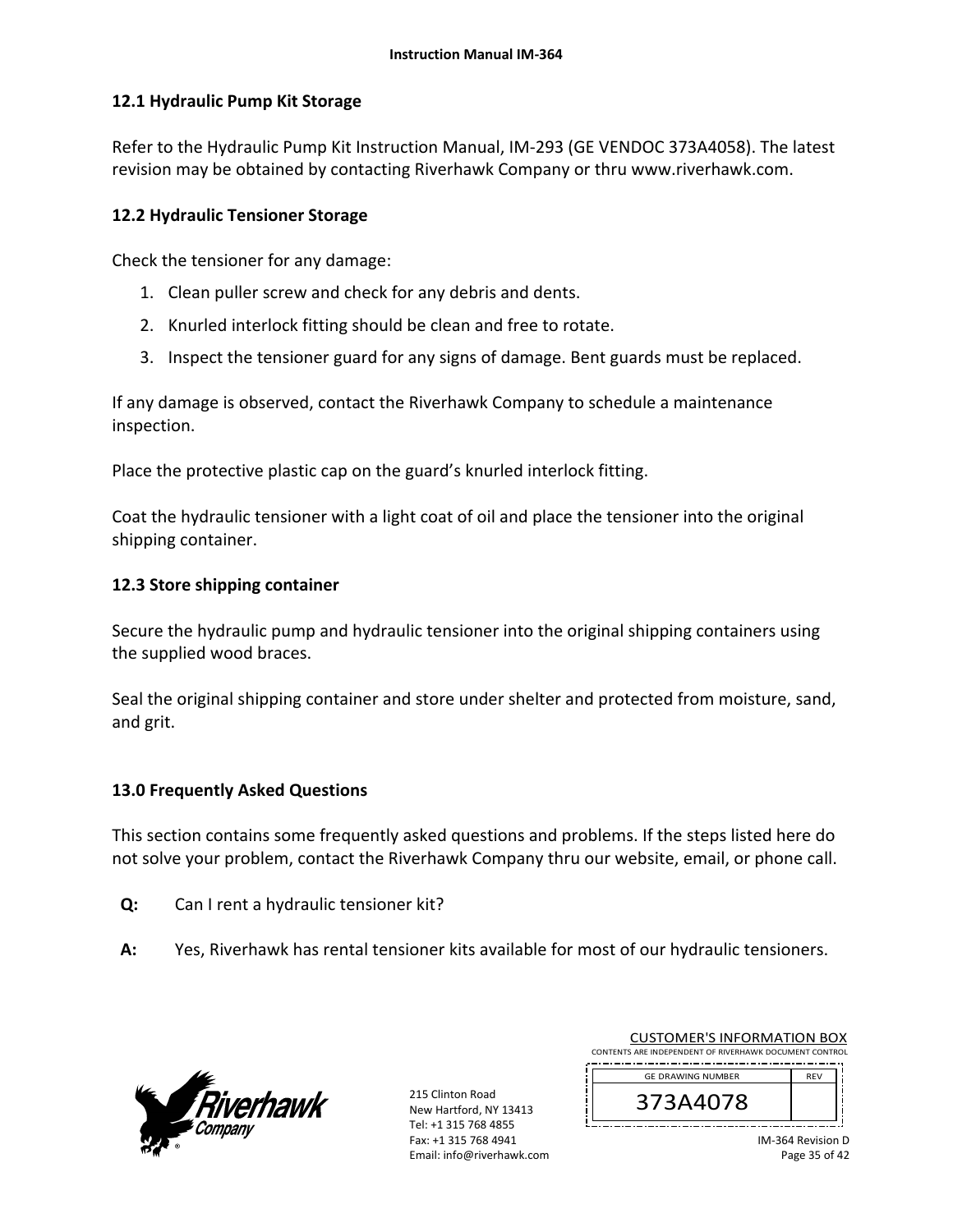- **Q:**  A tensioner has pulled itself out of the stud's conical threads. Can I continue using a tensioner on this stud?
- **A:**  No. Both the tensioner and the stud may have been damaged and must be removed from the work area. If the stud is tensioned, a Nut Buster repair kit, from Riverhawk, must be used to remove the damaged stud by drilling out the nut. Leaving a damaged stud in place will lead to a safety hazard on future outages.

Riverhawk can supply a replacement stud and nut based on the initial weight certification supplied with the hardware set (see section 4.2). The damaged tensioner should also be returned to Riverhawk for inspection and repair.

If a stud must be left in place, paint the damaged stud with a generous amount of indelible, bright‐colored paint. Notify the appropriate GE Safety and Service personnel. Note the location of the damaged stud in the services notes for the machine.

- **Q:**  The hydraulic tensioner has been taken up to its final pressure. The final stretch length is short of the final stretch target. What is the next step?
- **A:**  Do not increase the hydraulic pressure. Check if the hydraulic pump is set to the right pressure. Install the tensioner and re‐pressurize the tensioner to the final pressure then recheck the stretch measurement. If the stretch value is still short, remove the stud from the hole and re-measure the stud's initial length then try to install the stud again.
- **Q:**  The hydraulic tensioner has been taken up to its final pressure. The final stretch length is larger than the final stretch target. What is the next step?
- **A:**  Remove the stud from the bolt hole. Check if the hydraulic pump is set to the right pressure. Re‐measure the stud's initial length then try to install the stud again.



215 Clinton Road New Hartford, NY 13413 Tel: +1 315 768 4855 Fax: +1 315 768 4941 Email: info@riverhawk.com

|                                                        | <b>CUSTOMER'S INFORMATION BOX</b> |  |  |                |  |  |  |
|--------------------------------------------------------|-----------------------------------|--|--|----------------|--|--|--|
| CONTENTS ARE INDEPENDENT OF RIVERHAWK DOCUMENT CONTROL |                                   |  |  |                |  |  |  |
| _._                                                    |                                   |  |  | -------------- |  |  |  |

| <b>GE DRAWING NUMBER</b> | <b>RFV</b> |
|--------------------------|------------|
| 3A4U78'<br>3             |            |
|                          |            |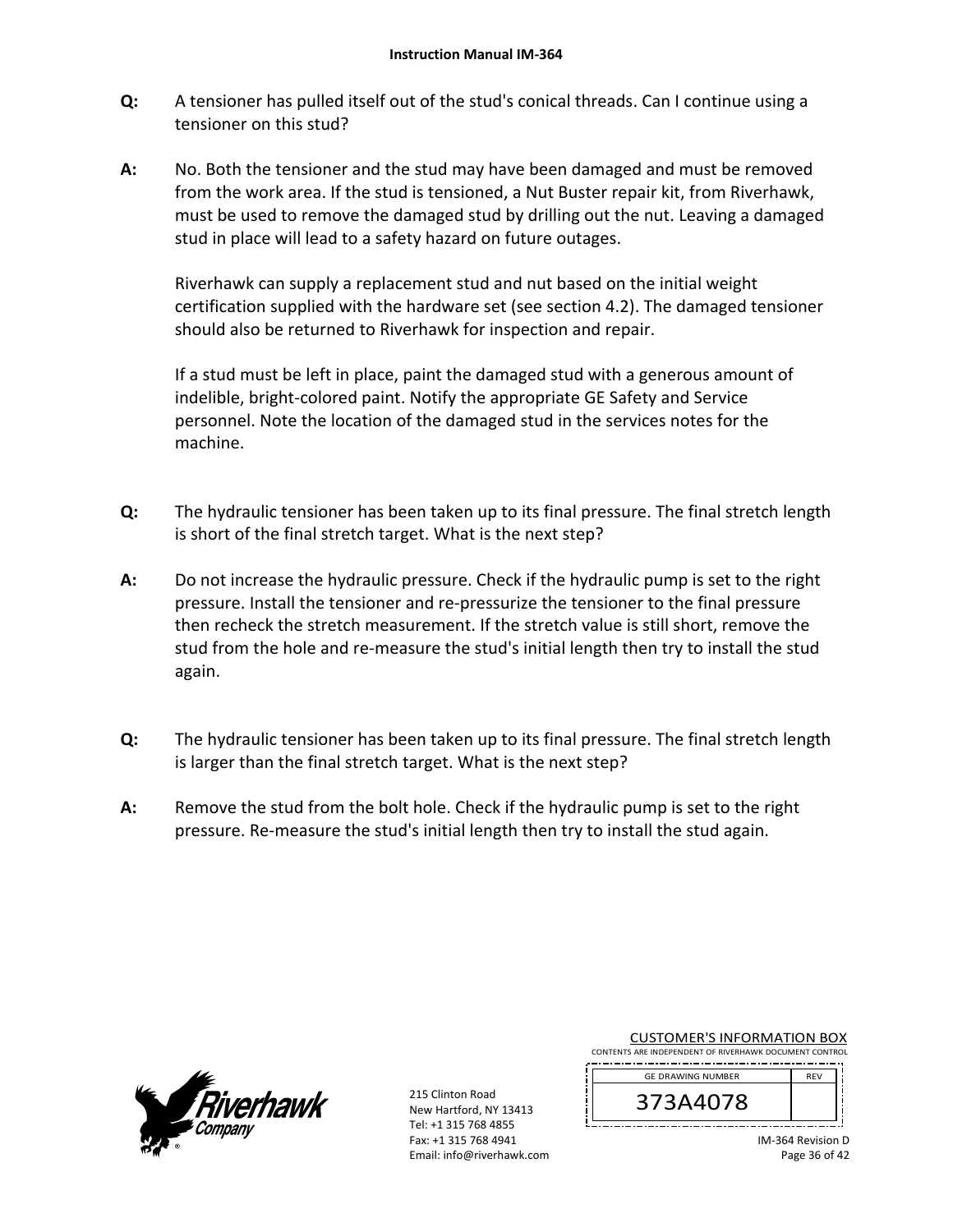- **Q:**  The tensioner is at its final pressure, but the nut cannot be loosened.
- **A:**  If the nuts cannot be loosened at the final pressure, continually increasing the pressure will not help and can be dangerous and in some cases make it harder to remove the nut. Check the nut to see if its set screws have been loosened. Check for and remove any corrosion around the nut's threads. Apply penetrating oil between the stud and the nut.
- **Q:**  How do I clean the conical threads on a stud?
- **A:**  The conical threads are best cleaned using a spiral wound brass brush in a drill as described in section 5.2.2
- **Q:**  During the initial steps of removing a tensioned stud, the stick‐out length is found to be wrong.
- **A:**  Do not proceed. Contact Riverhawk for assistance. With the wrong stick‐out length, the hydraulic tensioner has a limited stroke and may not work properly and can be damaged.
- **Q:**  The hydraulic pump appears to be leaking.
- **A:**  Check the hose connection to the hydraulic pump. If the 1/4" high pressure fitting is not assembled correctly as shown in section 7.2, it may look like the pump is leaking. If the problem continues, it may be necessary to open the pump kit. Contact Riverhawk for guidance.
- **Q:**  The hydraulic hose has a collar on it that can't be moved by hand
- **A:**  The hydraulic fitting is shown in section 7.2. The collar is sometimes held in place with a thread locking compound. This prevents the collar from moving too easily. It may be necessary to adjust this collar with a set of vise‐grip pliers. Be careful to not strip the threads off the tube or hose end.



215 Clinton Road New Hartford, NY 13413 Tel: +1 315 768 4855 Fax: +1 315 768 4941 Email: info@riverhawk.com

| CONTENTS ARE INDEPENDENT OF RIVERHAWK DOCUMENT CONTROL |            |  |
|--------------------------------------------------------|------------|--|
| <b>GE DRAWING NUMBER</b>                               | <b>RFV</b> |  |
| 373A4078                                               |            |  |

CUSTOMER'S INFORMATION BOX

IM‐364 Revision D Page 37 of 42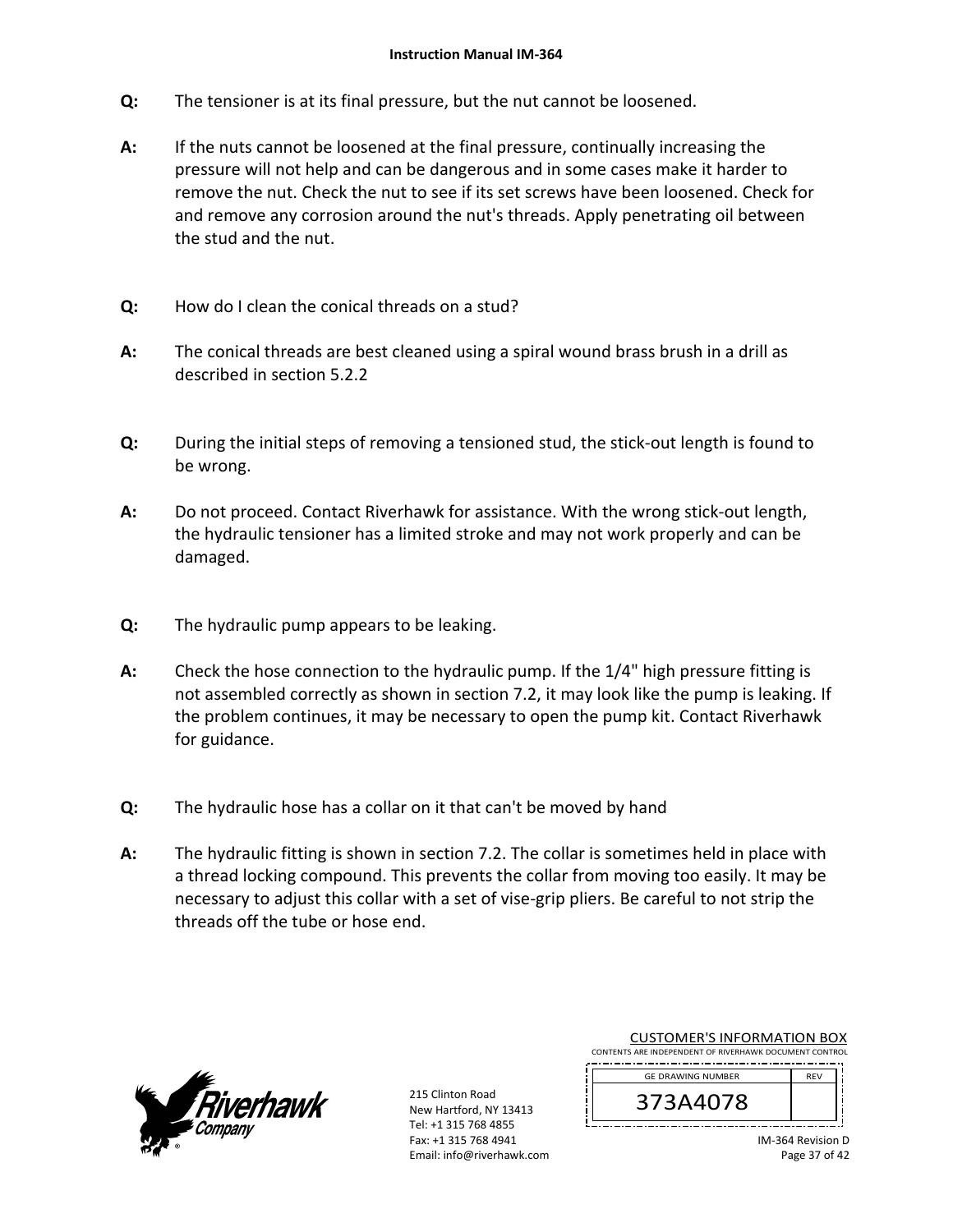### **14.0 Revision History**

| <b>Revision</b><br>Letter | <b>Effective Date</b> | Description                                                                                                             |
|---------------------------|-----------------------|-------------------------------------------------------------------------------------------------------------------------|
| E                         | Jan 27, 2022          | Updated EC Declaration of Conformity; Added UKCA<br><b>Declaration of Conformity</b>                                    |
| D                         | Aug 13, 2019          | Added 133T8375 to title page; Inserted sections 2.1,<br>2.2, and 2.3                                                    |
| C                         | Nov 20, 2018          | Added 131T2640 to title page; Inserted sections 2.1,<br>2.2, and 2.3; Insert Picture 6D                                 |
| B                         | Sep 28, 2017          | Added 381A6850P021, P022, and P023 to the title page<br>and section 2                                                   |
| A                         | Sep 29, 2016          | Relocated instructions related to Load Gear to<br>Generator connection and tensioner HT-6754 to IM-406<br>(GE 373A4099) |
|                           | Mar 27, 2015          | Released                                                                                                                |



215 Clinton Road New Hartford, NY 13413 Tel: +1 315 768 4855 Fax: +1 315 768 4941 Email: info@riverhawk.com  $\prod_{i=1}^{n}$ 

CUSTOMER'S INFORMATION BOX

CONTENTS ARE INDEPENDENT OF RIVERHAWK DOCUMENT CONTROL 

| <b>GE DRAWING NUMBER</b> | <b>REV</b> |
|--------------------------|------------|
| 78                       |            |
|                          |            |

IM‐364 Revision D Page 38 of 42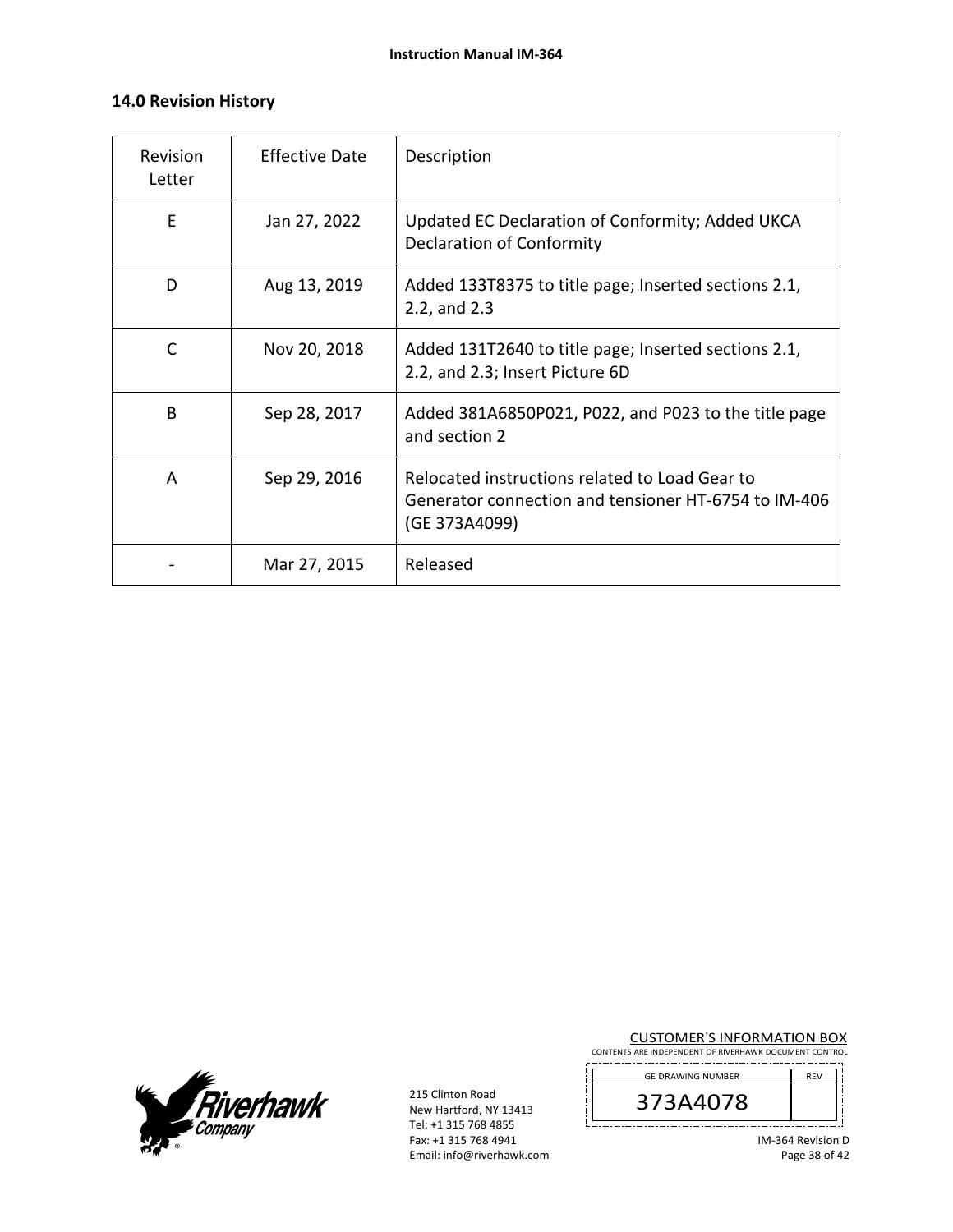#### **Appendix A1**

# **EC Declaration of Conformity**

| Manufacturer: | Riverhawk Company           |
|---------------|-----------------------------|
| Address:      | 215 Clinton Road            |
|               | New Hartford, NY 13413, USA |

The hydraulic pump and bolt tensioning tool described in this manual are used for installing and applying tension to large bolts that are specifically designed by Riverhawk Company to be tensioned hydraulically.

All applicable sections of European Directive 2006/42/EC for machinery have been applied and fulfilled in the design and manufacture of the hydraulic pump and bolt tensioning tool described in this manual. Reference also ISO 12100:2010, ISO 4413:2010, and ISO 4414:2010.

Furthermore, this equipment has been manufactured under the Riverhawk quality system per EN ISO 9001:2015

Consult the Declaration of Conformance included with the shipment of this equipment that identifies the authorized Riverhawk representative, applicable serial numbers, and appropriate signature.



215 Clinton Road New Hartford, NY 13413 Tel: +1 315 768 4855 Fax: +1 315 768 4941 Email: info@riverhawk.com

|  |  | <b>CUSTOMER'S INFORMATION BOX</b>                      |  |  |
|--|--|--------------------------------------------------------|--|--|
|  |  | CONTENTS ARE INDEPENDENT OF RIVERHAWK DOCUMENT CONTROL |  |  |

| <b>GE DRAWING NUMBER</b> | <b>RFV</b> |
|--------------------------|------------|
| 3A4U78'<br>⊃             |            |

IM‐364 Revision D Page 39 of 42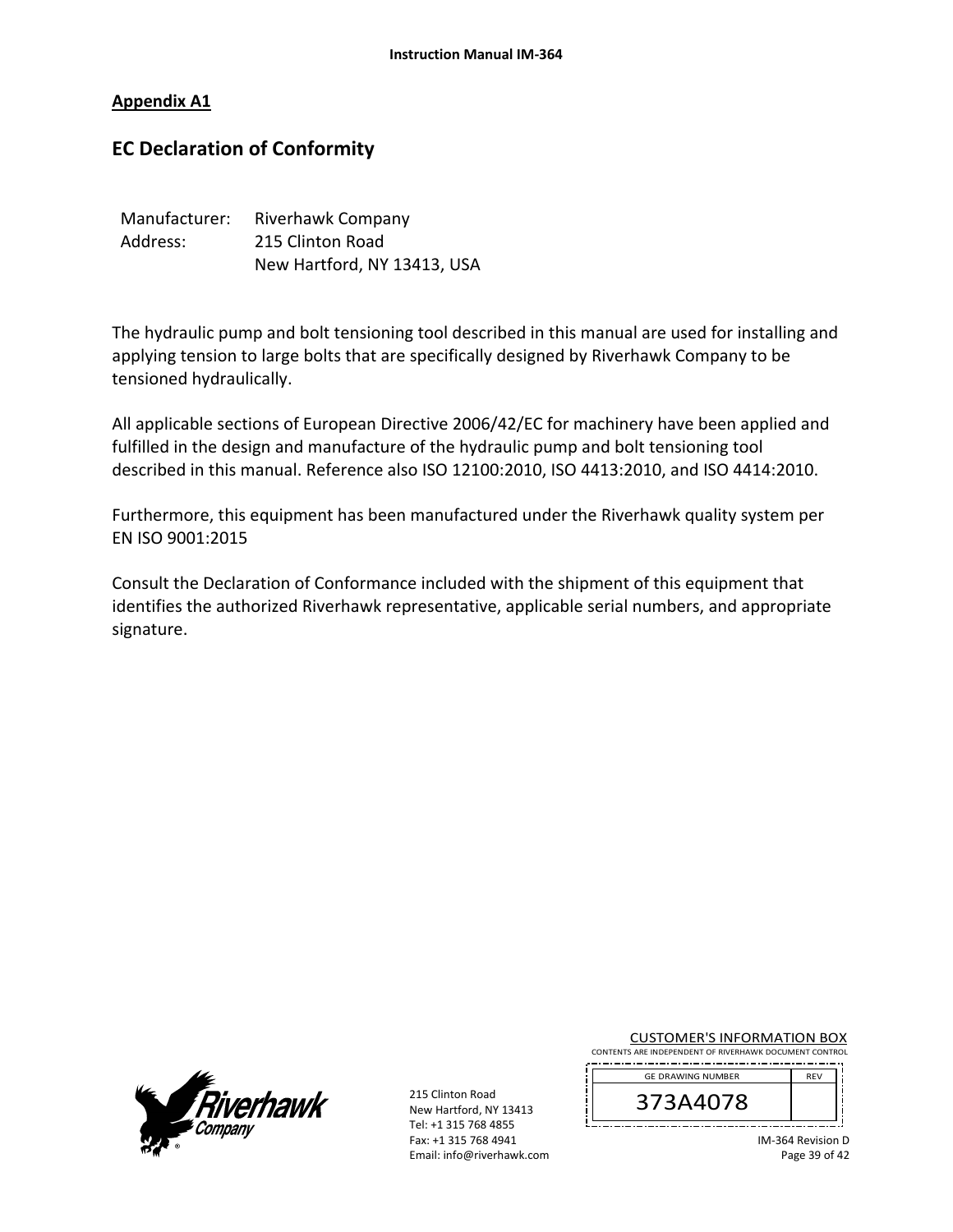#### **Appendix A2**

# **UKCA Declaration of Conformity**

| Manufacturer: | Riverhawk Company           |  |  |
|---------------|-----------------------------|--|--|
| Address:      | 215 Clinton Road            |  |  |
|               | New Hartford, NY 13413, USA |  |  |

The hydraulic pump and bolt tensioning tool described in this manual are used for installing and applying tension to large bolts that are specifically designed by Riverhawk Company to be tensioned hydraulically.

All applicable sections of Supply of Machinery (Safety) 2008 have been applied and fulfilled in the design and manufacture of the hydraulic pump and bolt tensioning tool described in this manual. Reference also ISO 12100:2010, ISO 4413:2010, and ISO 4414:2010.

Furthermore, this equipment has been manufactured under the Riverhawk quality system per EN ISO 9001:2015

Consult the Declaration of Conformance included with the shipment of this equipment that identifies the authorized Riverhawk representative, applicable serial numbers, and appropriate signature.



215 Clinton Road New Hartford, NY 13413 Tel: +1 315 768 4855 Fax: +1 315 768 4941 Email: info@riverhawk.com

|  |  | <b>CUSTOMER'S INFORMATION BOX</b>                      |  |  |
|--|--|--------------------------------------------------------|--|--|
|  |  | CONTENTS ARE INDEPENDENT OF RIVERHAWK DOCUMENT CONTROL |  |  |

| <b>GE DRAWING NUMBER</b> | <b>REV</b> |
|--------------------------|------------|
| 3A4078<br>⊃              |            |

IM‐364 Revision D Page 40 of 42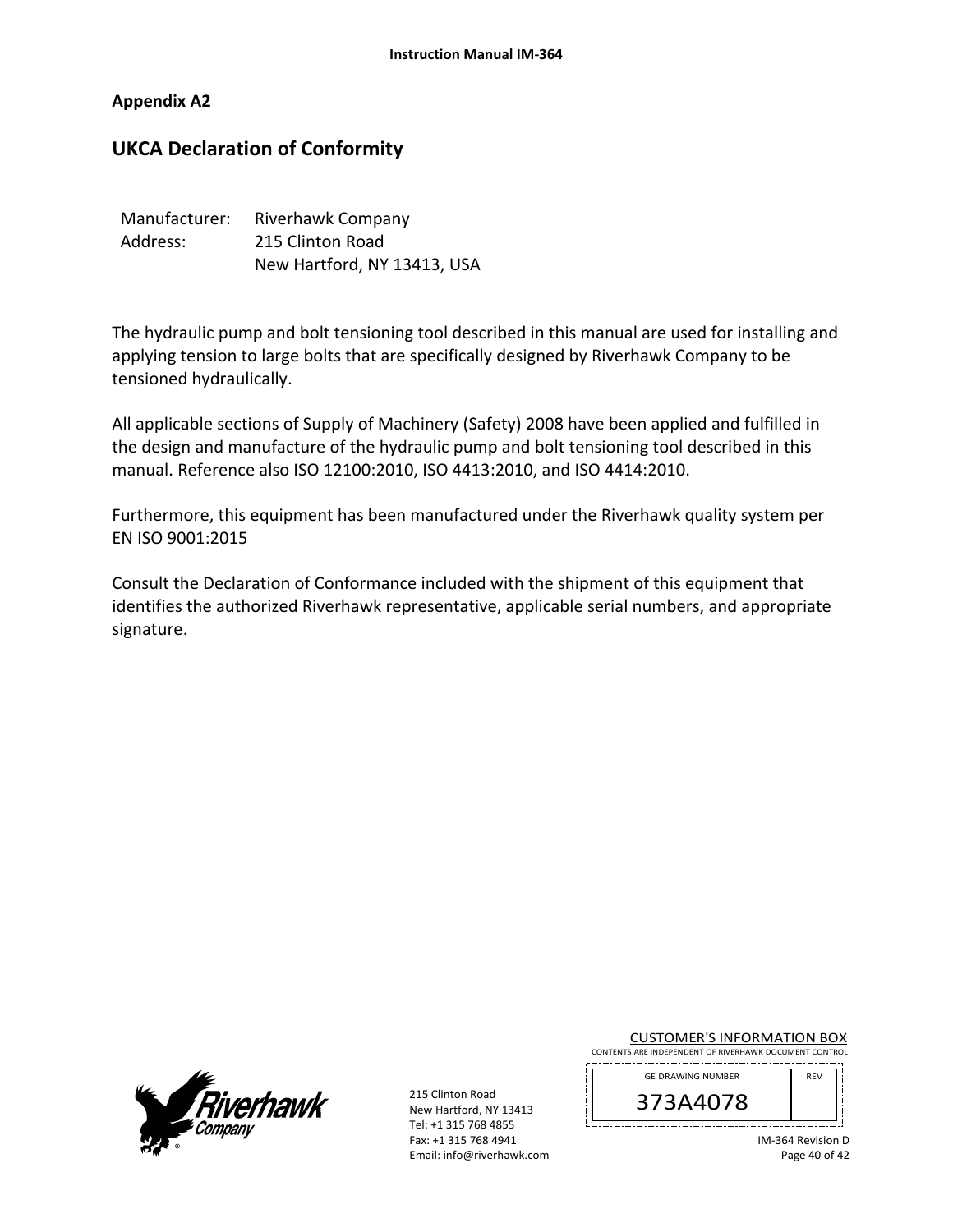#### **Appendix B1**

STRETCH RECORD SHEET FOR THE GAS TURBINE TO LOAD COUPLING

TURBINE NUMBER:

DATE:

TECHNICIAN:

#### SUPERVISOR:

| Hole Number             | <b>Starting Length</b> | Final Length | <b>Final Stretch</b> |
|-------------------------|------------------------|--------------|----------------------|
| $\mathbf{1}$            |                        |              |                      |
| ${\bf 14}$              |                        |              |                      |
| $\overline{2}$          |                        |              |                      |
| 15                      |                        |              |                      |
| $\overline{\mathbf{3}}$ |                        |              |                      |
| 16                      |                        |              |                      |
| $\pmb{4}$               |                        |              |                      |
| $17\,$                  |                        |              |                      |
| 5                       |                        |              |                      |
| $18\,$                  |                        |              |                      |
| $\boldsymbol{6}$        |                        |              |                      |
| $19\,$                  |                        |              |                      |
| $\overline{7}$          |                        |              |                      |
| $20\,$                  |                        |              |                      |
| $\bf 8$                 |                        |              |                      |
| 21                      |                        |              |                      |
| $\boldsymbol{9}$        |                        |              |                      |
| 22                      |                        |              |                      |
| $10\,$                  |                        |              |                      |
| 23                      |                        |              |                      |
| 11                      |                        |              |                      |
| 24                      |                        |              |                      |
| $12\,$                  |                        |              |                      |
| 25                      |                        |              |                      |
| 13                      |                        |              |                      |
| 26                      |                        |              |                      |
| 27                      |                        |              |                      |



#### CUSTOMER'S INFORMATION BOX

CONTENTS ARE INDEPENDENT OF RIVERHAWK DOCUMENT CONTROL 





215 Clinton Road New Hartford, NY 13413 Tel: +1 315 768 4855 Fax: +1 315 768 4941 Email: info@riverhawk.com

IM‐364 Revision D Page 41 of 42